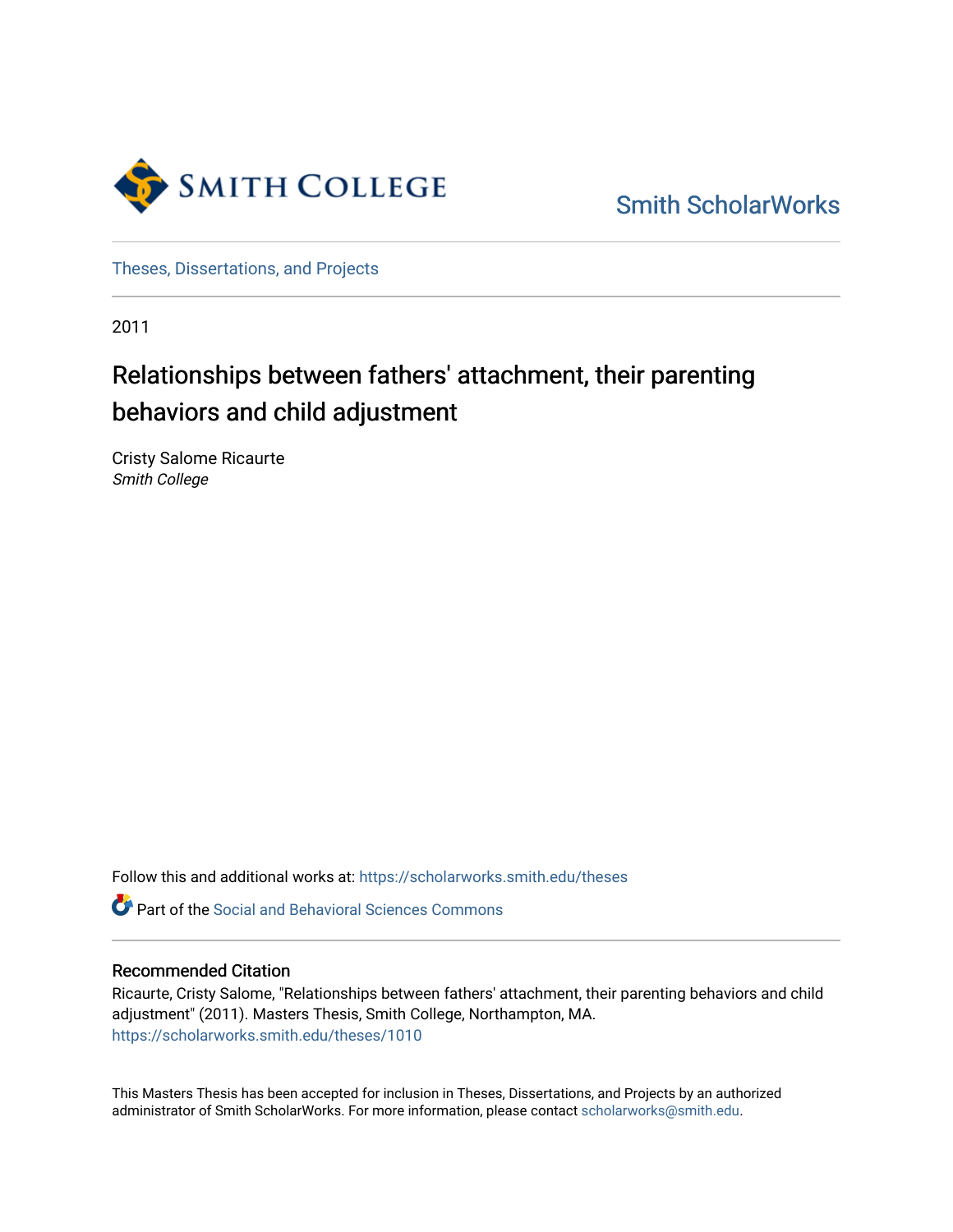Cristy Salome Ricaurte Relationships between fathers' attachment, their parenting behaviors and child adjustment

## **ABSTRACT**

This study explored how fathers' attachment in close relationships (as measured by three dimensions--(a) comfort with dependency, (b) comfort with closeness, and (c) relationship anxiety) relates to their observed parenting behaviors, and how the fathers' attachment dimensions are related to their children's adjustment outcomes. Differences in attachment dimensions between Mexican American and Caucasian fathers were also explored. The sample included in the analysis was a subset from the Supporting Father Involvement study based in California. Participants were ninety fathers, predominantly low-income, with two thirds Mexican American and approximately one fourth European American.

The findings indicated that fathers' attachment was related to child adjustment outcomes. Fathers' lower anxiety, higher comfort with dependency, and higher comfort with closeness were associated with *higher* child adjustment. Higher anxiety, lower comfort with dependency, and lower comfort with closeness were associated with *poorer* child adjustment. Fathers' attachment was not associated with parenting behaviors, and no relationship was found between fathers' parenting behaviors and child adjustment outcomes. Fathers' attachment dimensions did not vary based on ethnicity; however, Limit Setting/Expectations were marginally higher for Caucasian fathers than Mexican American fathers. Further examination of these relationships is detailed and the importance of including factors such as the co-parental relationship and marital quality in future studies is emphasized.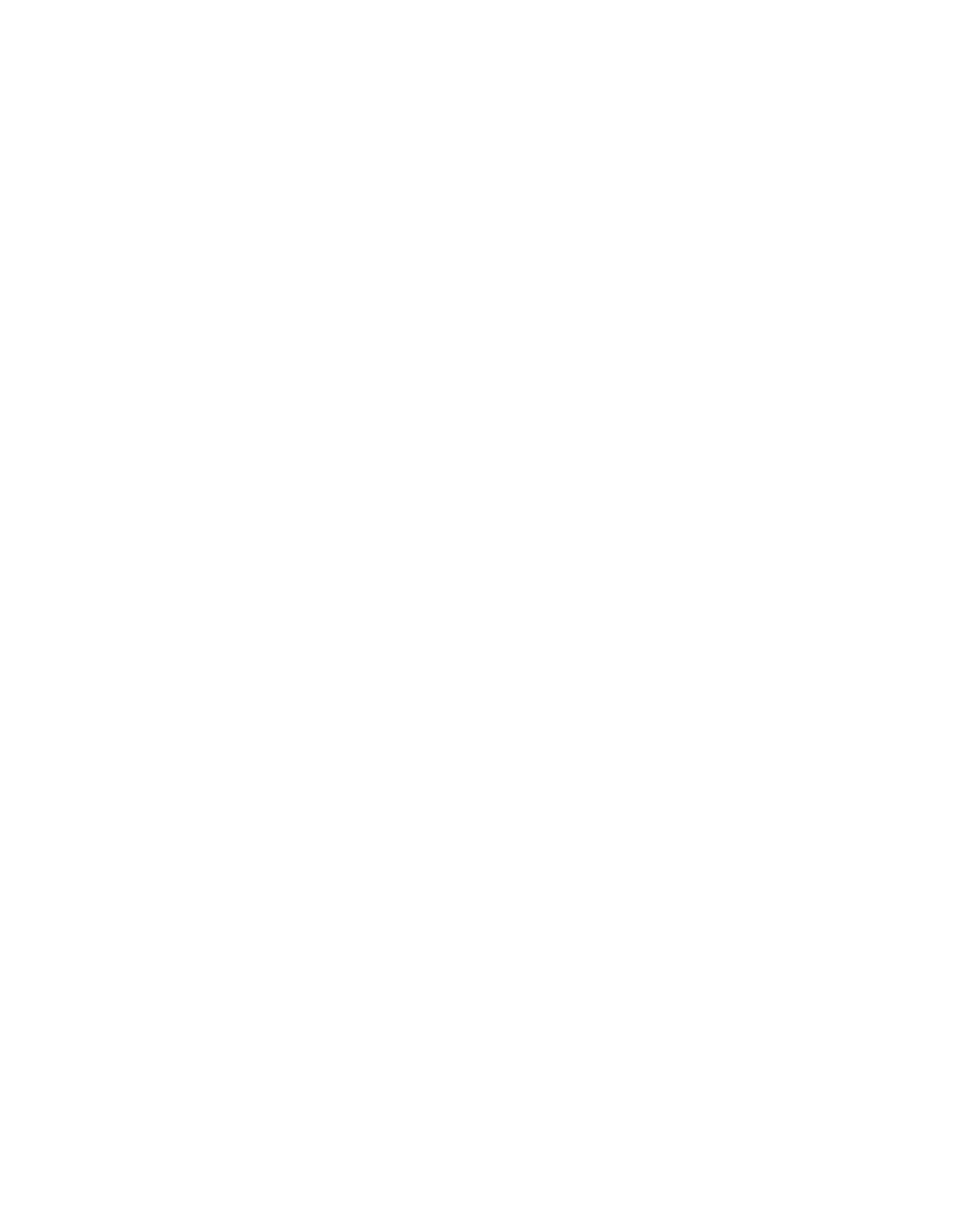# **RELATIONSHIPS BETWEEN FATHERS' ATTACHMENT, THEIR PARENTING BEHAVIORS AND CHILD ADJUSTMENT**

A project based upon an independent investigation submitted in partial fulfillment of the requirements for the degree of Master of Social Work.

Cristy Salome Ricaurte

Smith College School for Social Work Northampton, Massachusetts 01063

2011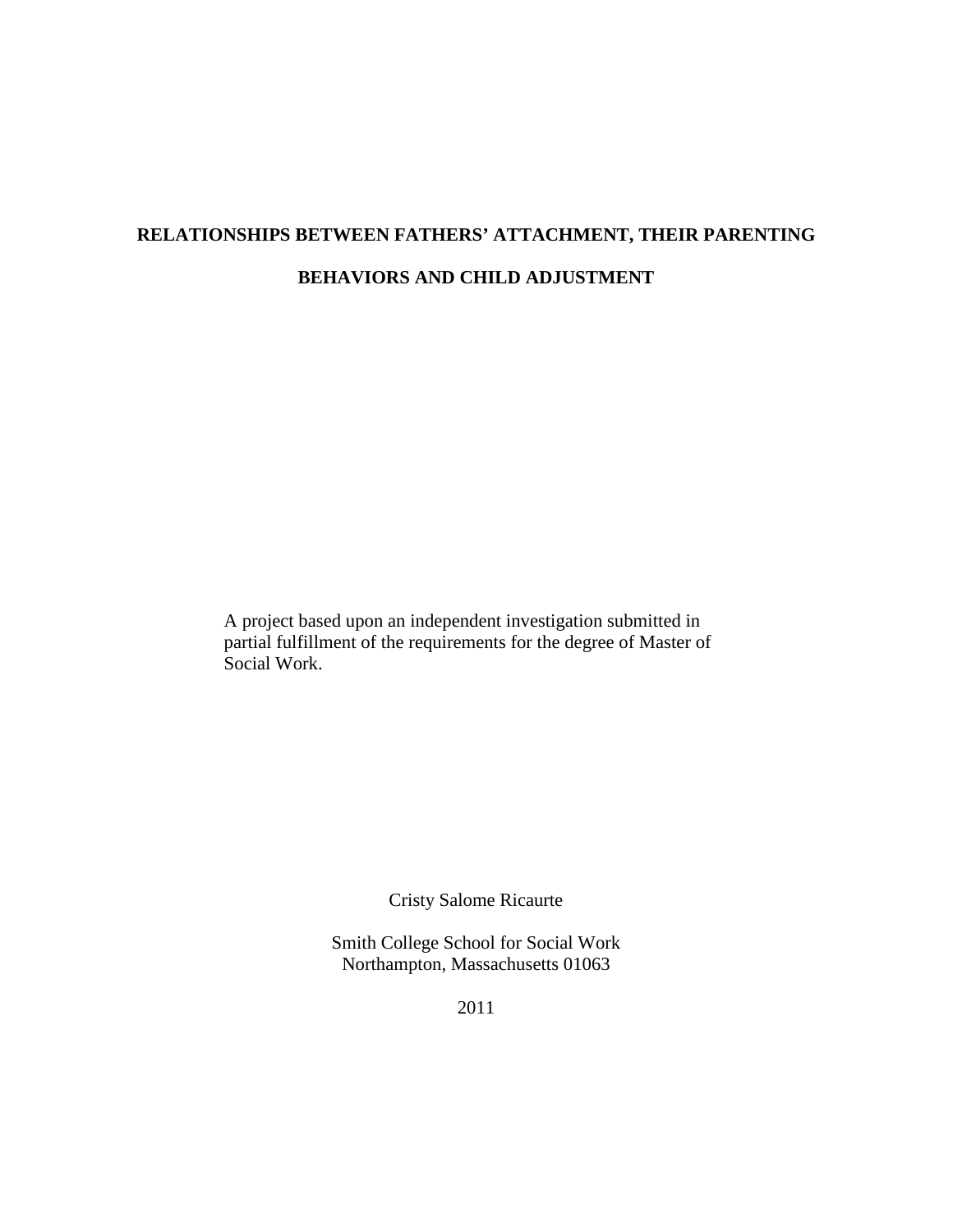#### **ACKNOWLEDGEMENTS**

I would like to thank Dr. Marsha Kline Pruett for giving me the opportunity to work with data from the Supporting Father Involvement study, and for her dedication in supporting me throughout the writing process.

I wish to thank Rachel Ebling for her accessibility and willingness to walk me through the data analysis.

I am grateful to my supervisors Kyla Liggett-Creel and Dan Buccino for their incredible support and for investing time and energy to prepare me to become a social worker.

I wish to thank all my friends for standing by me with faith and care, especially Amanda Slatus for keeping me on track.

To Jonah for his enduring guidance and encouragement; Scott for listening, grounding me and taking on extra responsibility to ease my load; Abuelita, Mami y  $\tilde{N}a\tilde{n}a$ for your ever-present love. Gracias por todo lo que han hecho para que yo pueda salir adelante.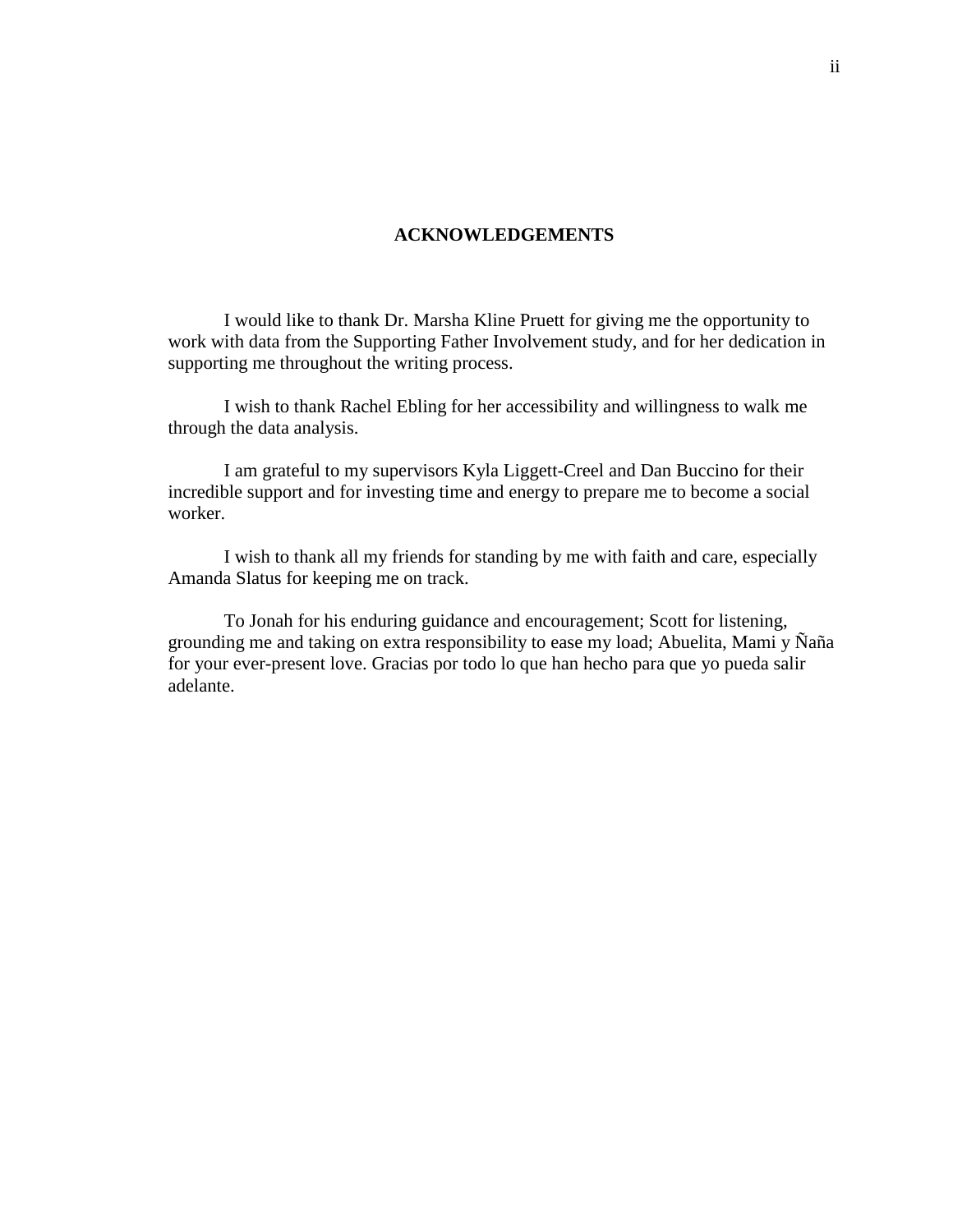# **TABLE OF CONTENTS**

| <b>CHAPTER</b> |  |    |  |  |
|----------------|--|----|--|--|
|                |  |    |  |  |
|                |  |    |  |  |
| Ш              |  | 16 |  |  |
| IV             |  | 25 |  |  |
| V              |  |    |  |  |
|                |  |    |  |  |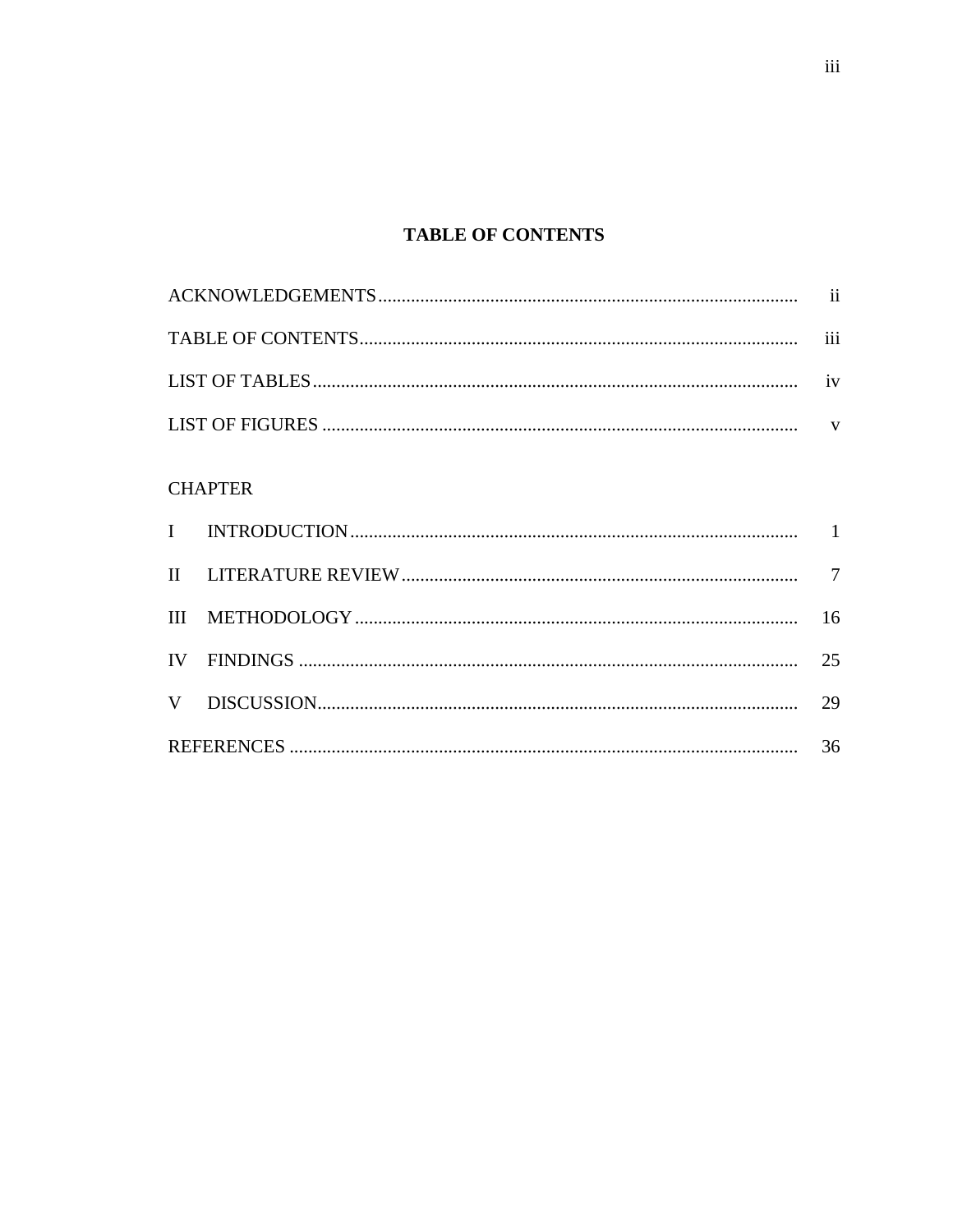# **LIST OF TABLES**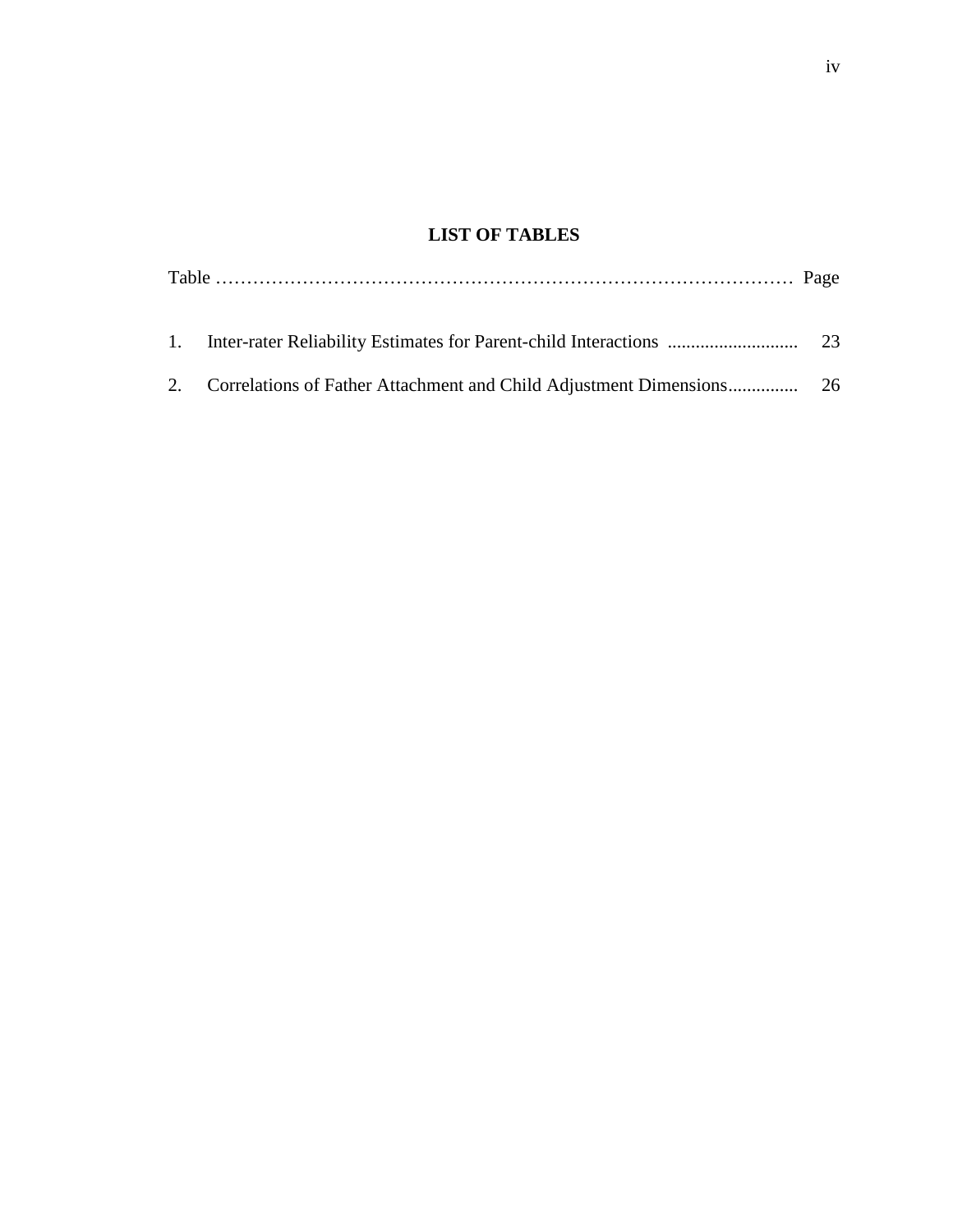# **LIST OF FIGURES**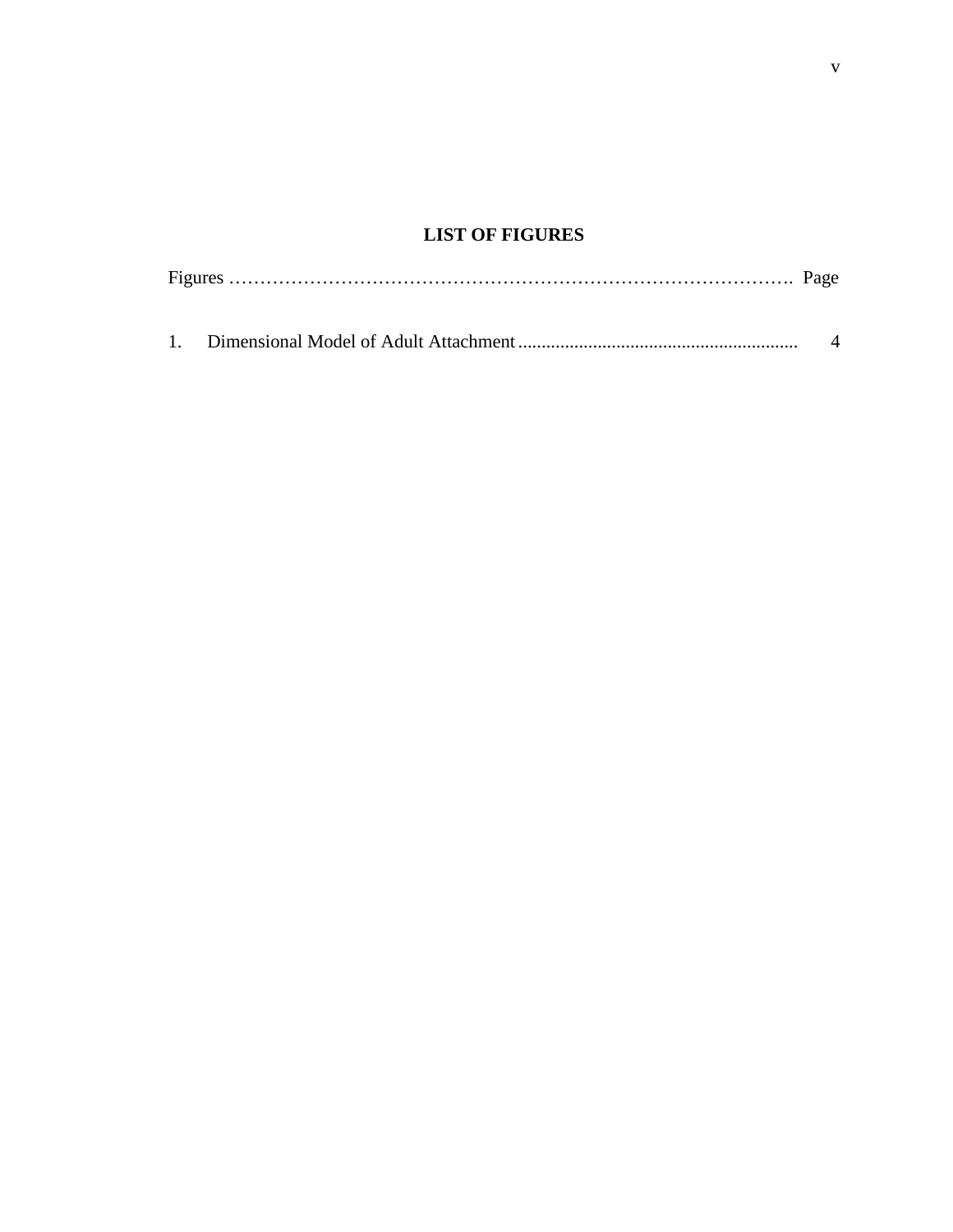#### **CHAPTER I**

#### **Introduction**

Fathers play a unique role in supporting the emotional world of a child. They are not solely "breadwinners" providing monetary resources, but also promote the overall social, emotional and intellectual well-being of their children (Lamb, 2010). In a review of longitudinal studies on fathers' involvement, Sarkadi, Kristiansson, Oberklaid and Bremberg (2008) found that father engagement was protective; it related to decreased behavioral and psychological problems, risk of delinquency, and increased IQ and educational attainment in children. Therefore, it is critical to understand the roles that fathers play in their children's upbringing. However, compared to the extensive literature on the impact of mothers, there is a dearth of studies examining how fathers influence their child's development. One central vehicle to enhancing the healthy development of children is the father-child attachment relationship (Bretherton, 2010).

Attachment is both a psychological and physiological tie across an entire lifespan. An attachment relationship is an affective bond that one individual has to another individual; "a tie that binds them together in space and endures over time" (Ainsworth & Bell, 1970, p.50). At the first stages of life, both infants and caregivers participate in developing an attachment relationship. In order to survive, infants show behaviors that maintain proximity to the caregiver (Bowlby, 1988). For instance, a baby's coos and smiles reward the caregiver, ensuring closeness. In turn, when the baby becomes distressed, the caregiver is driven to provide comfort. Hazan and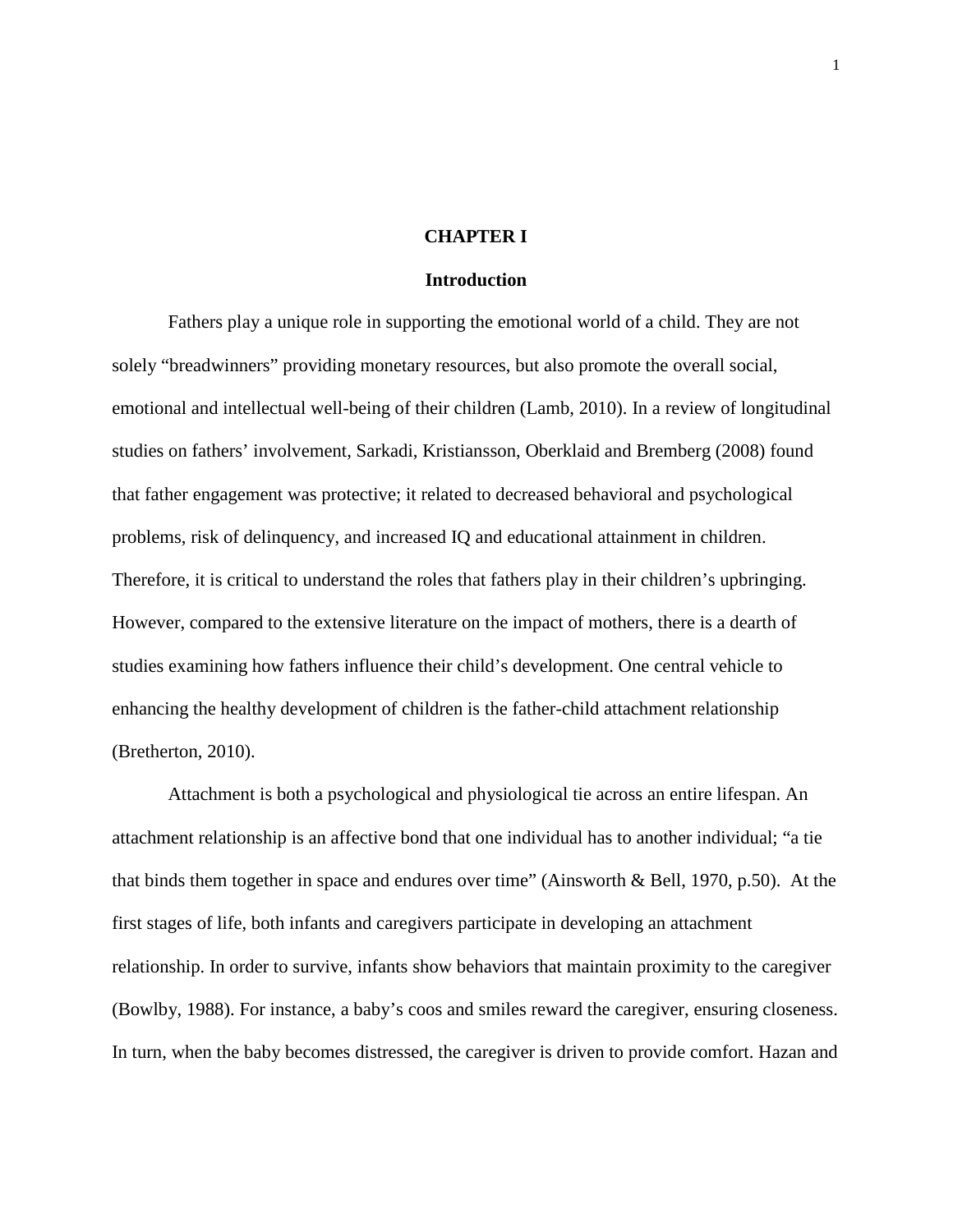Shaver (1994) maintain that "any real or perceived obstacle to proximity maintenance results in anxiety, which in turn triggers attachment behaviors designed to establish proximity" (p.3).

Each caregiver serves as a safe haven who provides comfort and reassurance when the infant experiences separation distress. When proximity maintenance is established, the infant experiences security and love. The caregiver then serves as a secure base from which the infant feels comfortable playing and exploring. A caregiver who is repeatedly responsive and sensitive to the infant's needs becomes an important attachment figure to the infant. Hazan and Shaver (1994) state that through "repeated interactions with the caregiver, the infants learn what to expect, and they adjust their behaviors accordingly" (p.5). As the child and caregiver interact, they form internal working models of themselves and of each other. Ainsworth observed and noted infant-mother interactions and categorized caregiver sensitivity into three categories: consistently sensitive, consistently insensitive or inconsistent. Ainsworth posited that this caregiver sensitivity -- how the caregiver notices, interprets and responds to infant's cues, is linked to three infant attachment classifications. Secure, avoidant, or ambivalent infants had caregivers who were consistently sensitive, consistently insensitive, or inconsistent, respectively (Ainsworth, Blehar, Waters, & Wall, 1978).

Attachment in infants was first measured in the laboratory using the Strange Situation Procedure (SSP) (Ainsworth et al., 1978), which activated the infant's attachment system by separating the infant from the caregiver in an unfamiliar environment. The behavior of the infant when reunited with the caregiver determined the infant's attachment style. Ainsworth found that securely attached infants were soothed, stopped crying and resumed exploration during the reunion episode. Infants with an ambivalent attachment resisted comfort, were not soothed and in some instances acted angry. Infants with an avoidant attachment avoided contact with the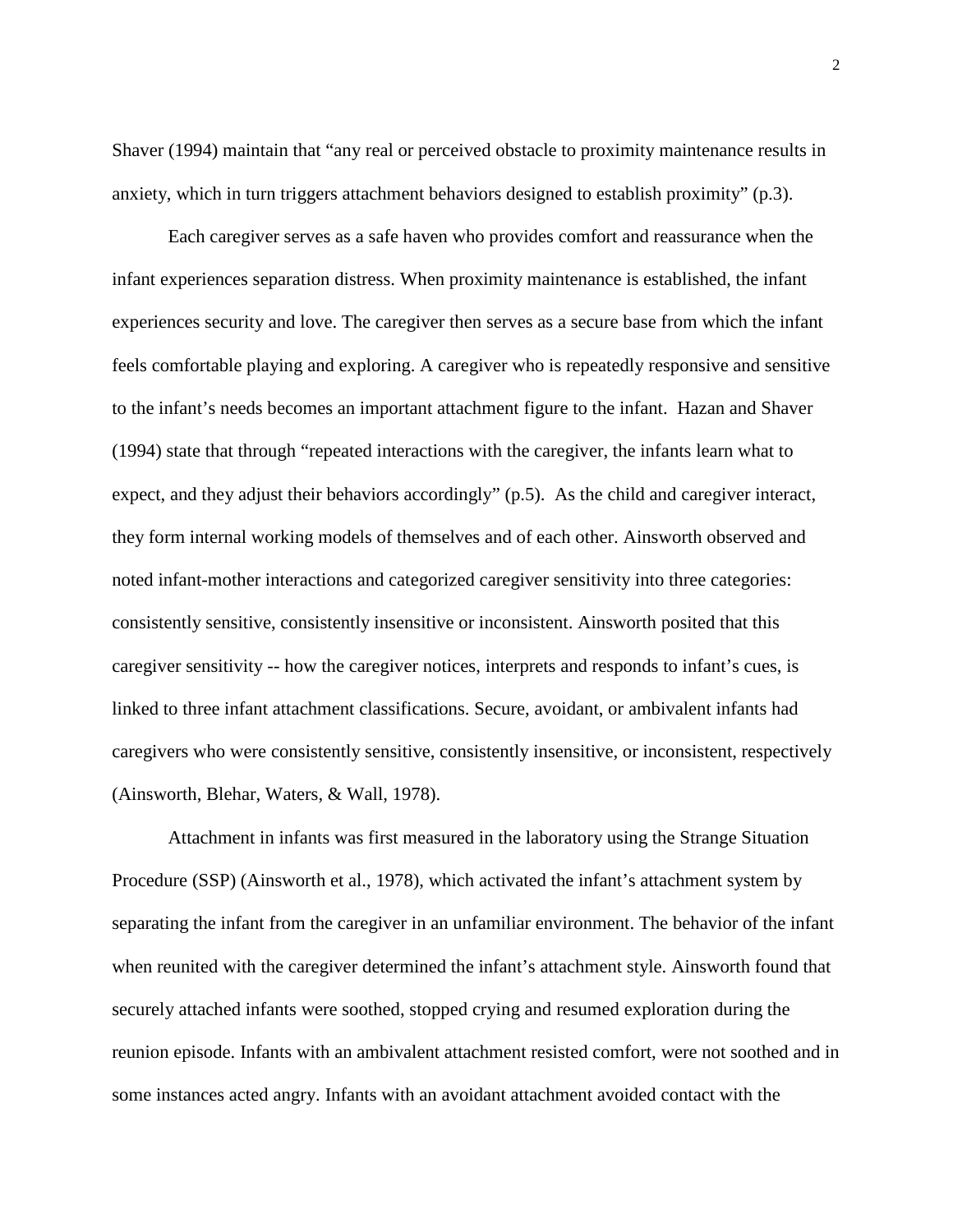caregiver and directed their attention to their toys with little interest. In 1990, Main and Solomon described a fourth pattern of disorganized attachment. This group of infants looked startled and had an approach-avoidance reaction during the reunion episodes with the caregiver. Frightening and harsh parenting behaviors were linked to this attachment pattern. The attachment patterns described are not only seen in infants, but are evident in people of all ages; Hazan and Shaver (1994) assert that "the functions and dynamics of the attachment system" continue throughout the lifespan (p.7).

#### **Couple Attachment Systems**

Adult attachment relationships are formed when adult peers satisfy the needs for emotional support and security that caregivers once provided. Adults obtain security through physical comfort and the knowledge that their attachment figures can be readily available if needed (Hazan and Shaver, 1994). As in children, the adult attachment system is activated when an event is perceived as threatening (Mikulincer & Shaver, 2007). Adults form internal beliefs and expectations (mental representations) of how sensitive and responsive their partner will be when they are distressed. These mental representations of attachment figures can "create a sense of safety and security, which helps a person deal successfully with threats" (Mikulincer & Shaver, 2007, p.13).

Fraley and Shaver (2000) describe that "as people build new relationships, they rely partly on previous expectations about how others are likely to behave and feel toward them, and they use these models to interpret the goals or intentions of their partners" (p.136). Therefore, patterns of attachment in childhood can influence adult attachment patterns. Bartholomew (1990) maintains that adult attachment styles are defined by an individual's "model of self" (positive or negative) and "model of other" (positive or negative), and can be placed along avoidance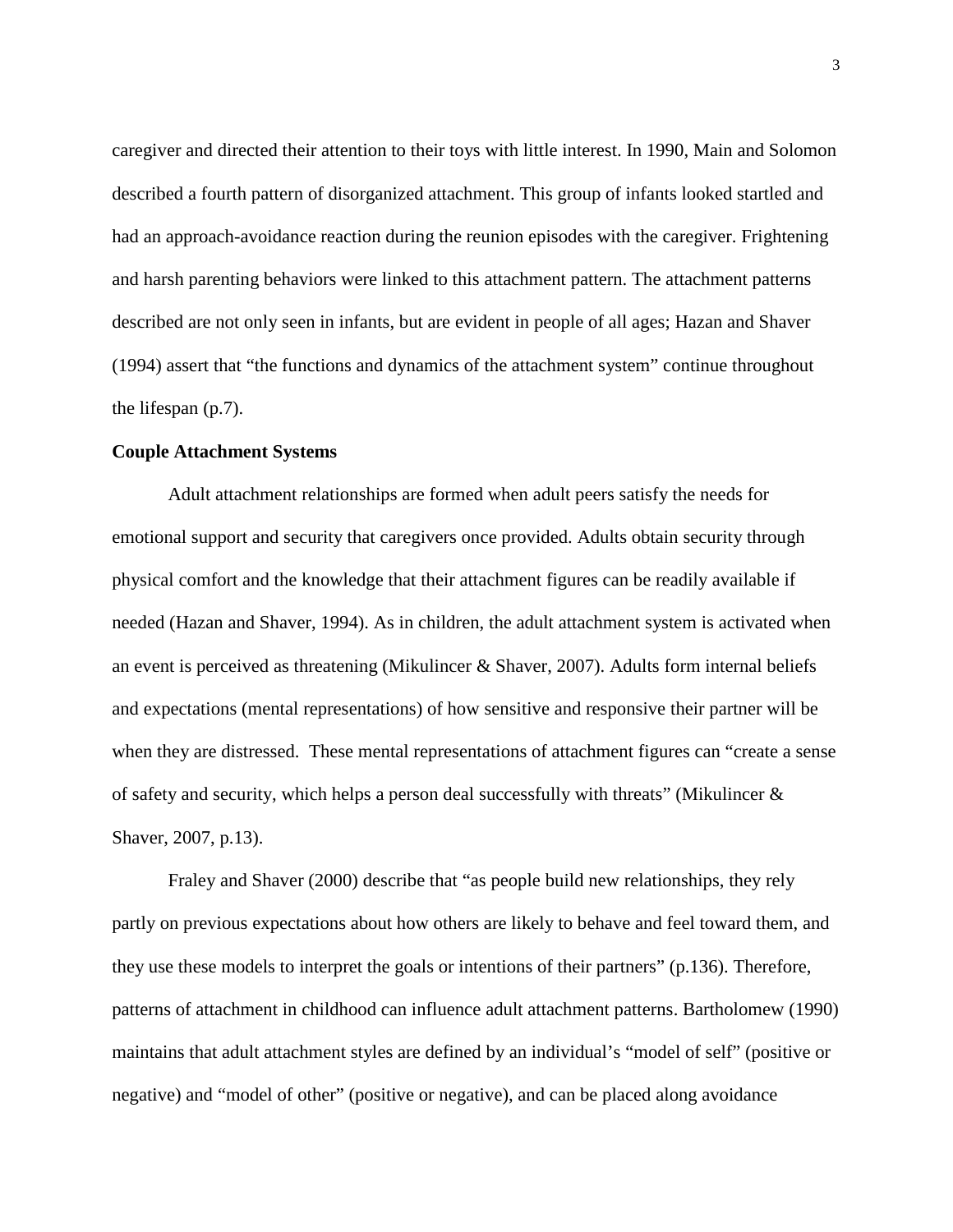(discomfort with closeness and depending on partners, preference for self-reliance and emotional

distance) or anxiety (fear of separation, abandonment, strong desire for closeness) dimensions.

The different combinations of self and other models along these dimensions form four different

adult attachment patterns, as described by Bartholomew and Horowitz (1991) and shown in

Figure 1, with model of self and other added:

*Secure- "*It is relatively easy for me to become emotionally close to others. I am comfortable depending on others and having others depend on me. I don't worry about being alone or having others not accept me."

*Dismissing- "*I am comfortable without close emotional relationships. It is very important to me to feel independent and self-sufficient, and I prefer not to depend on others or have others depend on me."

*Preoccupied- "*I want to be completely emotionally intimate with others, but I often find that others are reluctant to get as close as I would like. I am uncomfortable being without close relationships, but I sometimes worry that others don't value me as much as I value them."

*Fearful-"*I am somewhat uncomfortable getting close to others. I want emotionally close relationships, but I find it difficult to trust others completely, or to depend on them. I sometimes worry that I will be hurt if I allow myself to become too close to others."



**Figure 1** - *Diagram of the two-dimensional model including the four different adult attachment styles.*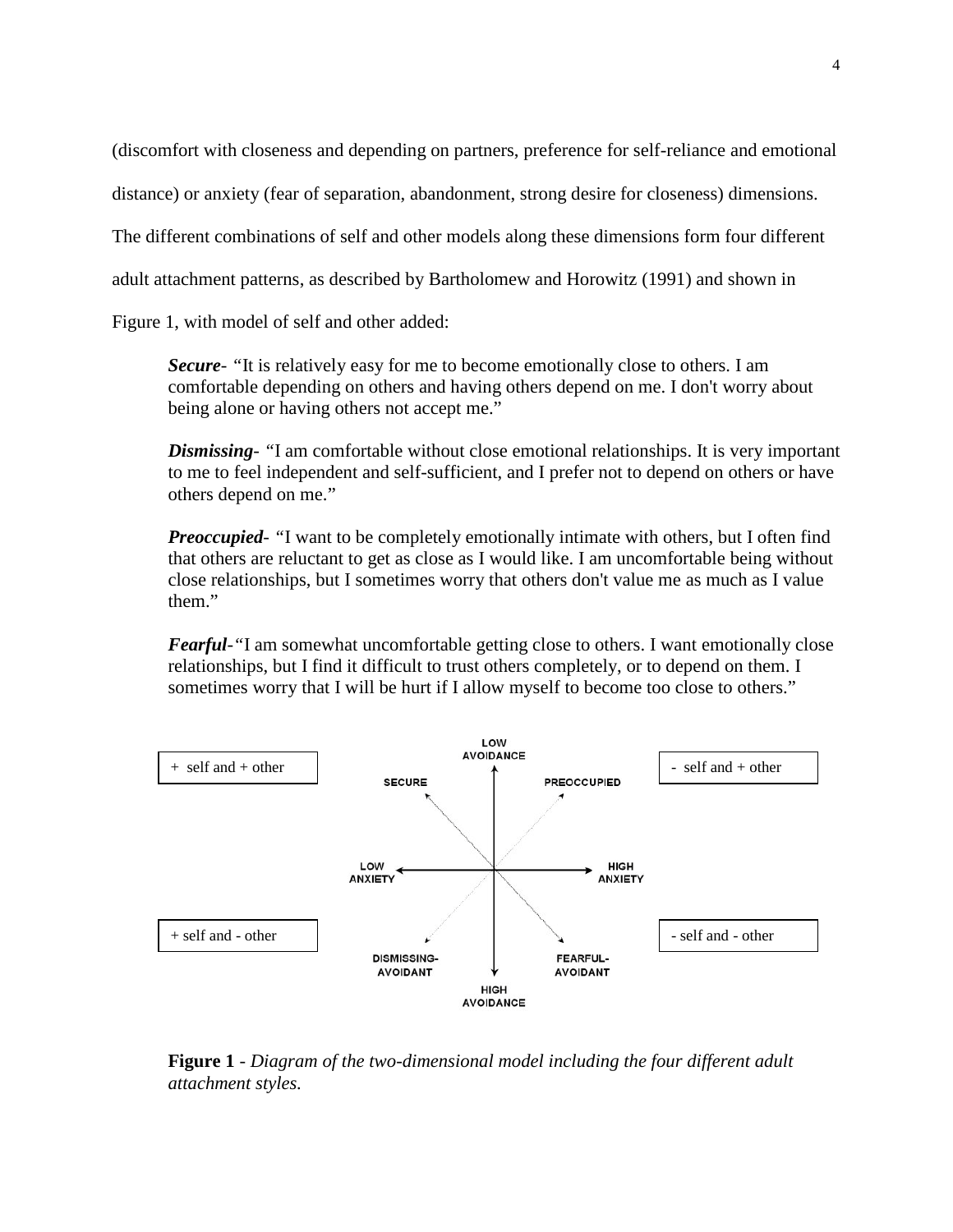#### **Father-child Attachments**

In looking at child development, it is important to consider not only the child's attachment to the father, but the father's adult attachment style. Adult attachment may impact how adults as caregivers relate to their children. A father who has a secure attachment has "trust in partners and expectations of partner availability and responsiveness, comfort with closeness and interdependence, and ability to cope with threats and stressors in constructive ways" (Mikulincer & Shaver, 2007, p.27). Thus, a father with a secure attachment style will likely have positive working models of himself and of his child, and may be an effective caregiver as a result. In this way, a father's attachment style is likely to contribute to how the father provides caregiving, which in turn affects a child's overall development.

It has been well established that children form attachment bonds with their fathers (Ainsworth, 1967; Bowlby, 1969; Lamb, 1977). Studies examining child attachment show that both parents can foster a secure attachment with their child (Grossmann, Grossmann, Kindler, & Zimmermann, 2008). Lamb (1977) maintains that infant-mother and infant-father attachment relationships may play unique roles in the development of the child. Generally, fathers spend a significantly higher percentage of their time playing with the child than the mother (Lamb, 2010). The father-child attachment relationship typically "activates" the child, and serves to satisfy the "child's need to be stimulated, to overcome limits, and to learn to take chances in contexts in which the child is confident of being protected from potential dangers" (Paquette, 2004, p.202). In contrast, the mother–child attachment relationship is typically calming for the child.

When Ainsworth (1967) conducted her observational studies of infant attachment with caregivers in Uganda, she noted that infants seemed to have formed an attachment relationship with their fathers despite seeing their fathers infrequently. Although research is not conclusive on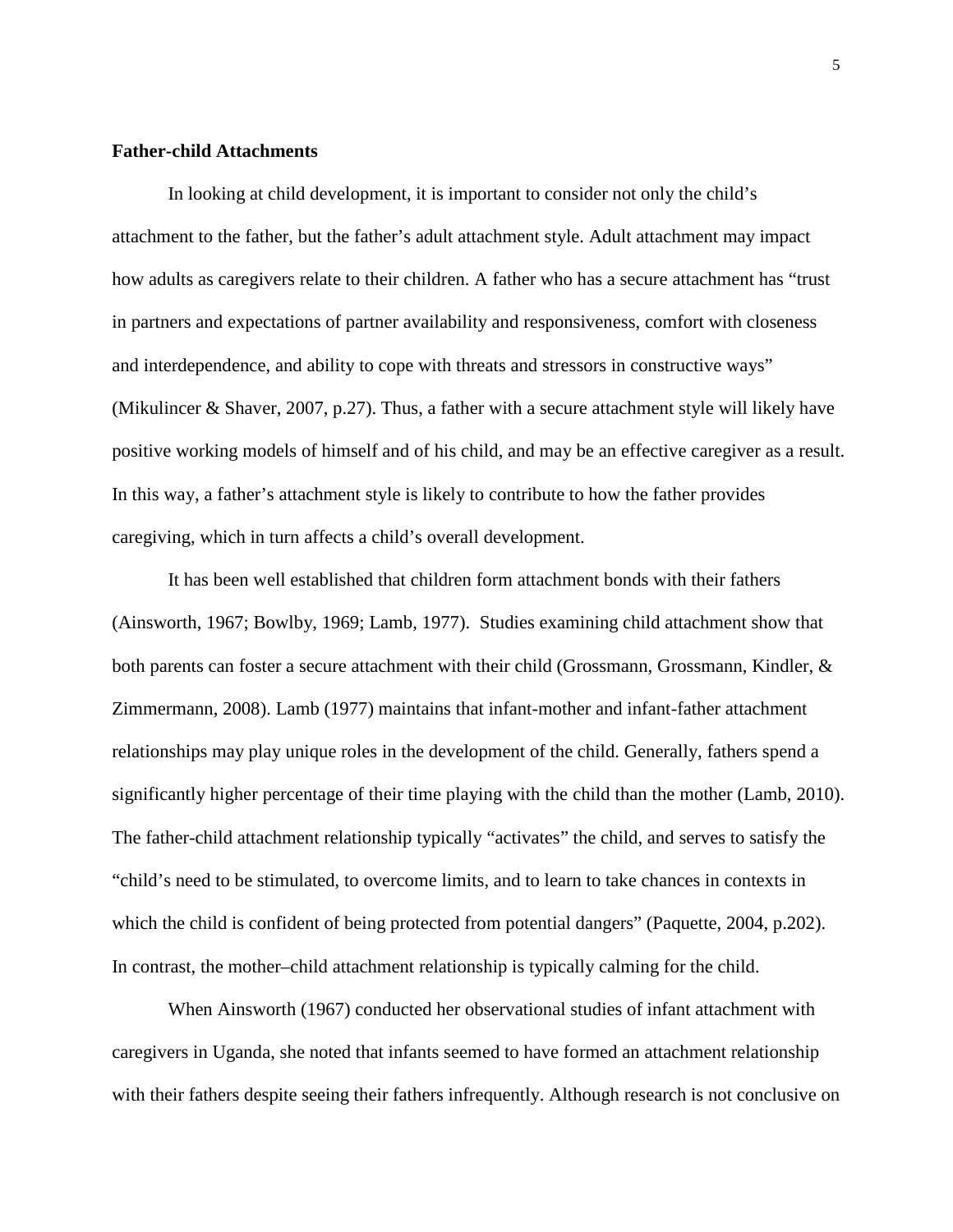how the infant-father attachment is formed, studies note that infants are likely to have a secure attachment to fathers when the father is sensitive and responsive to the child's needs (Cohn, Cowan, Cowan and Pearson, 1992; van IJzendoorn, 1995), similar to the mother-infant attachment. Other studies, however, have found no significant relationship between father-infant attachment and paternal responsiveness (van IJzendoorn, Kranenburg, Zwart-Woudstra, van Busschbach, & Lambermon, 1991; Rosen & Rothbaums 1993) and sensitivity (Braungart-Rieker, Garwood, Powers, & Wang, 2001). More recent research proposes that a "father's warm, supportive, and sensitive challenges during joint play may best reflect" the father-child attachment quality (Grossmann et al., 2008, p.859).

When children feel secure, they will use their fathers as a secure base from which they will feel comfortable to engage in exploration. Grossmann et al. (2008) note that the "father's functioning as a sensitive, trusted, and dependable companion when the child is faced with challenges seems to be the central marker of a secure relationship" (p.858). Therefore, it is critical to analyze how fathers' attachment styles relate to how they interact with their children, as it can influence how children make gains in their social emotional development. In this study, I will explore how fathers' attachment relates to their parenting behaviors and to child adjustment outcomes.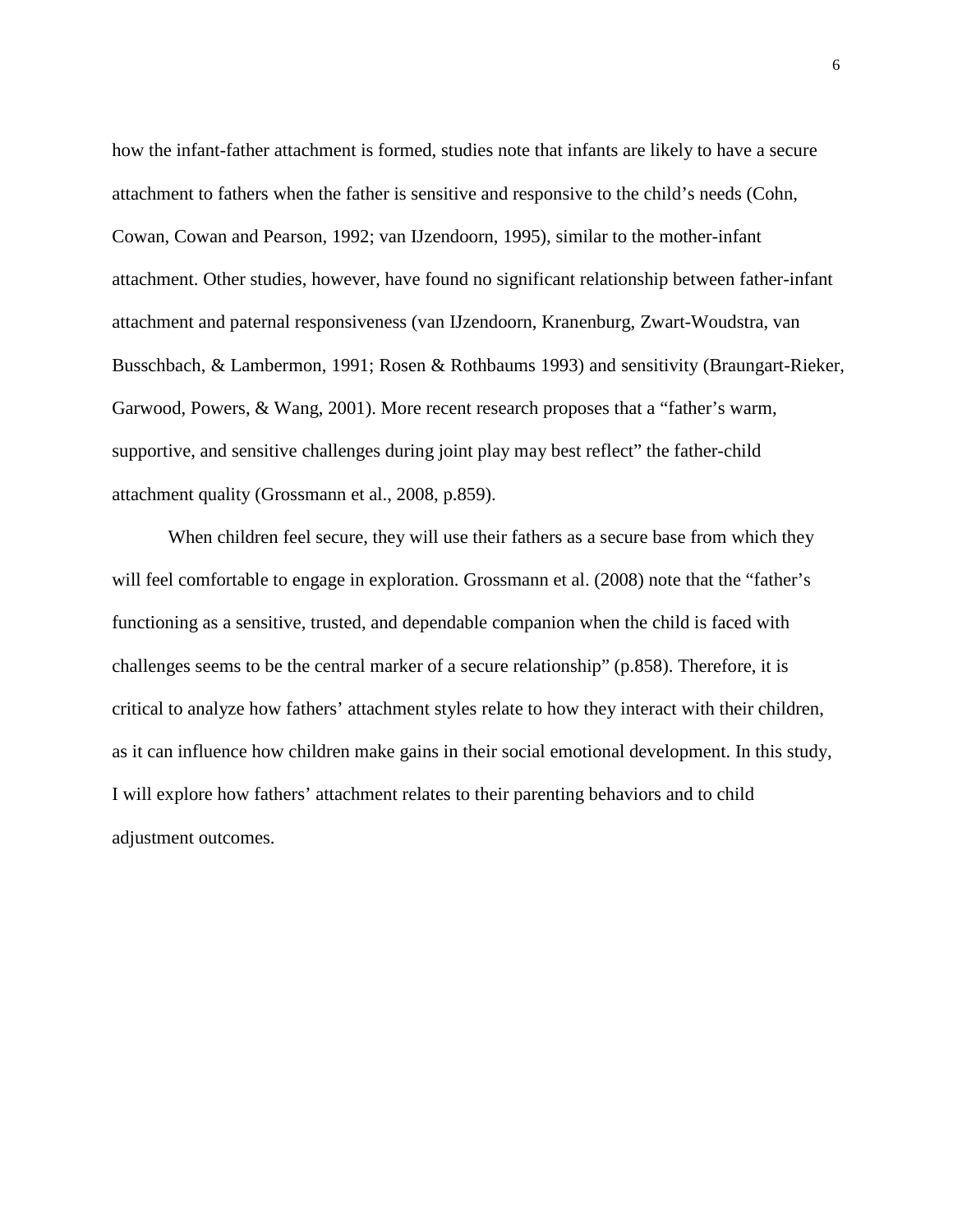#### **CHAPTER II**

#### **Literature Review**

Various studies have examined how fathers with an insecure attachment style have a more negative view of their parenting role and have difficulty being attuned to their child's needs. For instance, studies have found that insecure parents experience less joy and pleasure in parenting and perceive their infants as having more difficult temperaments than do secure parents (Howard, 2010; Rholes, Simpson, & Friedman, 2006). Similarly, Pesonen, Räikkönen, Keltikangas-Järvinen, Strandberg, & Järvenpää (2003) found that parents who were classified in the adult attachment dimensions as high on anxiety and high on avoidance were more likely to rate their infants as more fearful, more easily distressed, and negatively reactive. The study also found that fathers who had an insecure attachment perceived their infants as less attentive than did fathers with a secure attachment. Rholes et al. (2006) studied couples who were transitioning into parenthood, and found that parents who had higher levels of attachment avoidance had less desire to become parents, and felt greater stress and found less meaning and satisfaction in their parental roles after their children were born. They stated that "avoidant people are uncomfortable with the distress of others and may fail to recognize distress or respond to it empathically because doing so makes it more difficult for them to keep their own attachment systems deactivated" (p.282). Thus, it is more difficult for insecurely attached parents to be consistently responsive to their child's needs, as it is taxing to keep the attachment system frequently activated. Howard (2010) also found that fathers with anxious-avoidant or ambivalent attachment styles experienced more parenting stress and were more likely to abuse their children.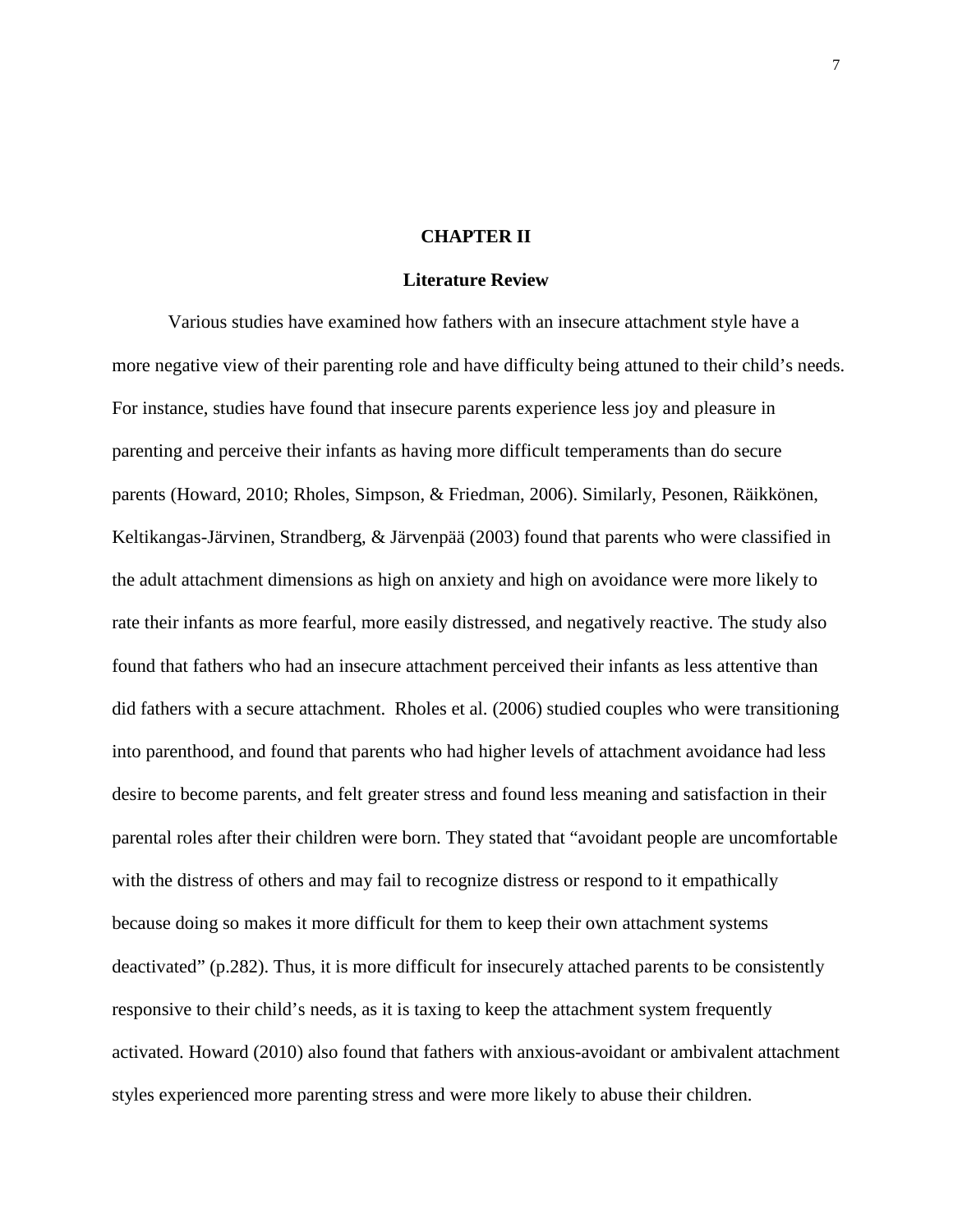IJzendoorn et al. (1991) found no effect of father attachment style (measured by the Adult Attachment Interview) on fathers' sensitivity and infant attachment style. Other studies did find correlations. For example, Cohn et al. (1992) found that insecure fathers' interactions with their children were less warm and structured during play sessions compared to fathers who were classified as secure (measured by AAI). In addition, Newland, Coyl, and Hui-Hua Chen (2010) found that fathers who were more ambivalent and avoidant had less warm involvement (defined as warm, responsive and involved parenting) with their children.

It stands to reason that children's outcomes might also be related to fathers' attachment styles. Compared to children of secure and preoccupied fathers, children of dismissing fathers were rated as more aggressive, less social and less timid by their preschool teachers (van IJzendoorn et al., 1991). Cohn et al. (1992) found that children of fathers classified as insecure on the AAI, which notes current and past working models of close relationship experiences (George, Kaplan, & Main, 1984), displayed more negative affect and were less task oriented and warm. Therefore, fathers' insecure attachment style may relate to adverse child outcomes.

Recent research suggests that measuring fathers' play-based interactions with their children, as opposed to using the strange situation protocol, is a more accurate portrayal of the way fathers foster relationships with their children and affect child outcomes (Bretherton, 2010; Grossmann et al., 2008; Paquette, 2004)**.** More specifically, Paquette (2004) maintains that fathers' synchrony in play with their child builds the father-child attachment relationship; "father's help their children modulate intense affect by increasing the intensity level of [rough and tumble play] and then reducing it when it exceeds what their child can tolerate" (p.209). Grossmann et al. (2008) developed the Sensitive and Challenging Interacting Play Scale (SCIP) to guide their assessment of fathers' interactions with children during play. The researchers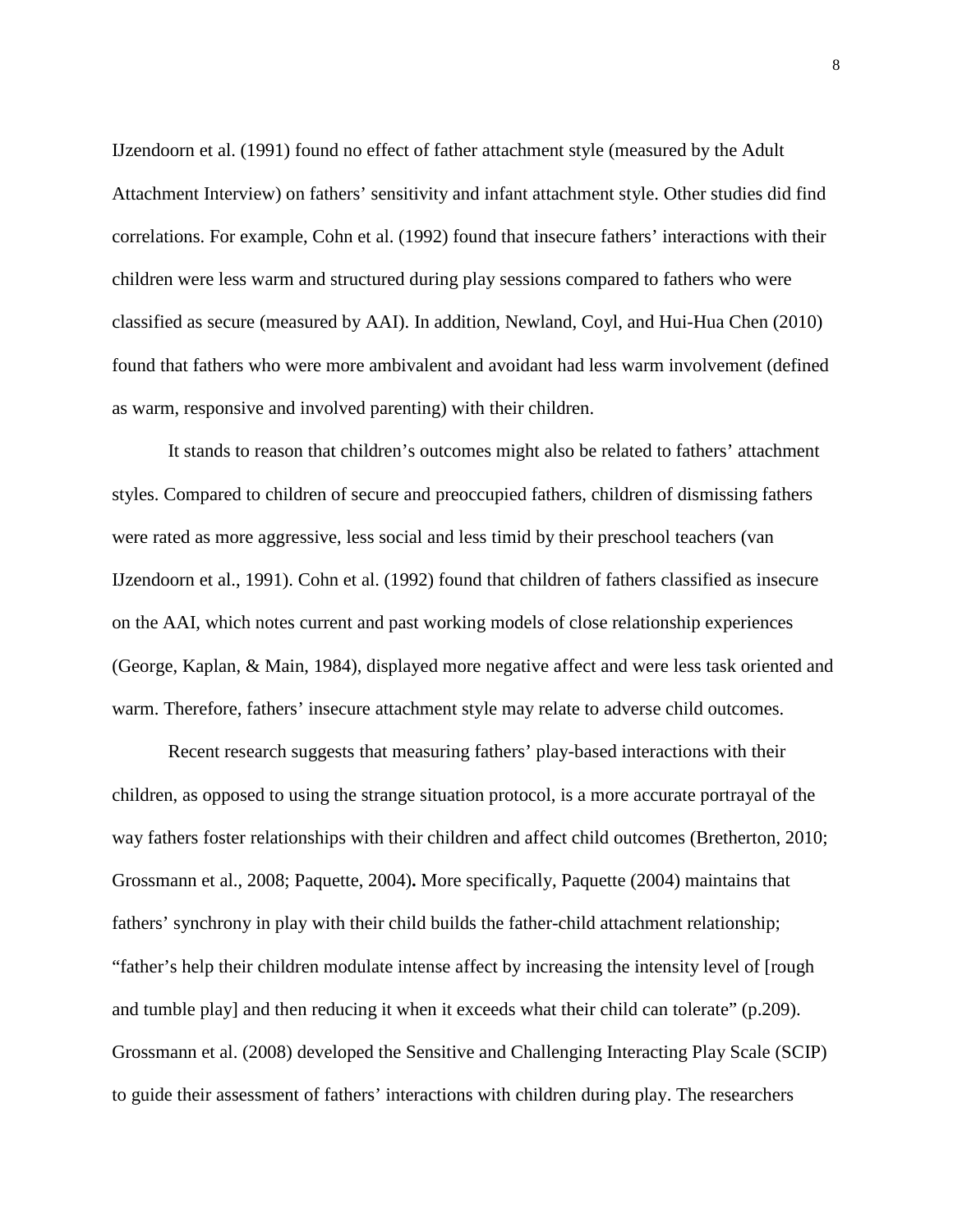measured the degree of supportiveness, encouragement, non-intrusiveness, and age appropriate challenges that fathers provide, as these promote the development of children's sense of efficacy and ability to regulate emotions (Grossmann et al., 2008). Father's ratings on the SCIP scale were correlated with several child outcomes. For instance, according to Grossmann, Grossmann, Fremmer-Bombik, Dindler, and Scheuerer-Englisch (2002), fathers who had high SCIP scores during play sessions with their infants were more likely to have 10-year-olds who used developmentally appropriate coping behaviors, had congruent verbal responses to their nonverbal expressions, and had more positive evaluations of the availability of their supportive others. The aforesaid studies offer insight into how fathers' ways of interacting with their children promote the socioemotional development of their children. As fathers rouse their children and set limits during physical play, the child learns how to regulate emotions and builds self-confidence. Additionally, the father's ability to be in synchrony in affect and direction during father-child play interactions may be a reflection of his secure attachment.

### **Gaps in the Literature**

Studies attempting to explain how fathers' attachment dimensions relate to the way they interact with their children have reported contradictory findings. This may be due to the different ways that studies have measured fathers' caregiving behaviors and child outcomes. For instance, van IJzendoorn et al. (1991) and Cohn et al. (1992) used play sessions to code how fathers interacted with their children, but the studies used different measures for assessing attachment and children's response. The study conducted by van IJzendoorn et al. (1991) relied on the SSP, which has mostly been used for assessing mother-child attachment (Bretherton, 2010), while Cohn et al. (1992) analyzed children's behaviors in response to their fathers' behaviors during free play sessions. Other studies used less objective methods to assess how children responded to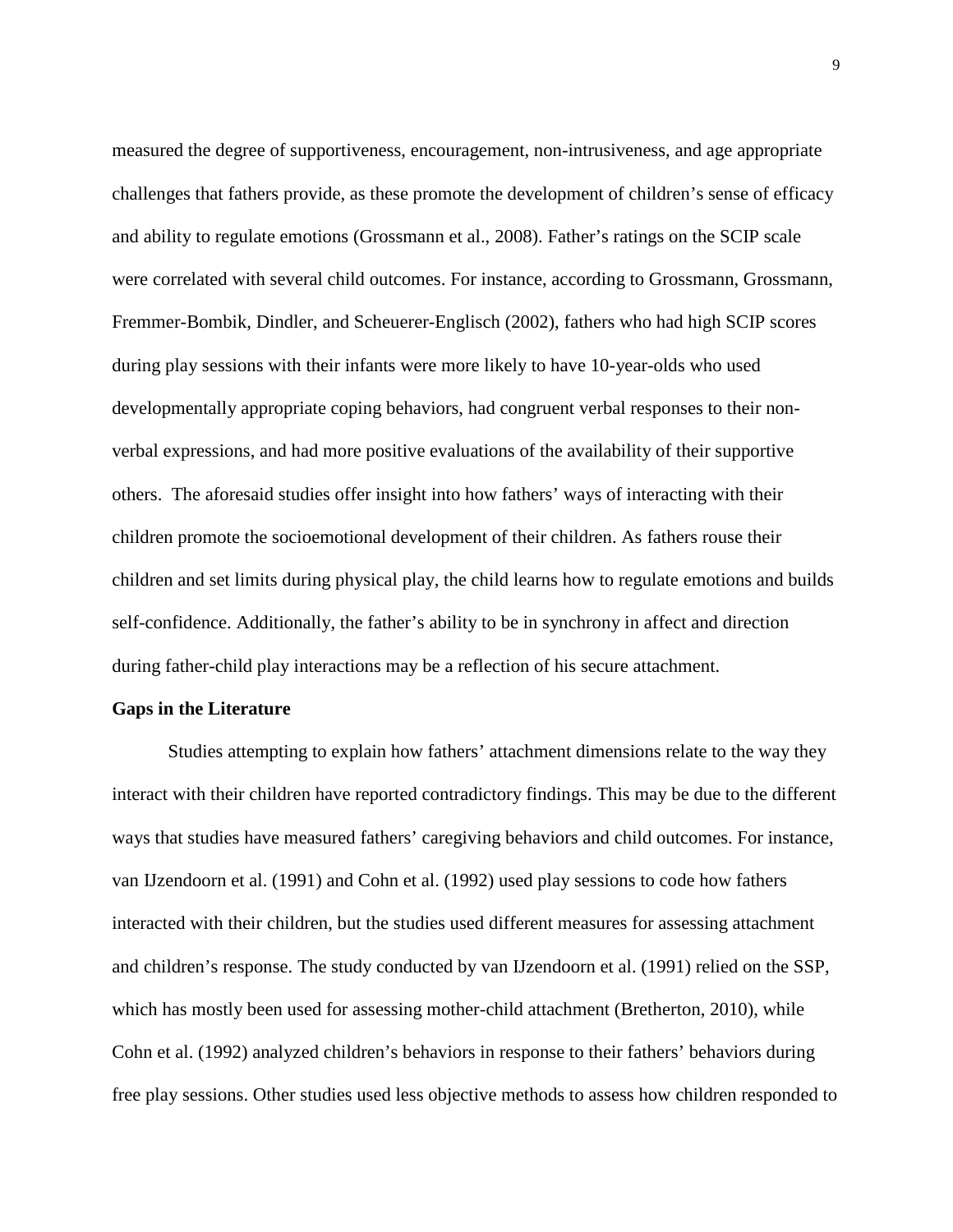their fathers: Newland et al. (2010) studied children's perceptions of their fathers' parenting styles, while Howard (2009) asked fathers to evaluate their children's security and dependency. Some studies (Cowan, Cohn, Cowan & Pearson, 1996; Grossmann et al., 2002, van IJzendoorn et al., 1991) used the AAI to classify fathers' type of attachment (i.e., insecure versus secure "states of mind with respect to attachment") (Bretherton, 2010). On the AAI, adults are asked to recall past childhood experiences and explain their current thoughts on those relationships.

Attachment style can change as dynamics in current relationships shift, people work through their past relationship experiences, and new relationships are formed (Mikulincer & Shaver, 2007). Thus it is important to measure current relationship attachment. Information on how fathers' play interactions influence father-child relationships in poor or working-class families is not available, as most of the aforementioned studies have samples of middle-class Caucasian families**.** Furthermore, the studies did not address how fathers of different races and ethnicities would engage in parenting and how their attachment styles may vary depending on cultural context. Therefore, investigating fathers' attachment dimensions and parenting behaviors, while also including demographics related to ethnicity and socio-economic status, may help us understand how fathers' internal working models influence their current parenting.

#### **Adult Attachment and Culture**

Yu, Lucero-Liu, Gamble, Taylor, Christensen and Modry-Mandell (2008) note that "cultural values affect which social interactions should be expected, accepted, rewarded, or condemned in each context and differentially influence how individuals within a culture recognize, evaluate, and react to behavior" (p. 170). It is reasonable to expect that culture could also impact attachment behaviors. Differences in fathers' attachment styles between cultural

10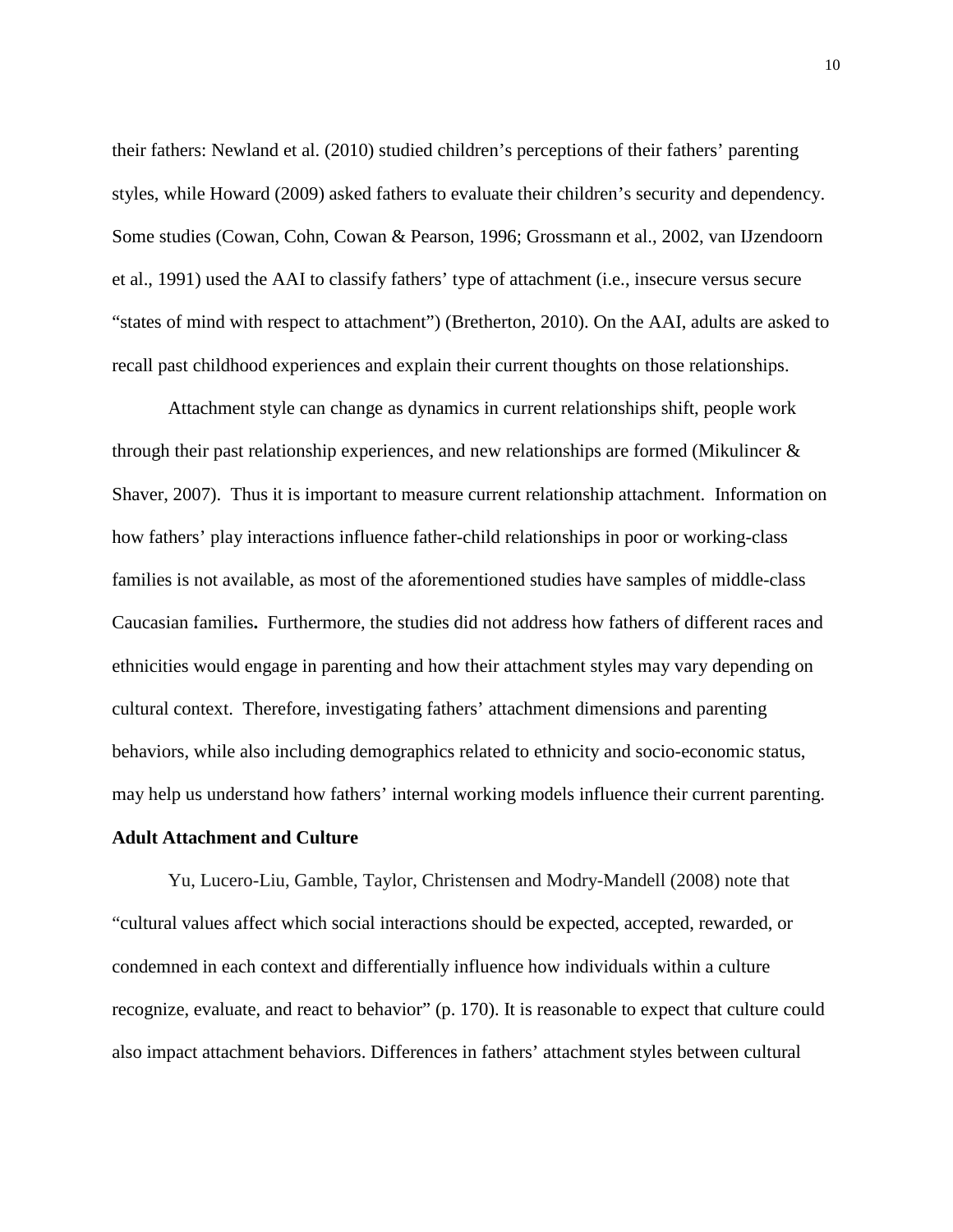groups may be indicative of cultural differences. This study will examine differences between two groups by comparing Mexican American and Caucasian American fathers.

**Mexican Americans.** In order to examine how different attachment styles may be expressed by Mexican American fathers, it is useful first to understand some aspects of Mexican American culture. It is impossible to cover all the values and beliefs within a culture, but what follows are several of the core traditional values typically in Mexican American culture. Mexican Americans are known to value interdependence in that they prioritize harmony, obedience, social obligations and social responsibilities over personal choice and exploration (Okagaki, Sternberg, 1993). *Simpatía* follows suit as it entails politeness and agreeable interpersonal relationships (Triandis, Marín, Lisansky & Betancourt, 1984). Another value is *familismo*, strong loyalty to the relationships and roles of the family (Halgunseth, Ispa, Rudy, 2006). Staples and Mirandé (1980) maintain that Mexican American families have an egalitarian pattern of decision making; studies show that both parents take part in household responsibilities, child rearing, and decision making (Baca Zinn, 1975; Sanchez, 1997). The Mexican American value of *respeto* is combined with dignity and emphasizes the deference and respect of people with higher authority such as parents, grandparents and godparents (Valdés, 1996).

The values described have been expressed in fathers' child rearing practices. Toth and Xu (1999) studied racial and cultural diversity in father involvement in the United States. They distributed a survey to a nationally representative sample of African American, Latino and Caucasian fathers to examine their child rearing beliefs and practices. The researchers found that fathers who instilled conformity were more emotionally involved than fathers who endorsed children's independence. Additionally, Latino fathers (Mexican, Cuban, Puerto Rican American and other Latinos) scored higher on the cognitive (reasoning, planning, evaluating and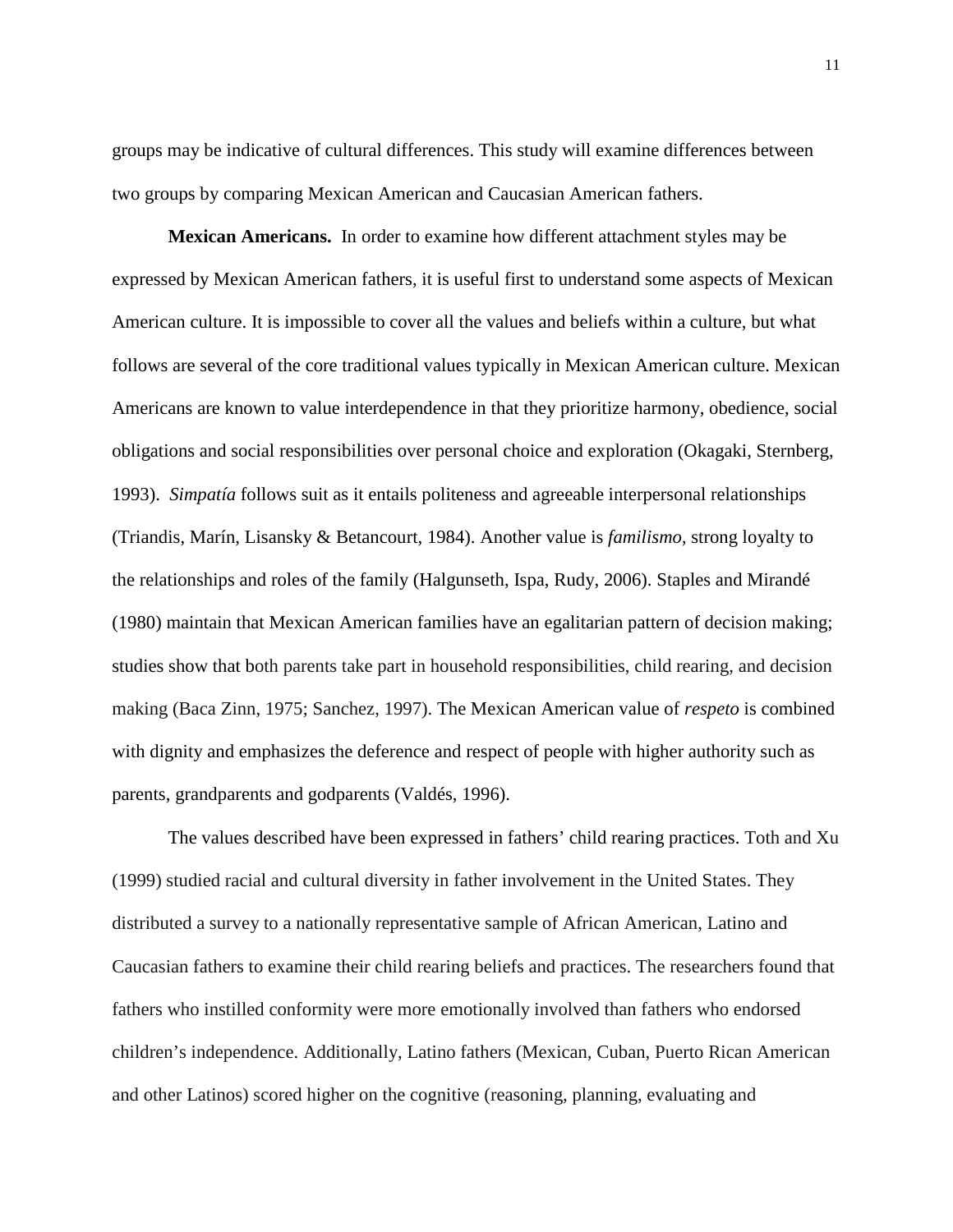monitoring) and behavioral (feeding, talking to, teaching) involvement domains than Caucasian fathers. Latino fathers were more likely to provide guidance and supervision and dedicate time to spend with their children than Caucasian fathers. In another parenting study, Latino fathers placed more emphasis on controlling temper, obedience, and amicable interactions with others than did Caucasian fathers (Julian, McKenry, & McKelvey, 1994).

Studies propose that because Mexican Americans are collectivistic and value *simpatía*, *familismo* and *respeto*, they are more likely to have anxious or preoccupied attachment styles. Tacón and Caldera (2001) maintain that an anxious or preoccupied attachment style, characterized as being "emotionally needy" by Anglos, may be culturally normative for Mexican Americans. These behaviors may instead represent attachment security, given that Mexican Americans place priority on interpersonal relationships. The researchers investigated attachment styles and parental caregiving history in Mexican American and non-Hispanic white college women. They found that avoidant and ambivalent attachment scores were significantly and negatively correlated with secure attachment scores in the non-Hispanic white female group. However, this was true only for avoidant scores in the Mexican American female group. Additionally, ambivalent caregiving by fathers was negatively and significantly related to security of attachment in only the non-Hispanic white female group. Similarly, studies have found that adult Latinos score high on preoccupation (Fiori, Consedine, Magi, 2009; Matos, 2000) and are more likely to be classified as anxiously attached (Mickelson, Kessler, Shaver, 1997). Harwood (1991) compared Anglo and Puerto Rican mothers' preferences for child attachment and behavior. Anglo mothers emphasized qualities of personal development (selfconfidence, independence) and self-control of impulses (greed, aggression) and described an active, securely attached infant as more desirable, whereas Puerto Rican mothers preferred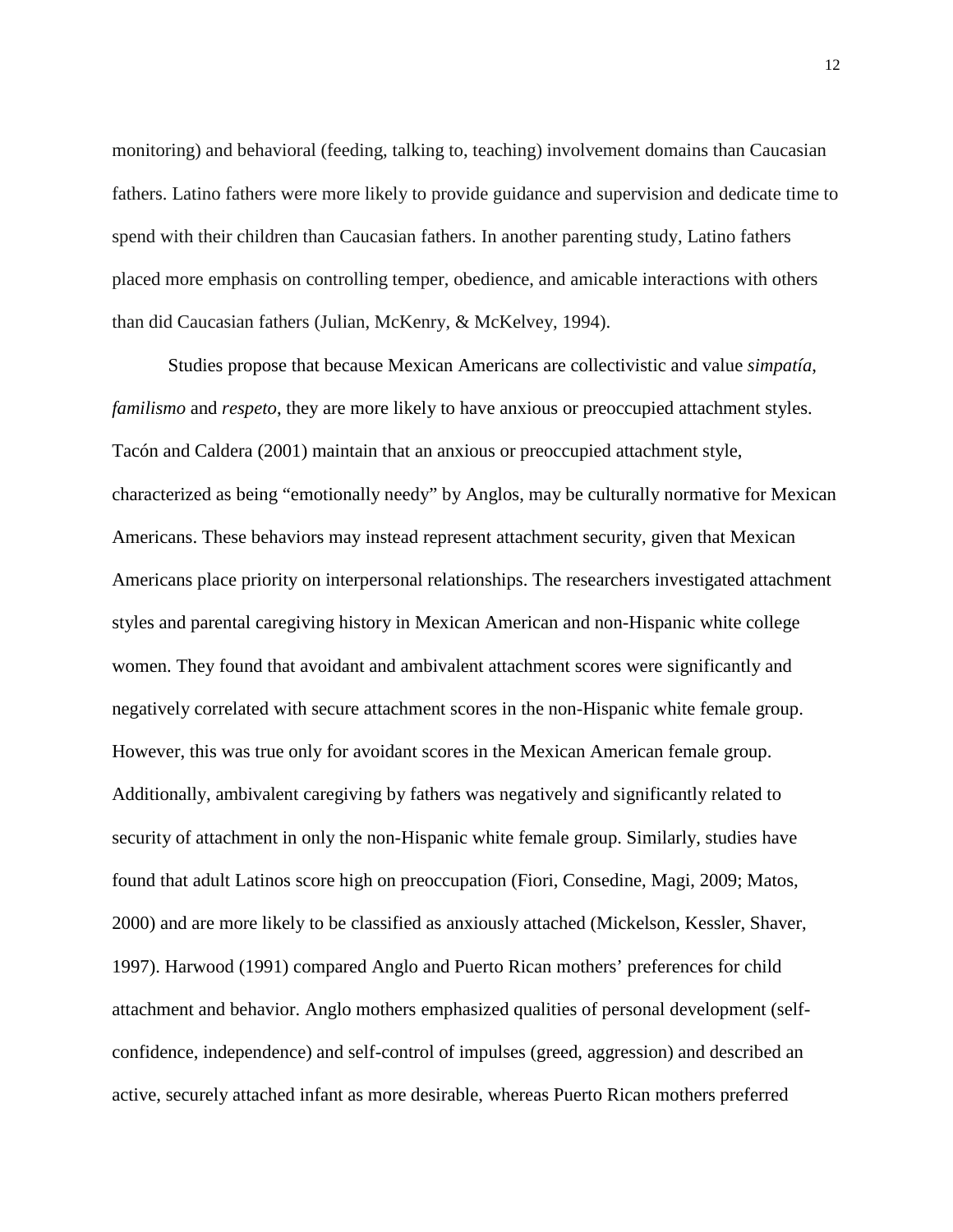qualities of respectfulness (obedience, well-mannered) and lovingness (being kind and friendly), and a quiet and calm securely attached infant as most desirable. Given the values that Mexican Americans espouse, adult attachment styles may be different from the styles of Caucasian Americans.

**Caucasian Americans.** Although most of the empirical research on parenting and attachment involves middle-class Caucasian families, some mainstream U.S. cultural values will be highlighted to illustrate how certain preferred attachment behaviors may be more culturespecific than universal. Mainstream, non-Latino white culture in the U.S. tends to emphasize individualistic values such as competition, material well-being (Julian et al., 1994), and developing autonomy and creativity (Okagaki & Sternberg, 1993). Parents belonging to this group are more likely to use praise than Latinos (Julian et al., 1994). Adults are expected to be assertive, independent, and agile at negotiating social obligations (Greenfield, Keller, Fuligni, Maynard, 2003). Harwood (1991) found that Anglo mothers described the following behaviors as undesirable: clinging to the mother and showing no interest in toys, crying when the mother was absent and not being able to return to play, and showing unhappiness when the mother returned during the SSP. In comparison, Puerto Rican mothers described undesirable behavior as being active and ignoring mother, ignoring the mother during separation and exhibiting disruptive behaviors while she was gone, and - upon reunion - continuing to actively play and not acknowledging the mother's return. Therefore, mainstream non-Latino white American values are in sync with the way attachment theory associates attachment security with autonomous and exploratory behavior. The behaviors and values described illustrate group trends and do not account for the variation and exceptions within each group.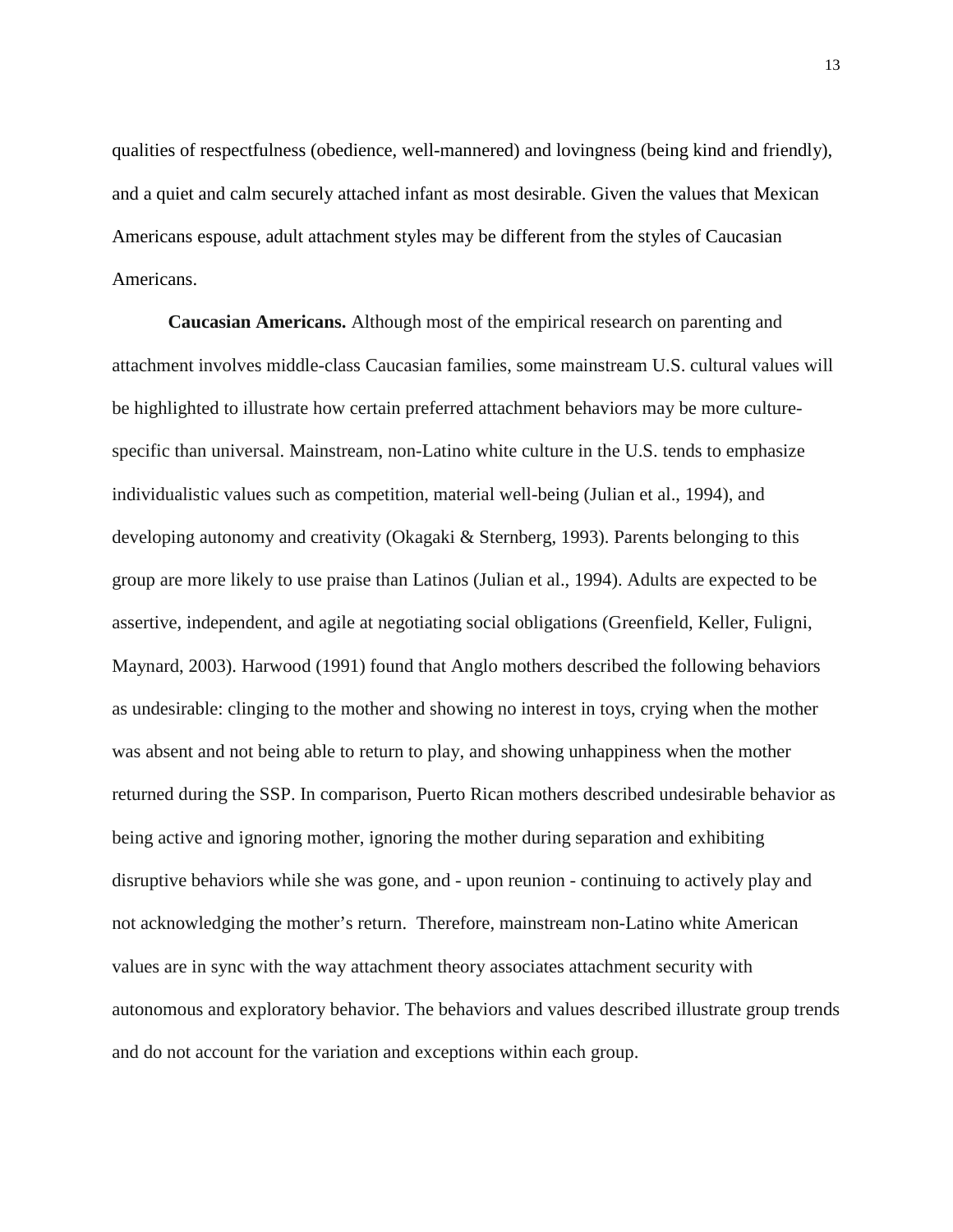#### **Cultural differences in Adult Attachment**

Literature on cultural differences in adult attachment is scarce and inconsistent. Wei, Russell, Mallinckrodt and Zakalik (2004) compared adult attachment in African American, Asian American, Hispanic American and Caucasian American college students (mean age= 22). The researchers found that Hispanic American students reported higher attachment anxiety than Caucasian peers, however, no differences in attachment avoidance were found. In a similar study, Lopez, Melendez and Rice (2000) examined current adult attachment orientations among Caucasian (68% of sample), Hispanic/Latino (18%) and Black (14%) college students (mean age=22.25). In contrast to Wei et al.'s (2004) findings, the researchers found that Hispanic/ Latino students' avoidance scores were significantly higher than Caucasian students. Other studies found no cultural/racial differences in adult attachment. Schmitt et al. (2004) found that secure adult romantic attachment style was normative across 79% of the 62 different cultures studied. Similarly, Giral (2008) studied adult attachment in Latinos (whose primary language was Spanish) and European Americans and found no significant difference in attachment styles between the two groups. Overall, research on adult attachment and ethnicity/ race is lacking and ambiguous.

#### **Gaps in the Literature**

The studies mentioned cannot be generalized to low-income Mexican American families. Most of the studies reviewed on adult attachment and culture are primarily comprised of college students in predominantly White, middle-class undergraduate universities, and did not control for socioeconomic status or for acculturation in students. Although studies show that attachment processes are found to be cross-culturally valid (Schmitt et al., 2004; van Izendoorn & Sagi-Schwartz, 2008), it is important to take into account how culture can influence ways that people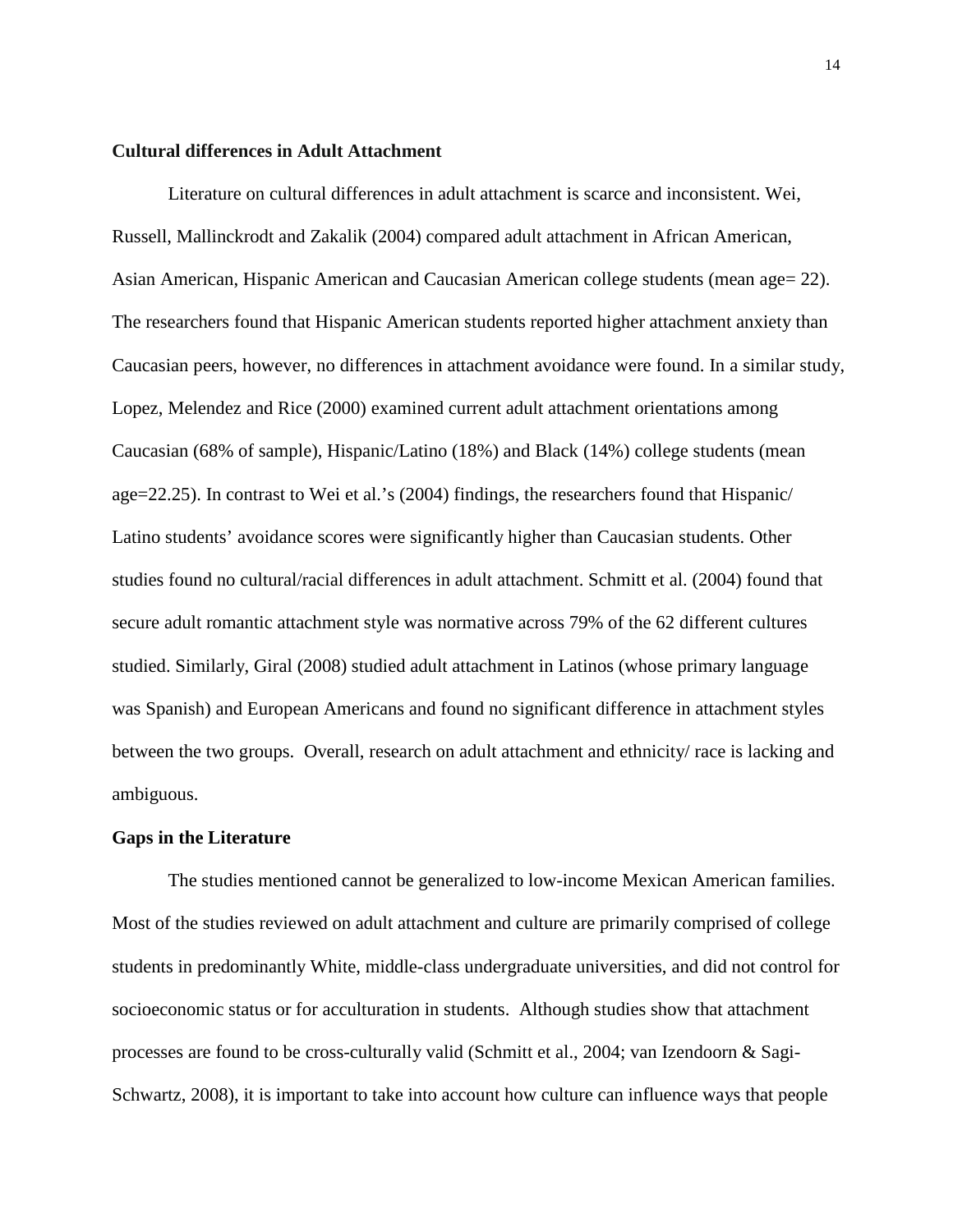express attachment styles, as it can provide a better lens from which to provide effective mental health treatment (Erdman & Ng, 2010).

In summary, the studies described show that adult attachment style is related to the ways that fathers perceive their children. There has been little investigation of how fathers' attachment styles relate to the way they behave with their children, and how their attachment styles are related to child outcomes. Research on attachment and culture is limited and inconclusive; some studies found differences in attachment styles related to culture, while others have not. This study will fill in these gaps by contrasting Mexican American and Caucasian American fathers in three different ways- (1) how their attachment styles differ, (2) how their attachment styles are related to their parenting behaviors, and (3) how their attachment dimensions are related to child adjustment outcomes.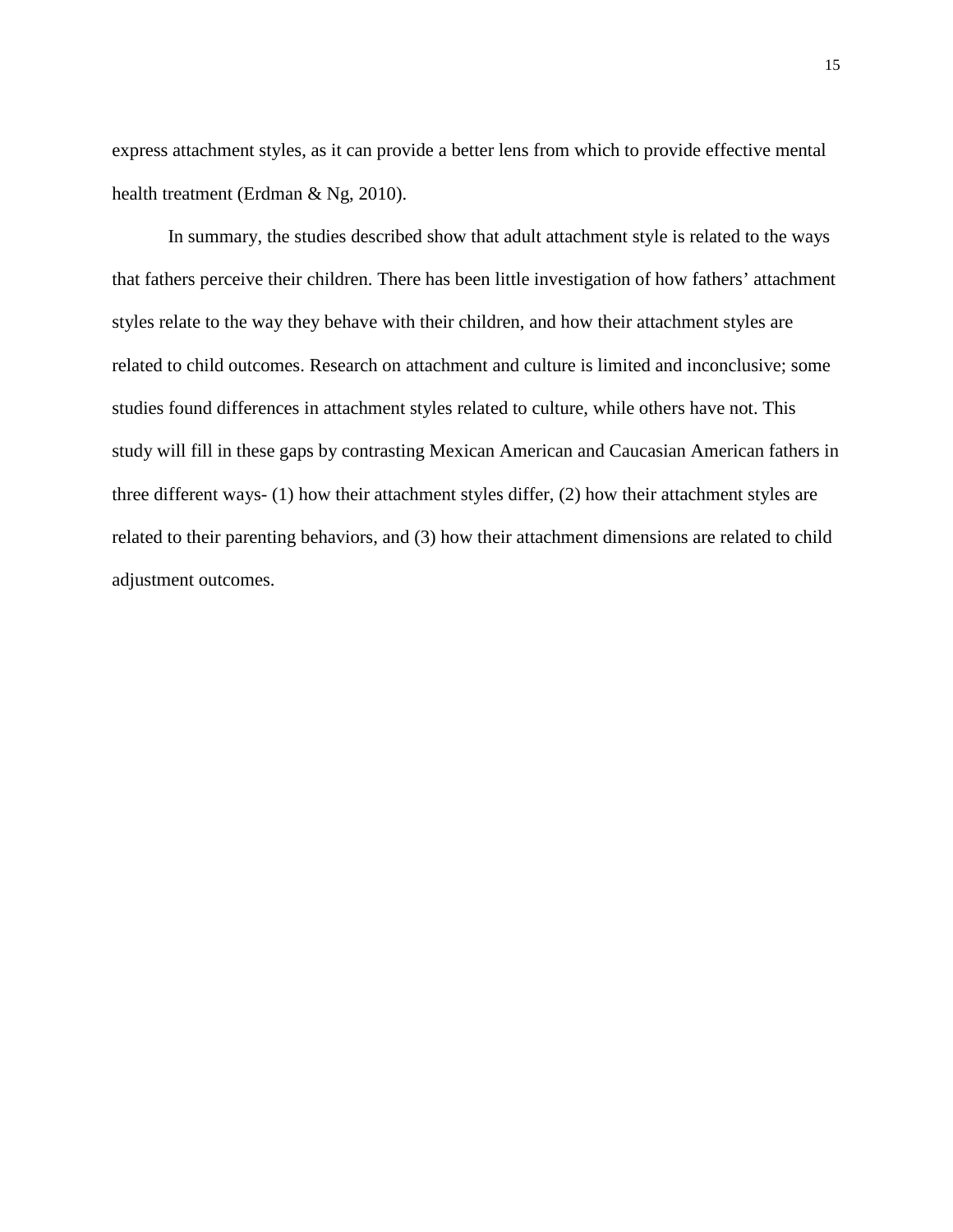#### **CHAPTER III**

#### **Methodology**

This study will focus on how fathers' attachment (as measured by three dimensions (a) comfort with dependency, (b) comfort with closeness, and (c) relationship anxiety) relates to their parenting practices, and how attachment style is related to child adjustment outcomes. Additionally, I examine whether there are differences in attachment styles between Mexican American and Caucasian fathers. More specifically, based on the previous literature, I hypothesize that:

- 1. Fathers' attachment dimensions will be significantly related to parenting behaviors.
	- a. Fathers higher in comfort with dependency, comfort with closeness or lower in relationship anxiety will display more positivity/positive emotion and authority when interacting with their children.
	- b. Fathers higher in comfort with dependency, comfort with closeness or lower in relationship anxiety will engage in less negativity/negative emotion when interacting with their children.
- 2. Fathers' attachment dimensions will be significantly related to children's adjustment.
	- a. Fathers higher in comfort with dependency, higher in comfort with closeness, or lower in relationship anxiety will have children with higher adjustment.
	- b. Fathers lower in comfort with dependency, lower in comfort with closeness, or higher in relationship anxiety will have children with lower adjustment.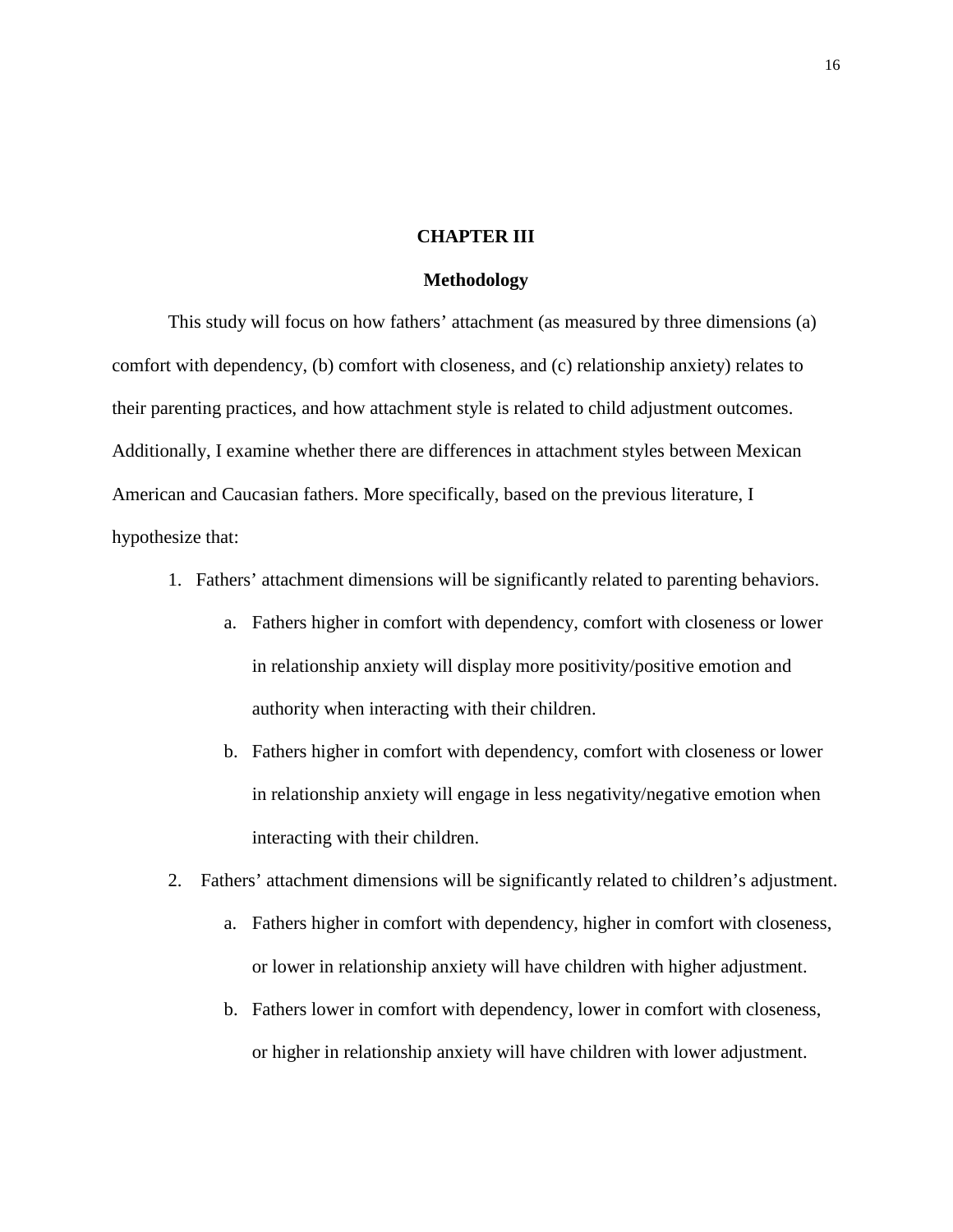- 3. Relationships between parenting behaviors and child adjustment are expected to change based on fathers' attachment style, though the direction of change is unclear from prior research. Therefore, the following questions will be explored:
	- a. For fathers higher in comfort with dependency, higher in comfort with closeness, or lower in relationship anxiety who display lower positive affect, limits and expectations and positive responsiveness, will their children display lower or higher adjustment?
	- b. For fathers lower in comfort with dependency, lower in comfort with closeness, or higher in relationship anxiety who display higher positive affect, limits and expectations and positive responsiveness, will their children display lower or higher adjustment?
	- c. For fathers lower in comfort with dependency, lower in comfort with closeness, or higher in relationship anxiety who display lower positive affect, limits and expectations and positive responsiveness, will their children display lower or higher adjustment?

#### Additional Exploratory Question:

As data are inconclusive and scarce on whether attachment styles differ across Mexican American and Caucasian American cultures, this study also will explore the following question:

4. Are there differences in the way attachment styles interact with caregiving behaviors and child outcomes between Mexican American and Caucasian fathers?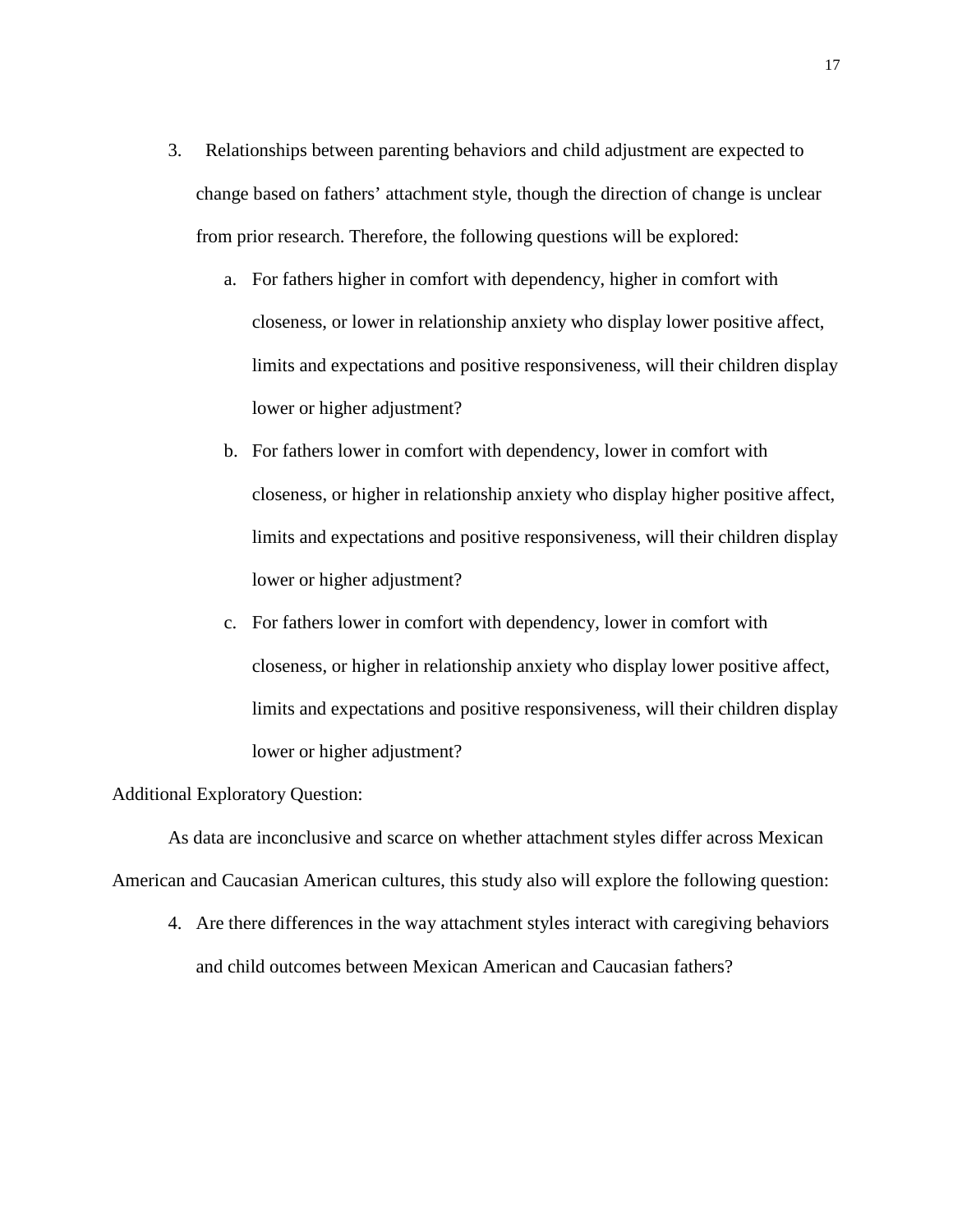#### **Procedure**

Data for this study were obtained from the Supporting Father Involvement (SFI) study based in California (e.g., Cowan, Cowan, Pruett, Pruett & Wong, 2009). The SFI study is a randomized clinical trial comparing two variations of a preventive intervention aimed at strengthening fathers' involvement in families and couple and child outcomes. A sample of predominantly low-income families—two thirds Mexican American and one third European American—were randomly assigned to one of three conditions: a 16-week intervention group for fathers, a 16-week intervention group for couples or a low-dose comparison condition in which both parents attended one 3-hour group session. The SFI study and staff were located within Family Resource Centers in four California counties (San Luis Obispo, Santa Cruz, Tulare, and Yuba).

At each site, some participants were recruited by project staff through direct referrals from within the Family Resource Centers, while most participants were recruited from other county service agencies, informational talks at community meetings, ads in the local media, local family fun days, and information tables placed strategically at sports events, malls and other community public events where fathers were in attendance (see Cowan et al., 2009 for details). The project sought to enlist parents expecting a child and those with a youngest child seven and younger.

Case managers then administered a short screening interview which assessed if parents met four additional criteria: (a) both partners agreed to participate regardless of whether they were married, cohabitating or living separately; (b) the partners were biological parents of their youngest child and intended to raise the child together; (c) neither the mother or father struggled with a severe mental illness or drug or alcohol abuse problem; and (d) the family did not have a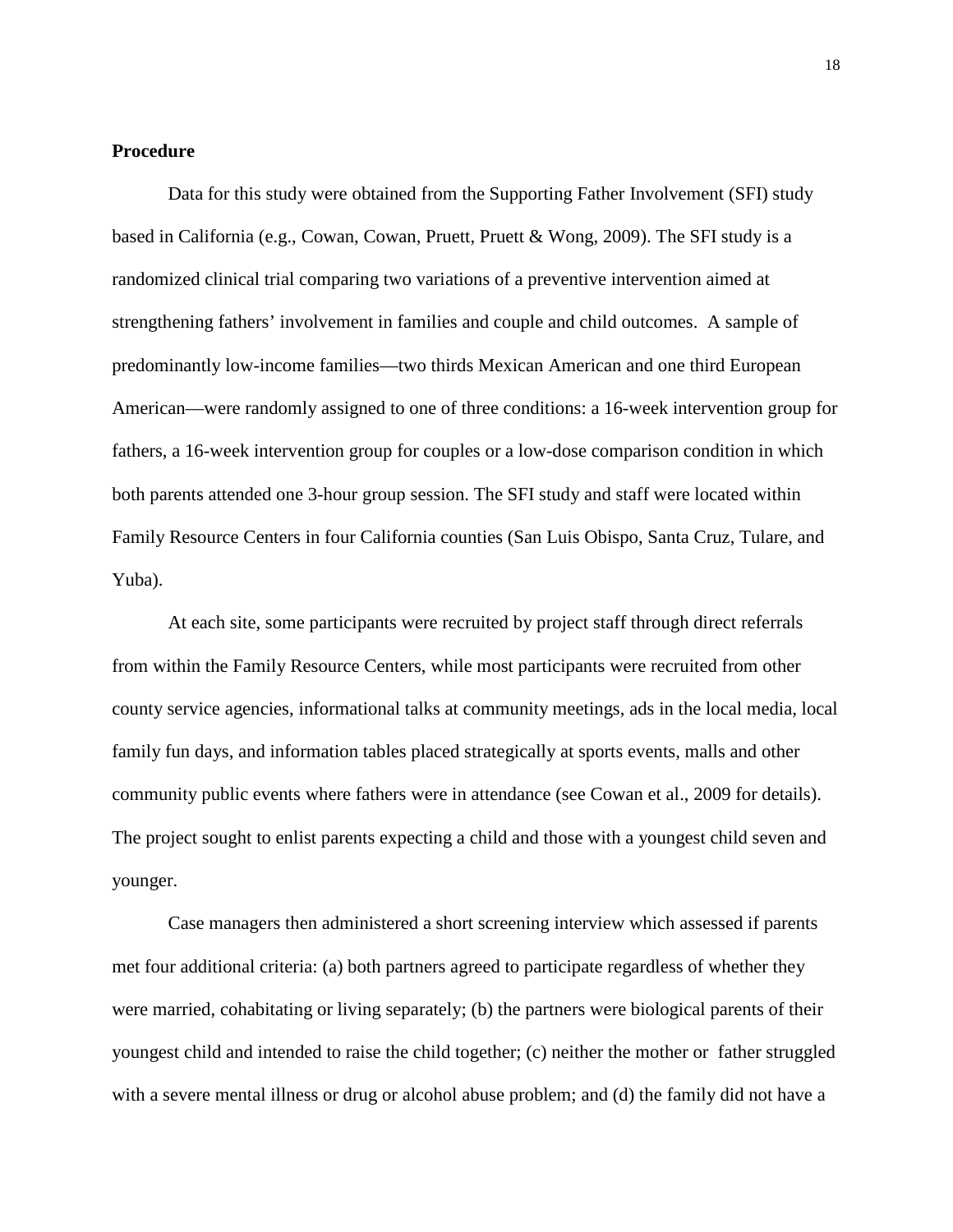current open case with Child Protective Services, including both child and spousal cases and no instance of spousal violence or child abuse within the last year. The purpose of this last criterion was designed to bar participants who may amplify the risks for child abuse or neglect should they increase participation in their children's daily life. Screening interviews were administered to 550 couples; 496 (90.2%) of these couples met the criteria for eligibility. Of these eligible couples, 371 completed the initial interview, agreed to accept random assignment to one of the three conditions, and completed the baseline assessments. The initial assessments were administered by a case manger in English or Spanish. After the intervention, assessments were given at 6 and 18-month intervals.

#### **Participants**

The present sample was selected from the larger SFI study sample. Selection for this subsample was determined by fathers who had completed the parent-child interaction task as well as the questionnaire measures, and participated in the second phase of the SFI project. The sample consisted of 90 fathers. Mean age of fathers at the time parent-child interactions were videotaped was 35 years (SD=8.3), with a range of 20 to 62 years. Fathers had the following ethnic/racial composition: 22 Caucasian (24.4%), 1 Black/African American (1.1%), 62 Latino/Hispanic (68.9), 1combination (1.1%), 4 other (4.4%). Of the fathers who identified as Latino/Hispanic- American, 60 (96.9%) were Mexican/Mexican-American, 1 (1.6%) was Puerto Rican and 1 (1.6%) was Other Hispanic/Latino. Fathers' highest level of education was as follows: 4.4% no formal schooling, 17.8%  $9<sup>th</sup>$  grade or less, 27.8% some high school, 20.0% high school diploma, 5.6% G.E.D., 14.4% some college or 2-year degree, 2.2% technical or trade school, 4.4% bachelor's degree, and 3.3% graduate or professional school. Fathers' current yearly income ranged from \$0 to \$100,000 with a median of \$23,000. Fathers' reported their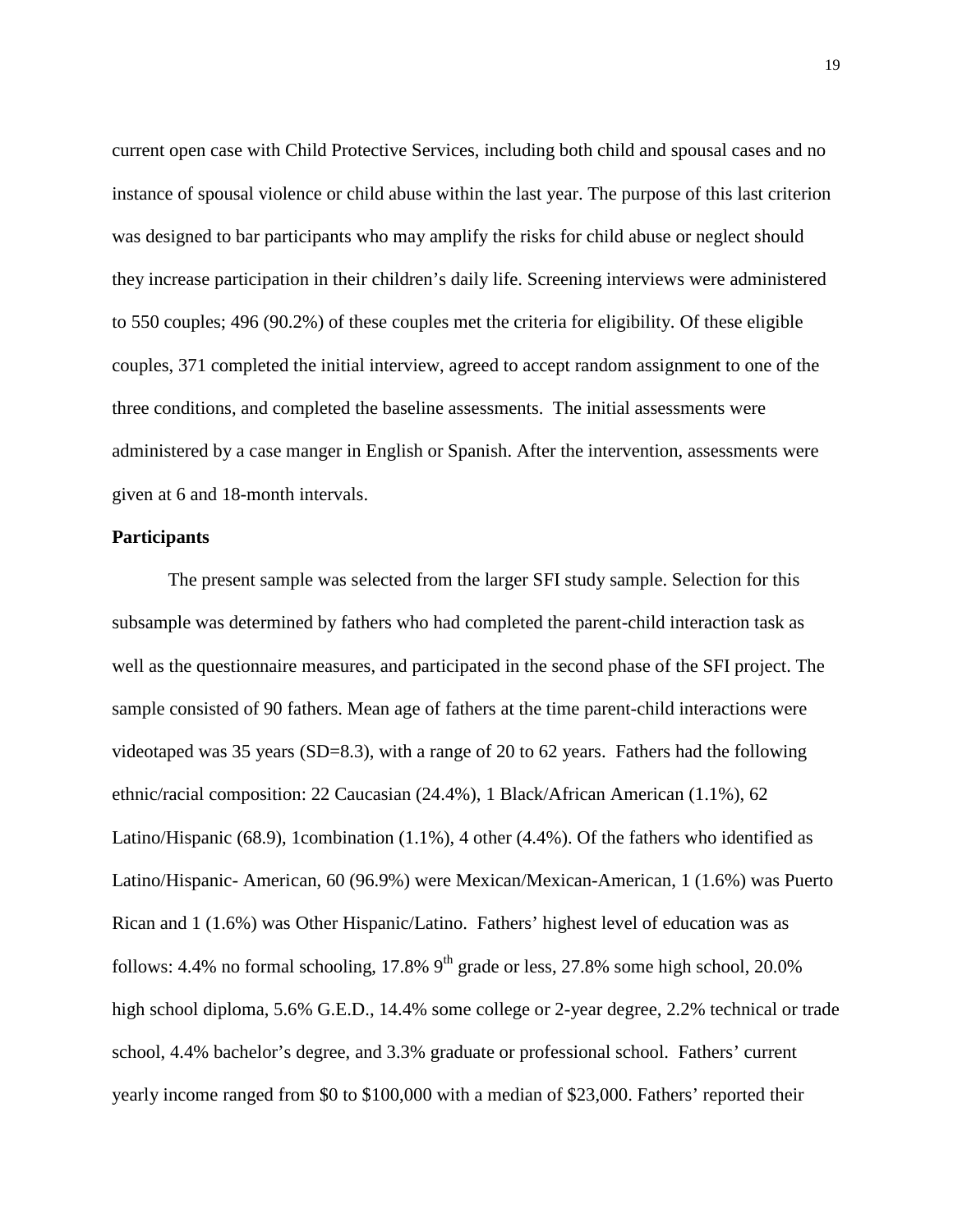couple status as: 74.2% married to the child's mother, 1.1% divorced from the child's mother, 22.5% not married to the child's mother, and 2.2% other.

Fathers were observed interacting with one of their biological children (yielding ratings of fathers' parenting behavior) and answered questions about this child's adjustment (yielding scores for child adjustment). Information about the target children belonging to this subsample of fathers was as follows: 97.7% of fathers were legal guardians of their child and the child lived with both their father and mother, 1.1% lived only with the father, and 1.1% lived only with the mother. The child's mean age was 4 years  $(SD=2.50)$ , with a range of 0 to 10 years. The children were divided nearly equally between genders: 48.3% of the children were male and 51.7% were female.

## **Measures**

Data for this study were gathered through two questionnaires--Child Adaptive Behavior Inventory (CABI; P. A. Cowan, Cowan, & Heming, 1995) and Adult Attachment Scale (AAS; Collins & Read, 1990)--and through observational measures of videotaped father-child interactions.

**Child behavior measure**. The Child Adaptive Behavior Inventory (P. A. Cowan et al., 1995) is a 54-item adaptation of the 106-item Child Adaptive Behavior Inventory. This instrument contains items selected from a 60-item Adaptive Behavior Inventory (Schaefer & Hunter, 1983), the downward extension of the Quay-Peterson Behavior Problem Checklist (O'Donnel & Van Tuinen, 1979), and Achenbach and Edelbrock's (1983) Child Behavior Checklist (CBL). It contains descriptors of children's competence and problem behaviors in multiple domains. (e.g., "is smart for his/her age," "makes friends quickly and easily," "breaks" or ruins things,'' ''has trouble concentrating on what he/she's doing,'' "often seems lonely", ''is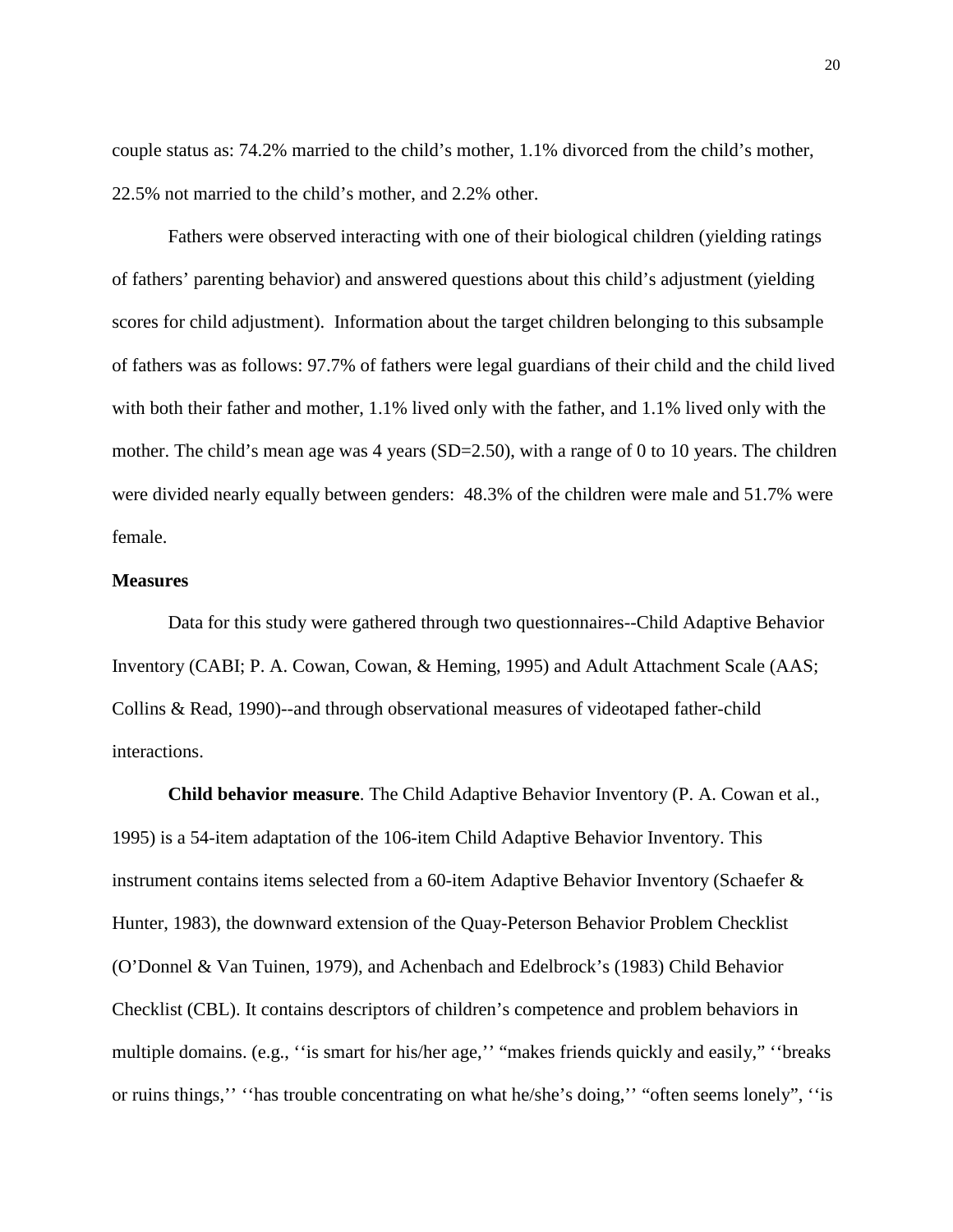often sad''). Each item is rated on a 4-point scale ranging from 1 (not at all like this child) to 4 (very much like this child). To reduce the item-based scales to a manageable number of aspects of adaptation, the researchers composited the scores into six dimensions based on a previous factor analysis of the scale (C. P. Cowan & Cowan, 1992): (a) academic competence; (b) social competence; (c) externalizing aggression; (d) externalizing hyperactivity; (e) internalizing social isolation; and (f) internalizing psychological symptoms.

**Adult attachment measure.** Fathers completed an 18-item Adult Attachment Scale (AAS) (Collins & Read, 1990) that is comprised of three subscales: (a) *Close* measures how comfortable the person is with closeness and intimacy, (b) *Depend* measures how comfortable the person feels depending or trusting on others, and (c) *Anxiety* measures how worried a person is about being abandoned or unloved. Sample items from the comfort with emotional closeness subscale are: "I find it relatively easy to get close to others" and "I am nervous when anyone gets too close." Sample items from the comfort with depending on or trusting others subscale include: "I find it difficult to allow myself to depend on others" and "people are never there when you need them." Sample items from the anxious concern about being abandoned or unloved are: "I often worry about someone getting too close to me" and "I find others are reluctant to get as close as I would like." Participants were asked to respond in terms of their general experience of close relationships using a 7-point Likert scale from "disagree strongly" to "agree strongly." The first two subscales of the AAS correlate with an avoidance dimension and the latter with an anxiety dimension of most self-report attachment scales (Brennan, Clark & Shaver, 1998).

**Father-child interaction measure**. Parent-child interactions (PCIs) were videotaped for coding, yielding observational data. During the father-child interaction sessions, fathers were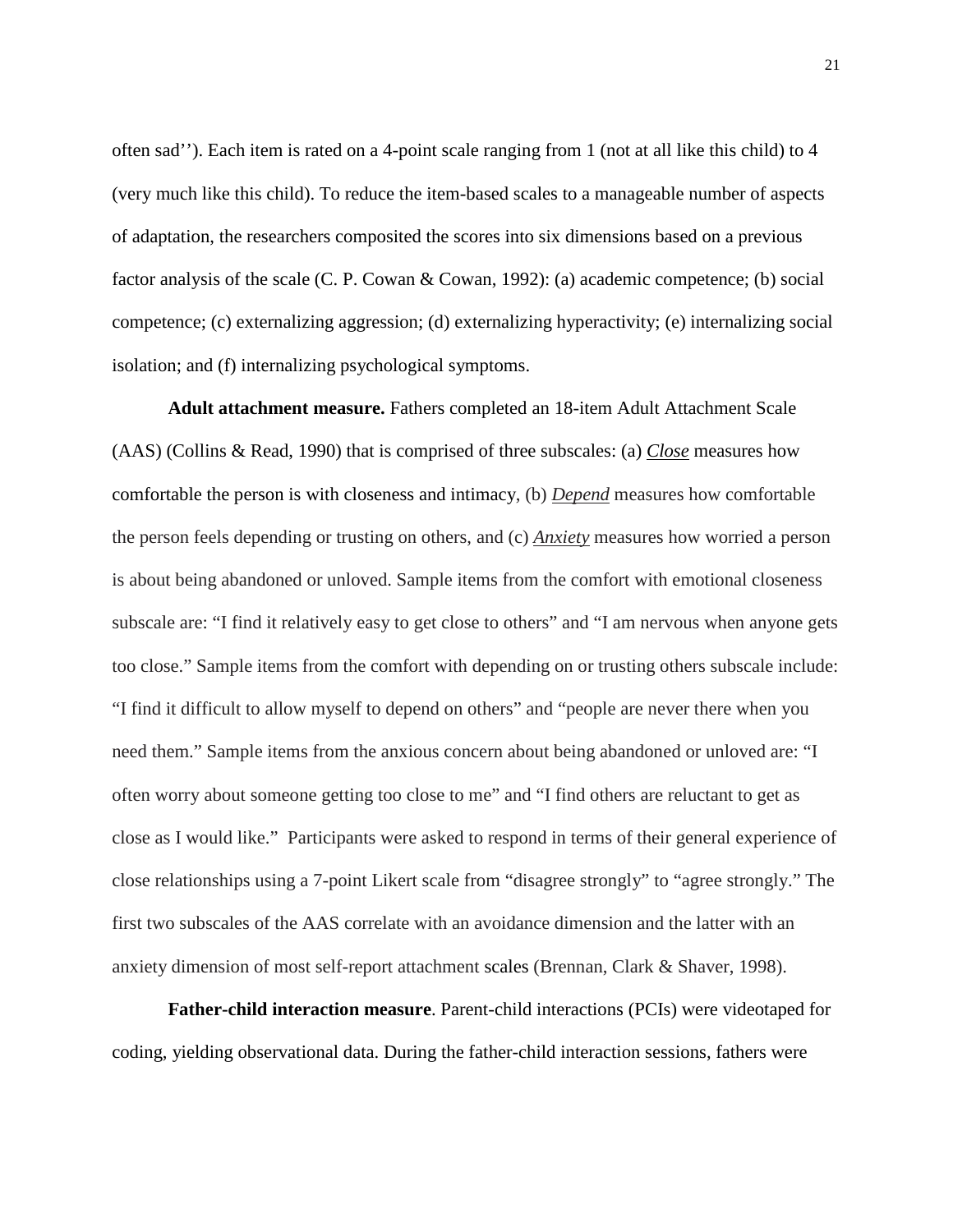instructed to a) read a book together and b) talk with their children about an enjoyable time together and a difficult time together.

The original coding scheme was designed by Cowan and Cowan (1992) and was adapted by Ebling and Kline Pruett (2009) for SFI. Trained coders viewed the videotapes and rated the fathers on the following nine dimensions using 5-point Likert scales (e.g.,  $1 = \text{very low to } 5 =$ *extremely high*): warmth, coldness, limit setting, parent's maturity demands, confidence in parental role, anger, anxiety, sadness, and happiness. Fathers were rated on two additional dimensions using 4-point Likert scales (e.g.,  $1 = \text{very low to } 4 = \text{high}$ ): sensitivity to child's developmental level and collaborativeness. Two dimensions pertaining to the interaction as a whole (rather than one individual's behavior) were also rated: ease of parent-child interaction (rated on a 4-point scale) and playfulness/humor (rated on a 5-point scale). Ratings were made for typical level and highest level observed in the session.

Parent-child interactions were rated using one of three approaches: (1) *consensus*, in which two raters *together* through discussion issued a single set of ratings for the PCI; (2) *composite*, in which the ratings made separately by two raters were later averaged; (3) *single rater*. For all parent-child interactions that were conducted for SFI, 44.9% were rated by consensus, 34.6% by composite, and 20.5% by a single rater.

Inter-rater reliability was estimated using intraclass correlation coefficients (ICCs; twoway random model, absolute agreement), based on those PCIs rated separately by two raters. Inter-rater reliability estimates across all coded dimensions (overall) and for each individual dimension are given in Table 1 below.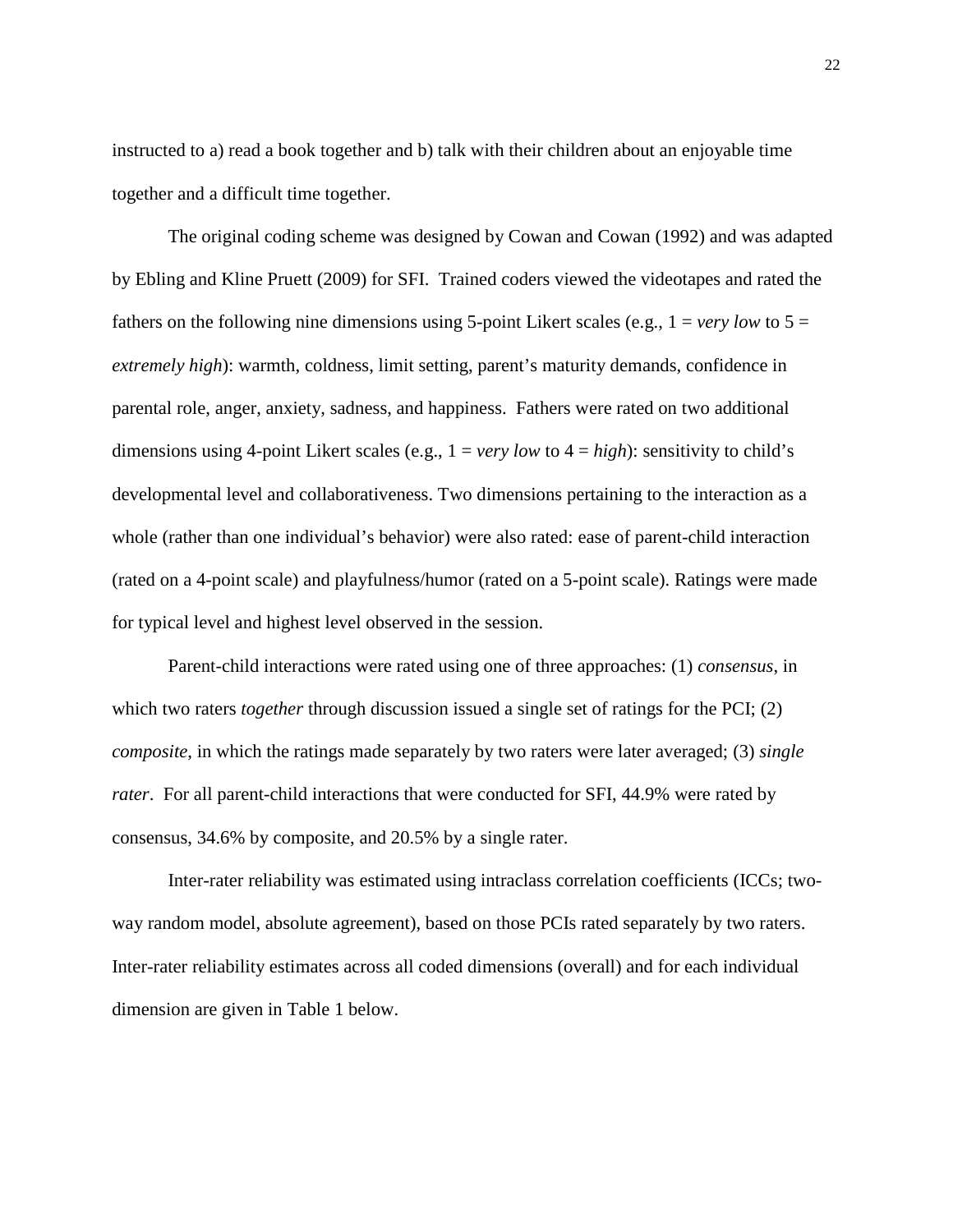| <b>PCI</b> Dimension                       | ICC |
|--------------------------------------------|-----|
| Overall (all dimensions)                   | .94 |
| Warmth                                     | .77 |
| Coldness                                   | .53 |
| Anger                                      | .57 |
| Anxiety                                    | .71 |
| <b>Sadness</b>                             | .61 |
| Happiness                                  | .79 |
| <b>Limit Setting</b>                       | .71 |
| <b>Maturity Demands</b>                    | .68 |
| Confidence                                 | .84 |
| Sensitivity to Child's Developmental Level | .77 |
| Collaborativeness                          | .81 |
| Ease of the Interaction                    | .81 |
| Playfulness/Humor of the Interaction       | .76 |

Table 1 Inter-rater Reliability Estimates for Parent-child Interactions

## **Construction of the PCI Scales**

A principal component analysis was conducted to reduce the number of ratings of observed parenting behaviors into a smaller number of scales that strung together empirically and thematically. Highest level and typical level ratings were combined, and orthogonal (varimax) rotation was used because it yielded the clearest, more interpretable solution. To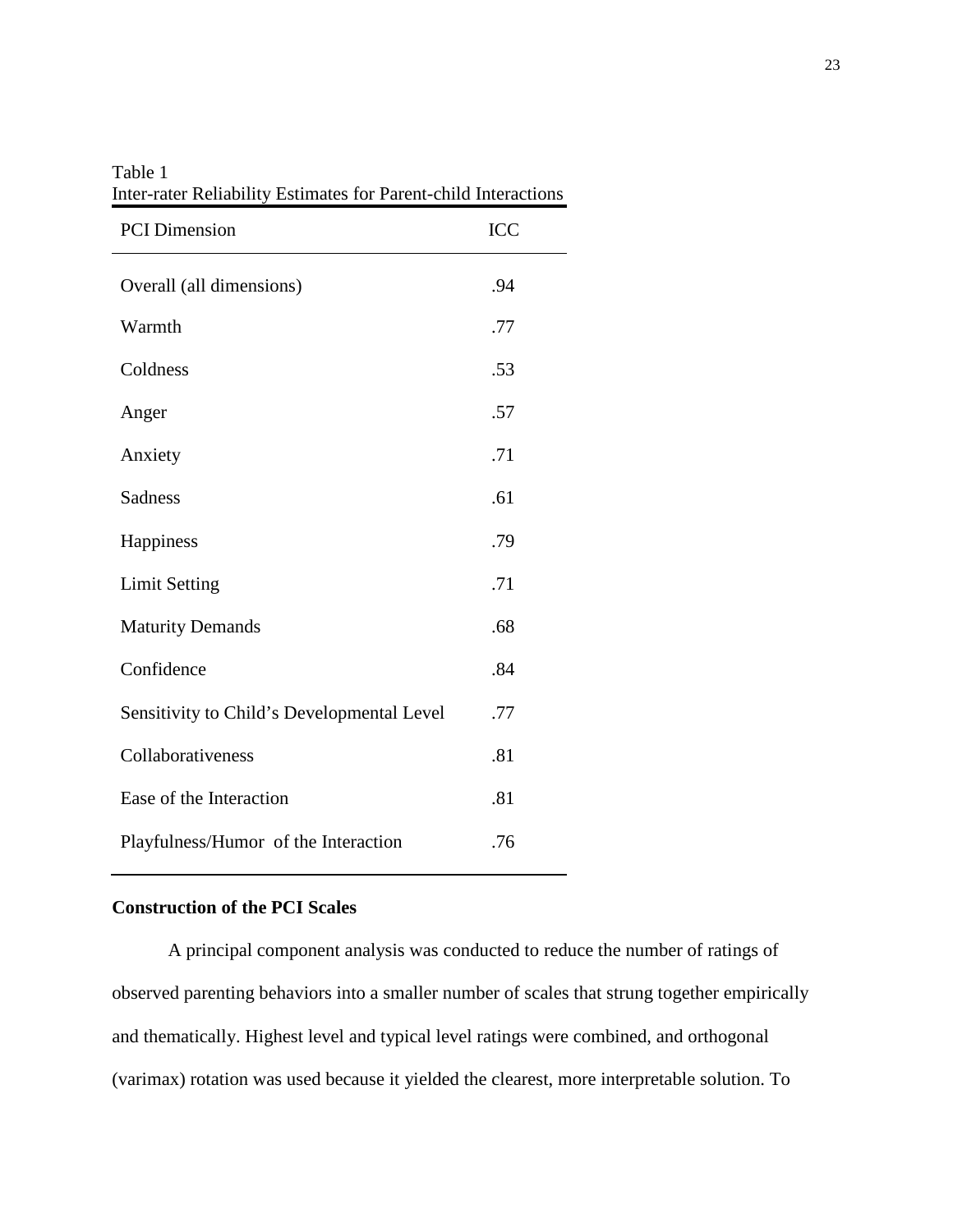define each factor, an item-to-factor loading cutoff of .35 was adopted. Variables with loadings between .35 and .55 were examined; those that did not fit conceptually with a dimension were eliminated. When a variable loaded onto two dimensions (.35 or higher), the dimension with the best conceptual fit (and typically, also with the higher loading) was selected. This yielded seven parenting behavior scales, each composed of one to three dimensions as follows:

- 1. Positive Affect (alpha = .89): happiness, ease of interaction, playfulness/humor
- 2. Limits and Expectations (alpha = .87): limit setting, maturity demands
- 3. Positive Responsiveness (alpha = .88): warmth, sensitivity to child's developmental level, collaborativeness
- 4. Anxiety (alpha =  $.83$ ): anxiety, low confidence
- 5. Coldness (alpha = .67): coldness
- 6. Anger (alpha = .61): anger
- 7. Sadness (alpha = .58): sadness

Scale scores were computed by averaging the raw ratings that composed each scale. Again, both highest level and typical level ratings for a given dimension (e.g., warmth, anxiety) were included in the scale scores.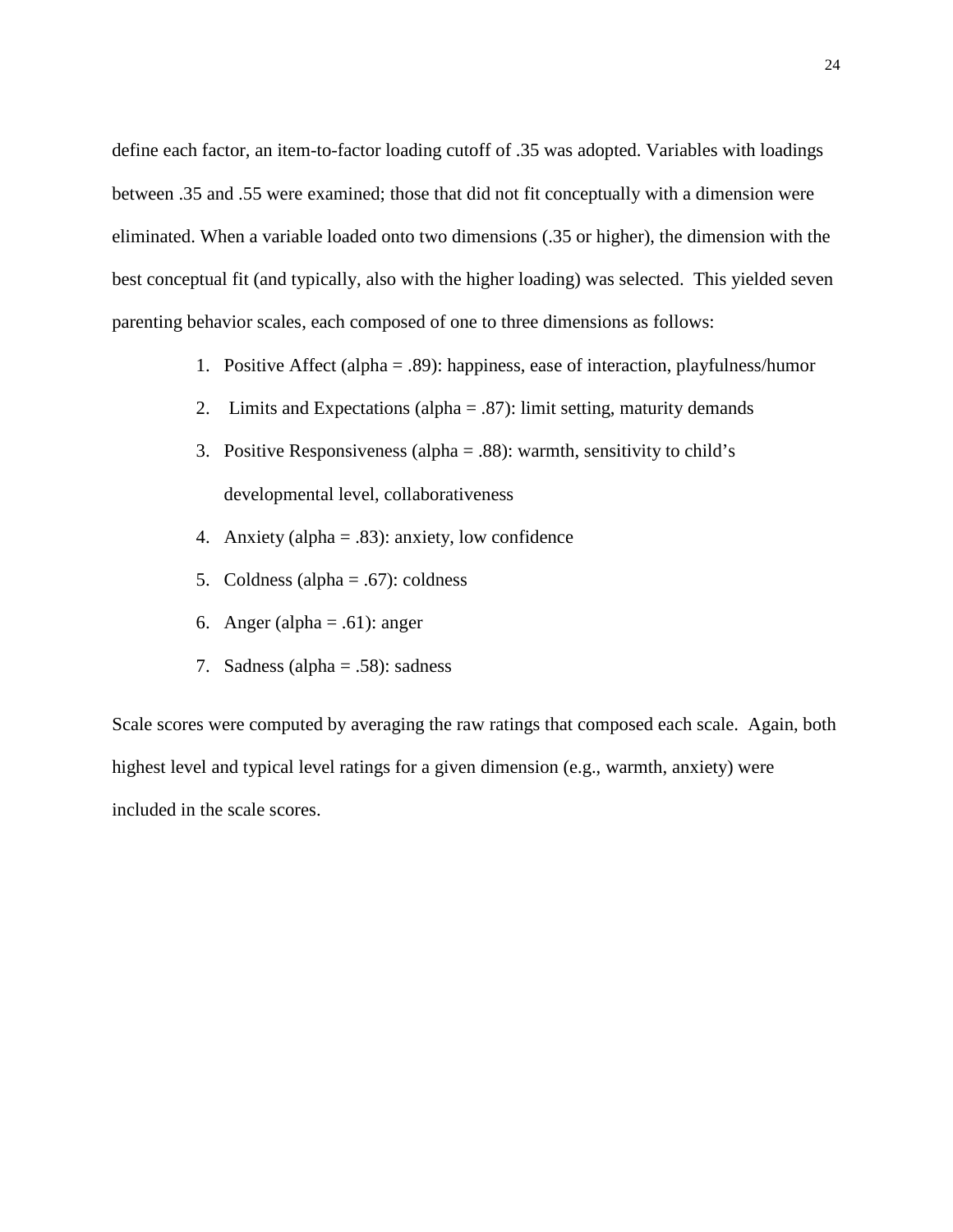#### **CHAPTER IV**

#### **Findings**

Hypothesis 1: Fathers' attachment dimensions will be significantly related to parenting behaviors.

- a. Fathers higher in comfort with dependency, comfort with closeness or lower in relationship anxiety will display more positivity/positive emotion and authority when interacting with their children.
- b. Fathers higher in comfort with dependency, comfort with closeness or lower in relationship anxiety will engage in less negativity/negative emotion when interacting with their children.

There were no significant correlations between fathers' attachment dimension and fathers' parenting behaviors. Thus, Hypothesis 1 was not supported.

Hypothesis 2: Fathers' attachment dimensions will be significantly related to children's adjustment.

- a. Fathers higher in comfort with dependency, higher in comfort with closeness, or lower in relationship anxiety will have children with higher adjustment.
- b. Fathers lower in comfort with dependency, lower in comfort with closeness, or higher in relationship anxiety will have children with lower adjustment.

Fathers' attachment dimensions were significantly associated with a range of child adjustment outcomes, as shown in Table 2 below; thus, Hypothesis 2 was supported. Fathers' lower anxiety, higher comfort with dependency, and higher comfort with closeness were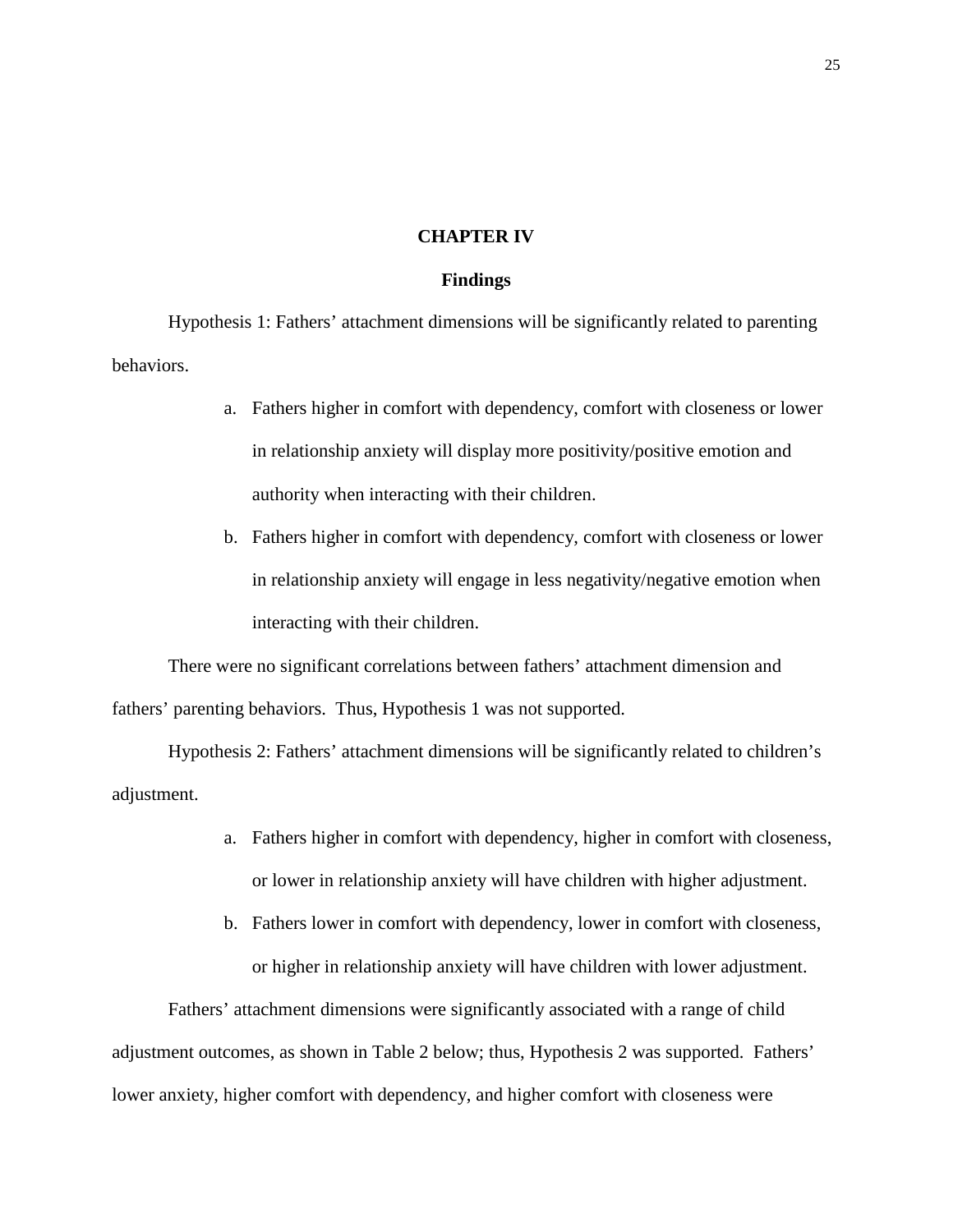associated with *higher* child adjustment. Higher anxiety, lower comfort with dependency, and lower comfort with closeness were associated with *poorer* child adjustment.

| Dimensions                       | Father's<br>Comfort with<br><b>Closeness</b> | with Dependency      | Father's Comfort Father's Relationship<br>Anxiety |
|----------------------------------|----------------------------------------------|----------------------|---------------------------------------------------|
| Child's Academic Competence      | $.243*$                                      | .162                 | $-.213$ <sup>*</sup>                              |
| Child's Social Competence        | $.257*$                                      | $.352$ **            | $-.310$ <sup>**</sup>                             |
| Child's Externalizing-Aggressive | $-.152$                                      | $-.247$              | $.223*$                                           |
| Child's Externalizing-           | $-.078$                                      | $-.177$              | $.210*$                                           |
| Hyperactive                      |                                              |                      |                                                   |
| Child's Internalizing-Social     | $-.328$ **                                   | $-.217$ <sup>*</sup> | $.429***$                                         |
| Isolation                        |                                              |                      |                                                   |
| Child's Internalizing-           | $-176$                                       | $-.250^*$            | $324$ **                                          |
| <b>Psychological Symptoms</b>    |                                              |                      |                                                   |

Table 2 Correlations of Father Attachment and Child Adjustment Dimensions

Notes: Correlations are one-tailed.

\* p < .05; \*\* p < .01.

Hypothesis 3: Relationships between parenting behaviors and child adjustment will

change based on fathers' attachment style.

- a. For fathers higher in comfort with dependency, higher in comfort with closeness, or lower in relationship anxiety who display lower positive affect, limits and expectations and positive responsiveness, will their children display lower or higher adjustment?
- b. For fathers lower in comfort with dependency, lower in comfort with closeness, or higher in relationship anxiety who display higher positive affect, limits and expectations and positive responsiveness, will their children display lower or higher adjustment?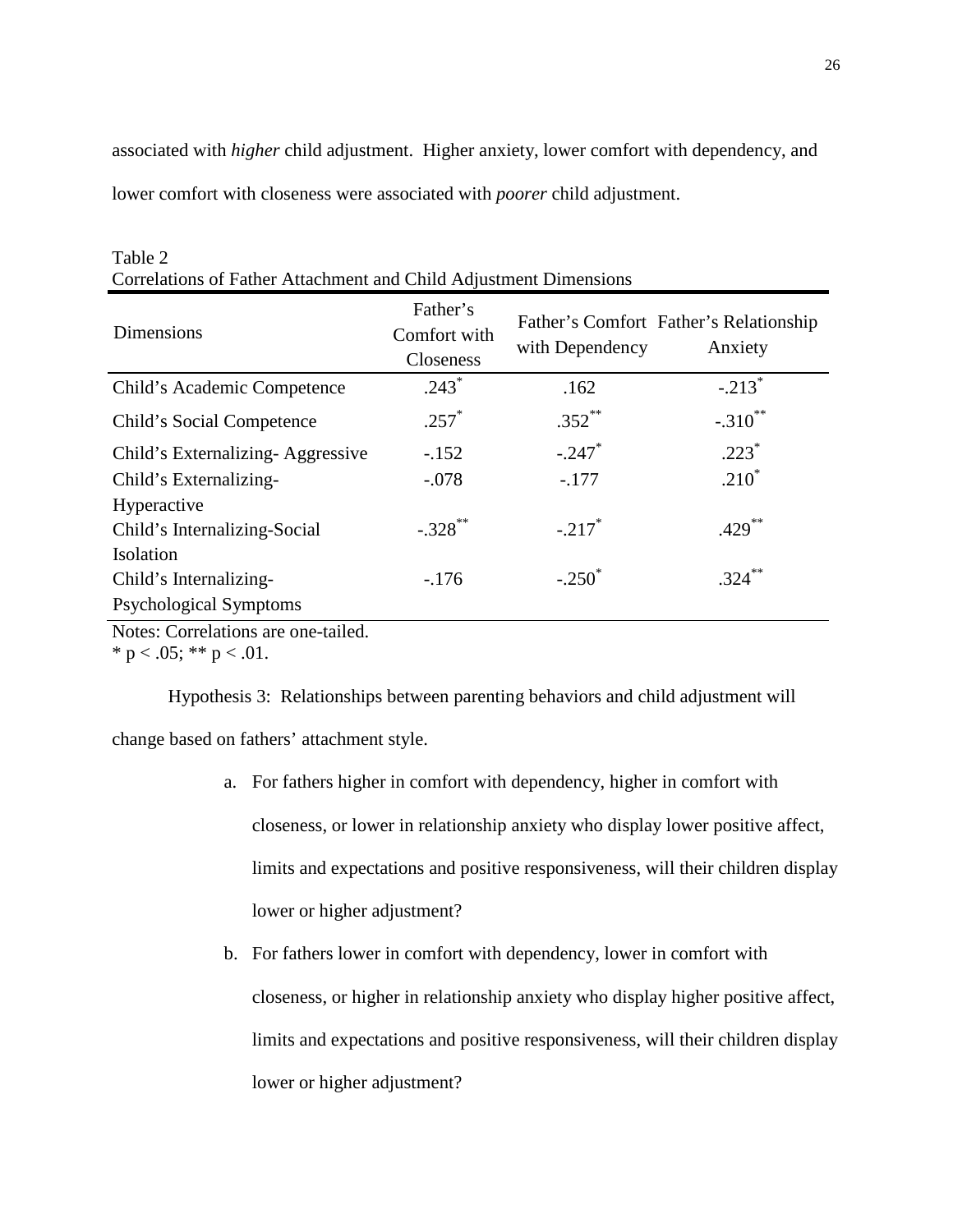- c. For fathers lower in comfort with dependency, lower in comfort with closeness, or higher in relationship anxiety who display lower positive affect, limits and expectations and positive responsiveness, will their children display lower or higher adjustment?
- d. Relationships between child adjustment and father's comfort with dependency, comfort with closeness, or relationship anxiety will be affected by lower positive affect, limits and expectations and positive responsiveness.

Interactions between fathers' parenting behaviors and attachment dimensions in the prediction of child adjustment outcomes were tested. Procedures followed those recommended for testing moderated effects with a regression approach (Aiken & West, 1991; Baron & Kenny, 1986; Holmbeck, 1997). First, to eliminate problems of multicollinearity, the predictor variables—parenting behaviors, attachment dimensions—were centered by subtracting the sample mean from all individuals' scores on the variable. Then, the predictor variables were entered in the first step of a stepwise regression, followed by their interaction on the second step. This procedure was repeated for each combination of *one* parenting behavior and *one* attachment dimension.

None of the interactions significantly predicted child adjustment outcomes; thus, Hypothesis 3 was not supported. There was no significant relationship between fathers' parenting behavior and child adjustment outcomes. Regardless of the type of parenting behavior that fathers displayed, the relationship between fathers' attachment and children's adjustment was the same—fathers' higher comfort with closeness and dependency and fathers' lower relationship anxiety was related to higher child adjustment, and vice versa.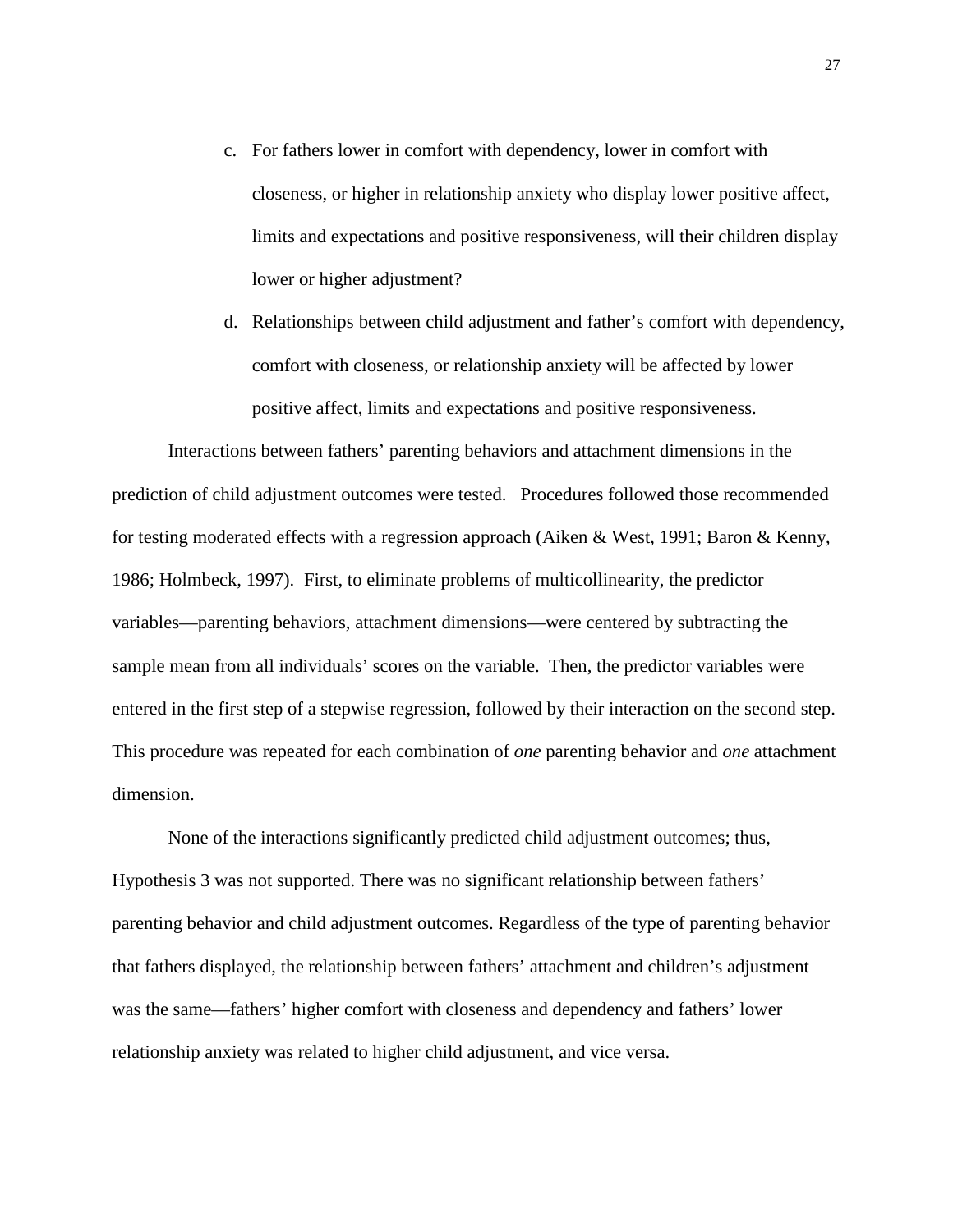Exploratory Question: Are there differences in the way attachment dimensions interact with parenting behaviors and child adjustment outcomes between Mexican American and Caucasian fathers?

Differences between Caucasian versus Latino/Hispanic fathers in attachment dimensions and observed parenting behaviors were examined with analysis of covariance, controlling for SES indicators (i.e., father's level of education and income). With the effects of father's SES controlled, there were no effects of father's race/ethnicity on father's attachment, and the effect of father's race/ethnicity on father's Limit Setting/Expectations behavior was approaching significance ( $F = 3.24$ ;  $p < .08$ ). More specifically, Caucasian fathers (mean =3.36, SD = .60) exhibited higher levels of this type of parenting behavior than Latino/Hispanic fathers (mean =  $3.01$ ; SD = .63).

Next, the interaction between fathers' race/ethnicity (Caucasian vs. Latino/Hispanic) and each of the attachment variables was examined in the prediction of child adjustment outcomes. The same regression-based procedures for testing interactions were used as described above. None of the interactions were statistically significant. Thus, the relationship between fathers' attachment and child adjustment outcomes did not vary by fathers' race/ethnicity.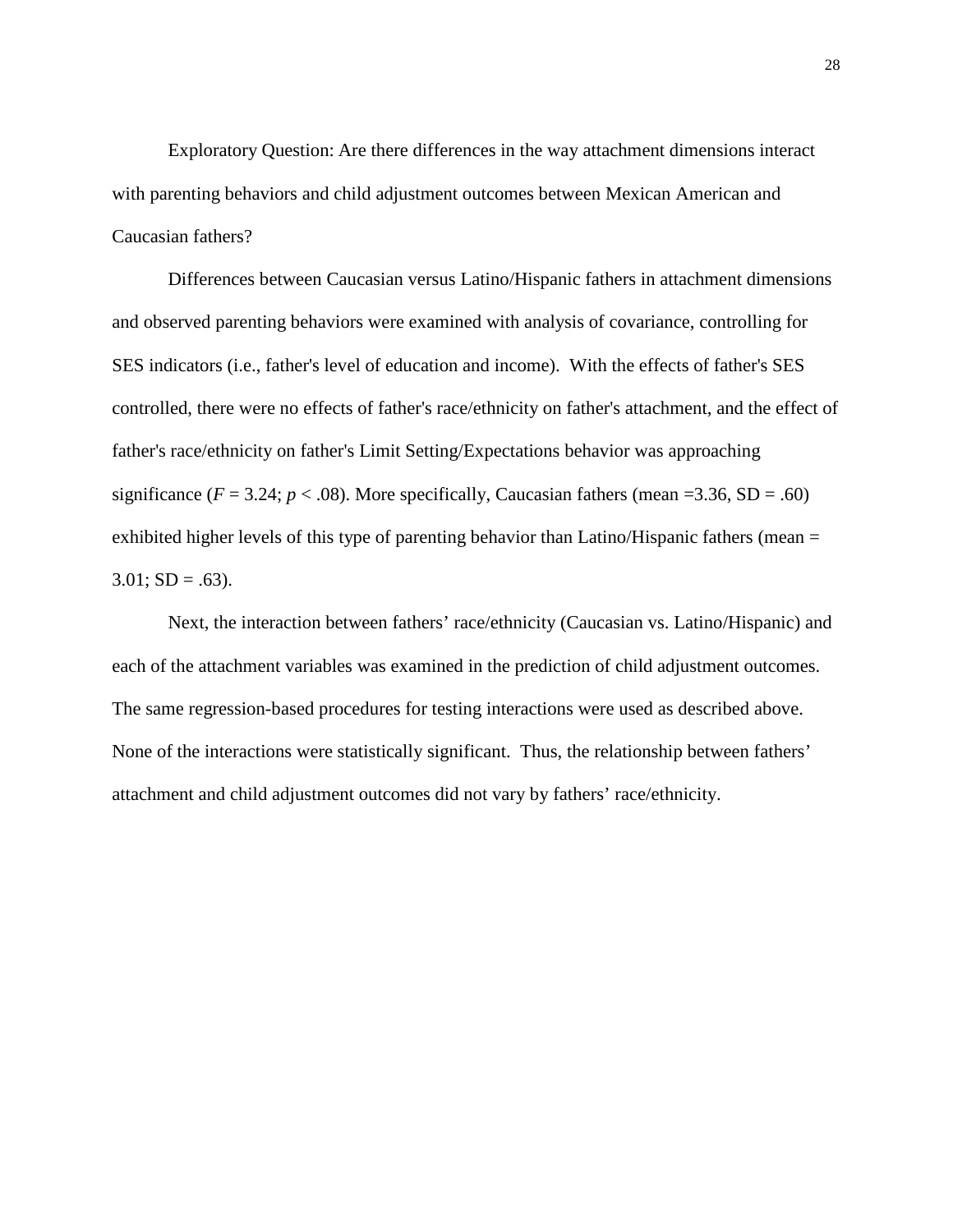#### **CHAPTER V**

#### **Discussion**

This study explored the relationship between fathers' attachment and parenting behaviors and their association to child adjustment outcomes. The study also explored differences between Caucasian and Mexican American fathers. Hypothesis 1 was not confirmed; no relationship was found between fathers' attachment dimensions and their parenting behaviors; these findings support earlier studies on father attachment style and parenting behaviors (van IJzendoorn et al., 1991; van IJzendoorn & De Wolff 1997). Hypothesis 2 was supported, showing that fathers' attachment dimensions were related to children's adjustment outcomes; fathers who displayed higher comfort with dependency and closeness and low anxiety had children with higher adjustment. These findings also are consistent with previous studies (Cohn et al., 1992; van IJzendoorn et al., 1991). The results indicate that Hypothesis 3 was not supported; fathers' attachment dimensions did not change the relationship between parenting behaviors and child adjustment outcomes.

Although fathers' attachment dimensions were linked to child adjustment outcomes, fathers' parenting behaviors were not related to child adjustment outcomes. One potential explanation for these findings is that in the process of mapping out these relationships, a critical moderating variable was missed: the role of the couple. Given that the majority (97.7%) of the fathers in this study lived with the child and the mother, it is reasonable to assume that adult attachment affects the couple dynamics, which in turn will affect parenting and child outcomes. Studies show that adult attachment is associated with relationship satisfaction--with secure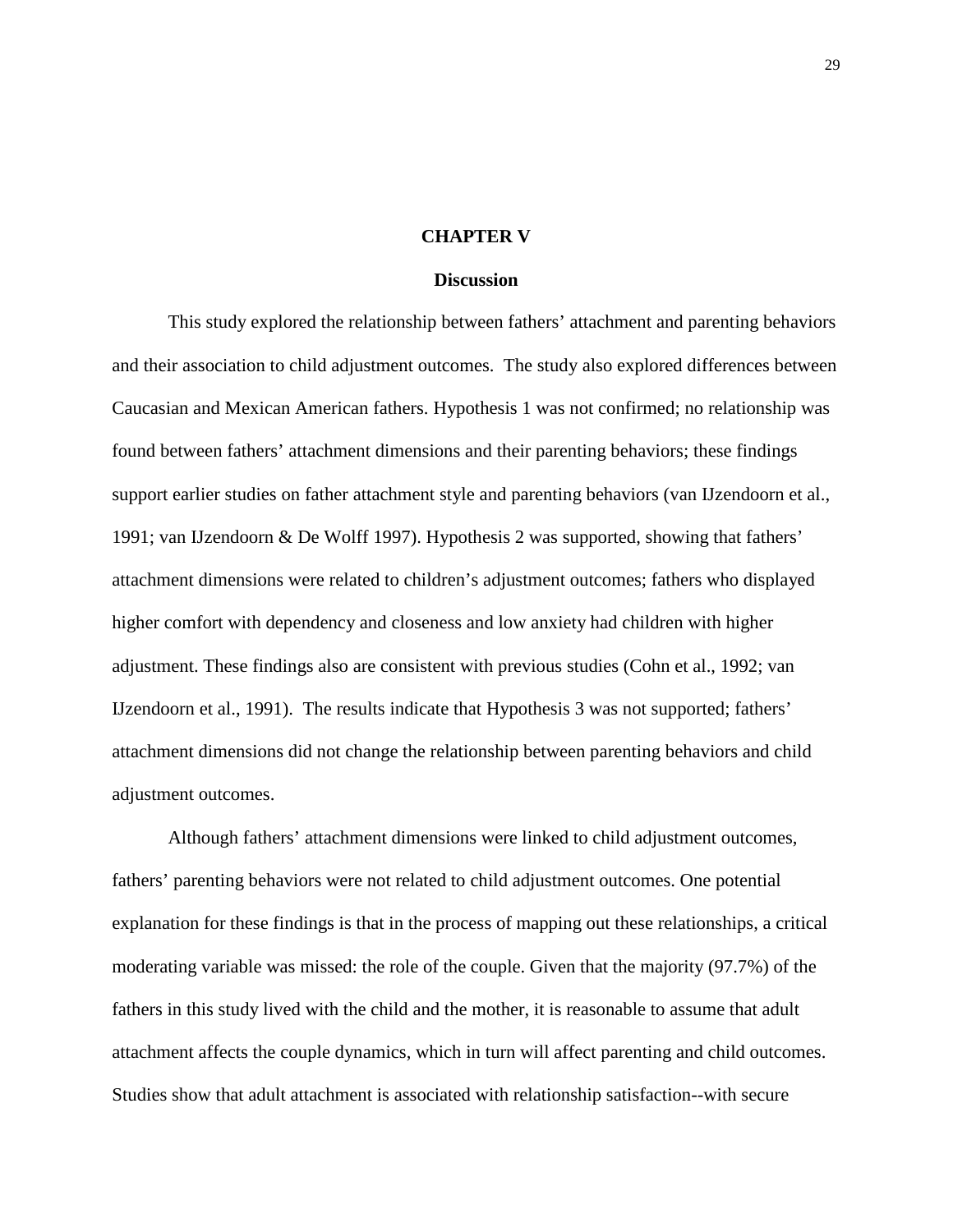attachment being related to higher marital satisfaction (Banse, 2004; Rholes et al., 2006; Mikulincer & Shaver, 2007) and higher family cohesion and adaptability (Mikulincer & Florian, 1999). Mikulincer and Shaver (2007) maintain that secure individuals view themselves as efficacious, are comfortable with intimacy and interdependence, and are able to attend to others in need while also maintaining emotional balance. Therefore, fathers that have a secure attachment may indirectly support their child's development by being cognizant of their partner's needs and supportive of their spouse, which can contribute to the creation of a cohesive family system.

In addition to couple satisfaction and cohesion, a key aspect of couple functioning is coparenting. Co-parenting uniquely affects fathers' engagement. In other research, families that had high quality co-parenting relationships--mothers who were perceived as highly encouraging and had more progressive beliefs about the fathers' roles--had fathers who felt more competent in their parenting, and were more involved with their children's care (Schoppe-Sullivan, Brown, Cannon, Mangelsdorf & Sokolowski, 2008). In addition, Pruett, Cowan, Cowan and Diamond (in press) found that effects of fathers' parenting are particularly relevant within the context of the co-parenting relationship. Mothers are often the gatekeepers of families with young children; they influence the quality of fathers' involvement with children (Pruett, Arthur & Ebling, 2007; Schoppe-Sullivan et al., 2008). It may be that fathers who are less anxious and avoidant are better able to form a high quality co-parenting relationship with the mother, and thereby foster a secure father-child relationship. For instance, a father who feels secure may be able to elicit help from the mother in enforcing rules with the child, collaborate with the mother in setting structure, and be proactive in making decisions and plans, because he feels confidence that the mother will be responsive and supportive, rather than critical. This link between co-parenting and parenting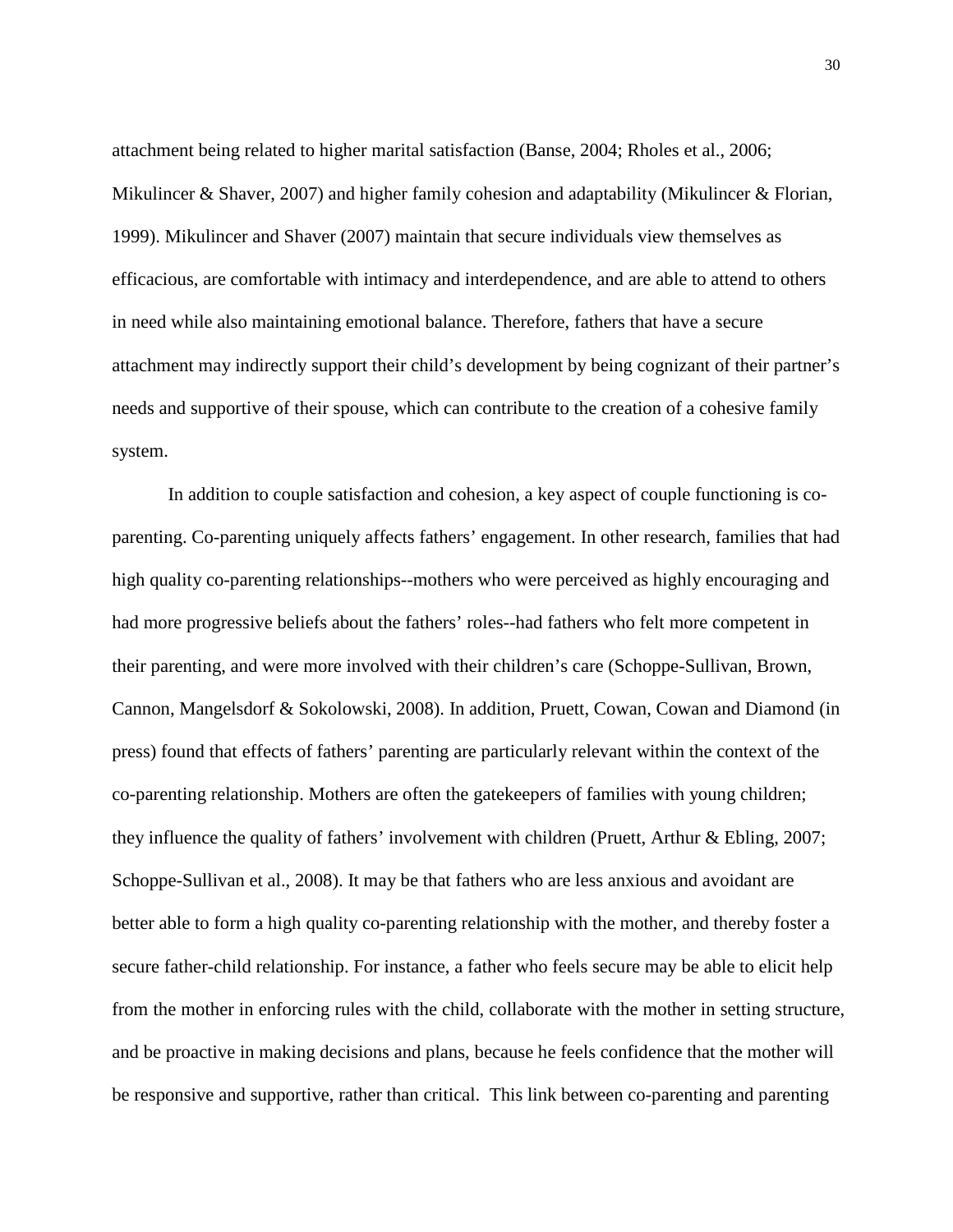has been found to apply to mothers: Cohn et al. (1992) found that insecure mothers married to secure husbands were more supportive and helpful toward their children than insecure mothers married to insecure husbands. Fathers who have a more secure attachment may have supportive co-parenting relationships, which in turn might affect how the mother supports the father in his parenting role, and vice versa. Therefore, future research should seek to identify how parents cooperate and support each other's roles, as it may inform the process that influences father attachment and child adjustment outcomes.

Another possibility for the lack of findings is that the type of attachment measured in the present study (i.e., attachment with close relationships) is not as relevant to fathers' parenting as other types of attachment relationships. For example, a father's attachment to his own parents may affect his parenting more than his attachment to his spouse. Previous studies have found evidence that early childhood attachment is related to parenting behaviors (Cohn et al., 1992) and child outcomes (Cowan et al., 1996). Even though a father's attachment to his spouse may be important, a father's attachment style with respect to his parents may have stronger influence on his parenting behavior. In the future, various attachment relationships within the family should be taken into account to have a more context-specific view of the factors influencing the child's adjustment.

Two factors that provide a wider perspective of the ecosystem in which the child lives are race, culture and socio-economic status. The bulk of research on adult attachment and cultural differences has been conducted with middle- to upper-class Caucasian college students. In contrast, this study examined differences between Caucasian and Latino low-income fathers. The majority of the participants in this study were Mexican American (66.66%) and most of the participants had a two-year college degree or less. When income and education were controlled,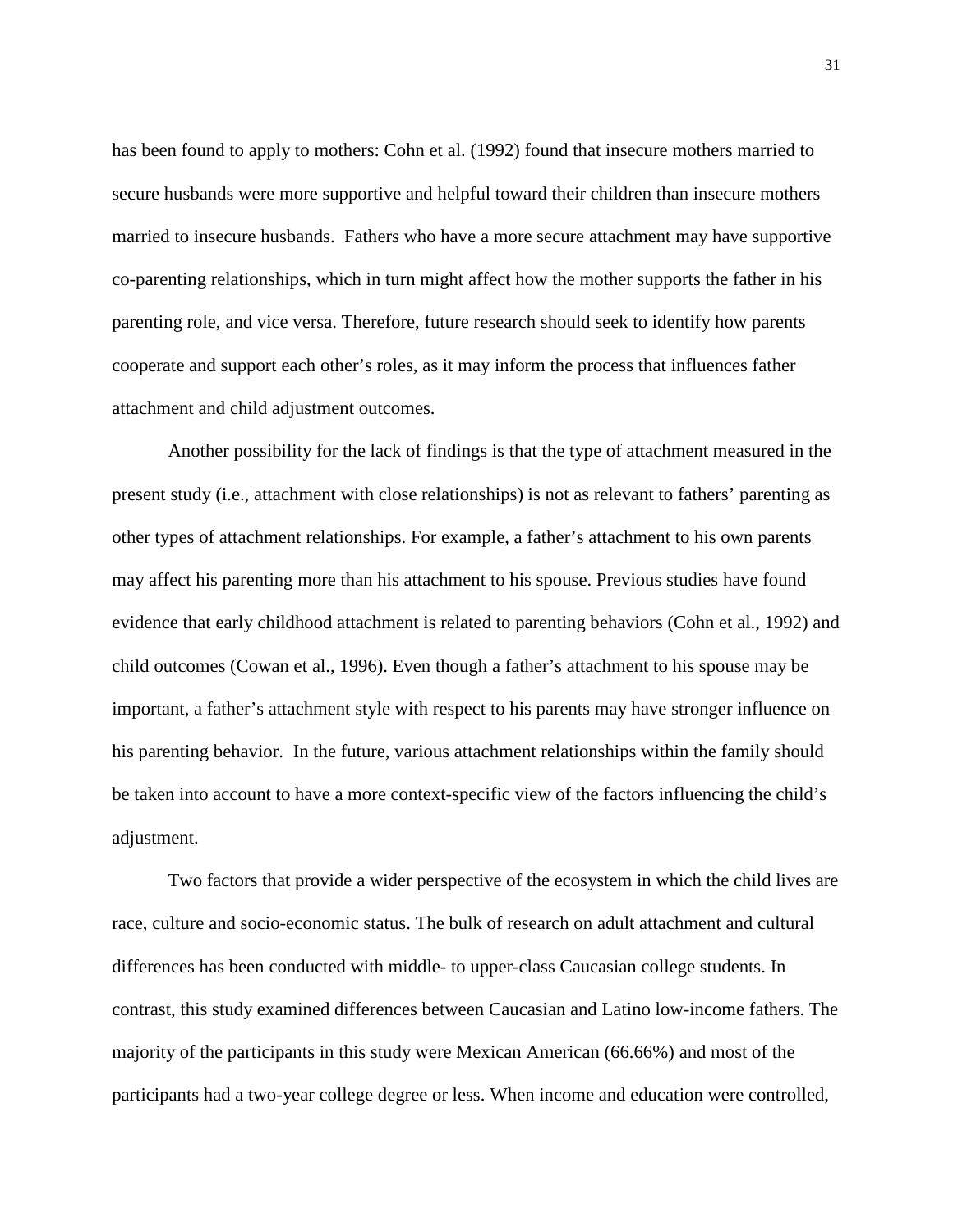no differences in attachment dimensions were found between Caucasian and Mexican American fathers; thus, we were able to investigate if there were any pure cultural differences, with influences of some related variables removed. Additionally, fathers' attachment and child adjustment outcomes did not differ based of fathers' race/ethnicity. These findings are congruent with studies that have found similarities in attachment styles and dimensions across cultures (Giral 2008; Schmitt et al. 2004). However, one aspect of parenting behavior approached statistical significance; Caucasian fathers displayed higher levels of Limit Setting/Expectations than Latino fathers. Mexican Americans are known to value *respeto*, s*impatía*, and *familismo* and are likely to inculcate these values in their children early on. Given that these values are an inherent part of Mexican American culture, parents are likely to expect children to demonstrate behaviors that are congruent with these values, and may not have to set rules and limits as frequently. Smith and Krohn (1995) found that family involvement in Latino families rather than parental control was influential in determining adaptive adolescent behavior. Therefore, Latino fathers may not need to set as many limits and expectations explicitly, because they are implicitly maintained within the culture and family norms.

Future research should look at the factors that influence differences in parenting behavior between ethnicities, such as the level of acculturation and parental generational status. Parenting behaviors of Mexican American fathers that were born in the U.S. may look more similar to Caucasian fathers than first-generation immigrant fathers. Studies indicate that values such as *respeto* and interdependence change with different levels of acculturation. Delgado-Gaitain (1993) examined parenting in Mexican American families and found that both immigrant and first generation Mexican families emphasized the value of respect in their daily activities and with family members; however, in first-generation families children entered into more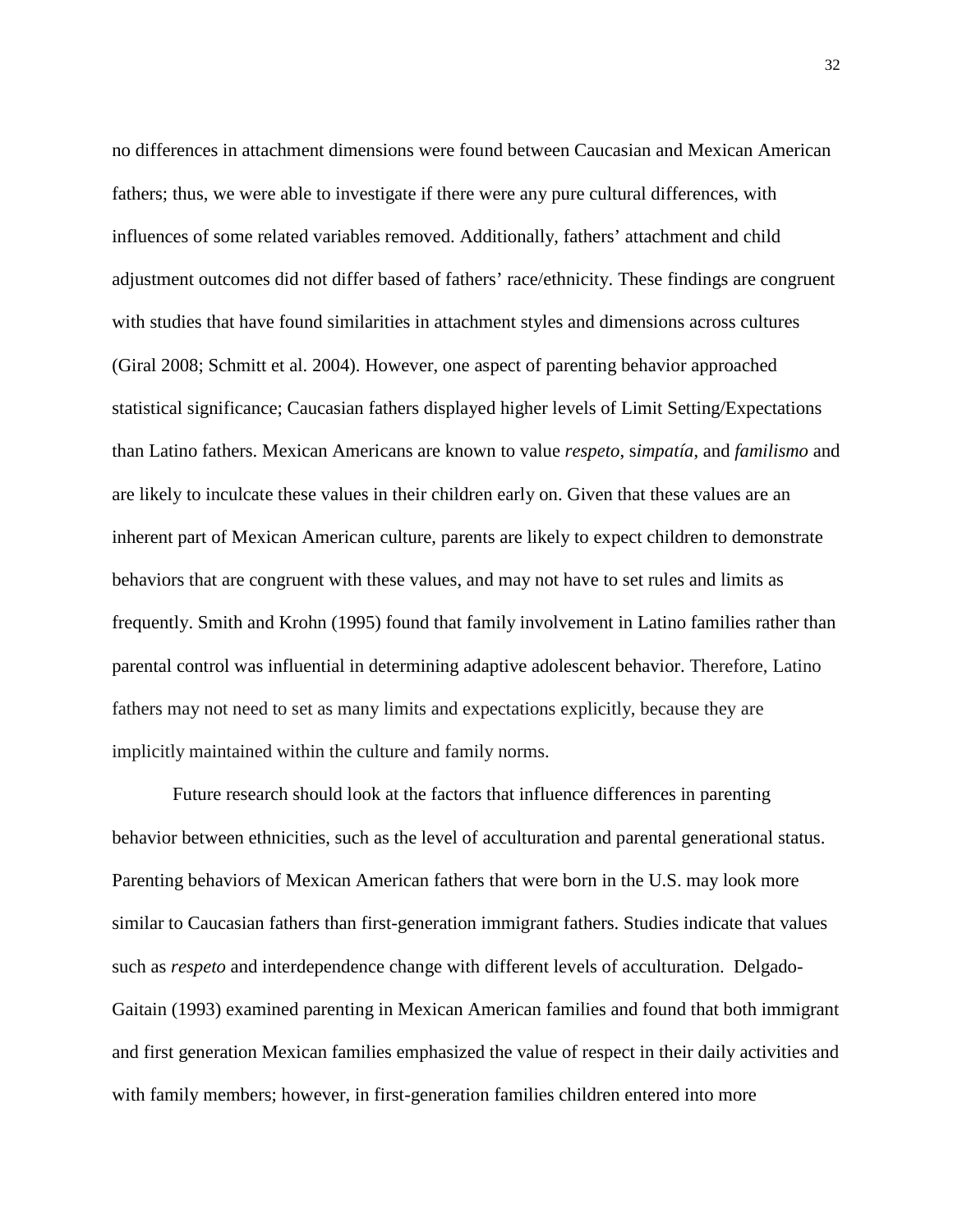negotiation with their parents. Other differences in acculturation are noted by Okagaki and Sternberg (1993), who found that Mexican American parents rated autonomous behaviors as more important, while Mexican immigrant parents gave greater importance to conforming to external standards. Investigating variables such acculturation and parental generational status can allow for further examination of differences and similarities between cultures.

There are several limitations to this study that must be considered. The data gathered for this study on father attachment and child adjustment outcomes came from fathers' self-reports. Previous studies show that fathers' attachment style influences their views of parenting and their children (Howard, 2009; Rholes et al., 2006). Therefore, fathers' reports on their child's adjustment outcomes could be biased; fathers that were more avoidant may have rated their children as more withdrawn. Thus, to better understand the influence of fathers' attachment dimensions on child outcomes, using multiple reporters (such as a teacher or mother), could provide a more objective perspective of how the child is adjusting. Although fathers reported on their attachment and their child's outcomes, parenting behaviors were observed by trained coders, which granted reliable information on fathers' actual behavior. The inter-rater reliabilities of the parent-child coding scales used in this study were acceptable, but a few were on the low side (Coldness .53, Anger .57), indicating that the raters had some difficulty agreeing on the range of each emotion that was showed by parents on the parenting dimensions studied. Lower reliabilities on these parenting dimensions could impact how the relationship between the aforementioned parenting behaviors and child adjustment outcomes is understood. This argument does not hold for the scales with higher reliabilities.

Another limitation of this study is that convenience sampling was used to obtain the data, possibly making the sample unique from fathers not participating in the SFI study. In the larger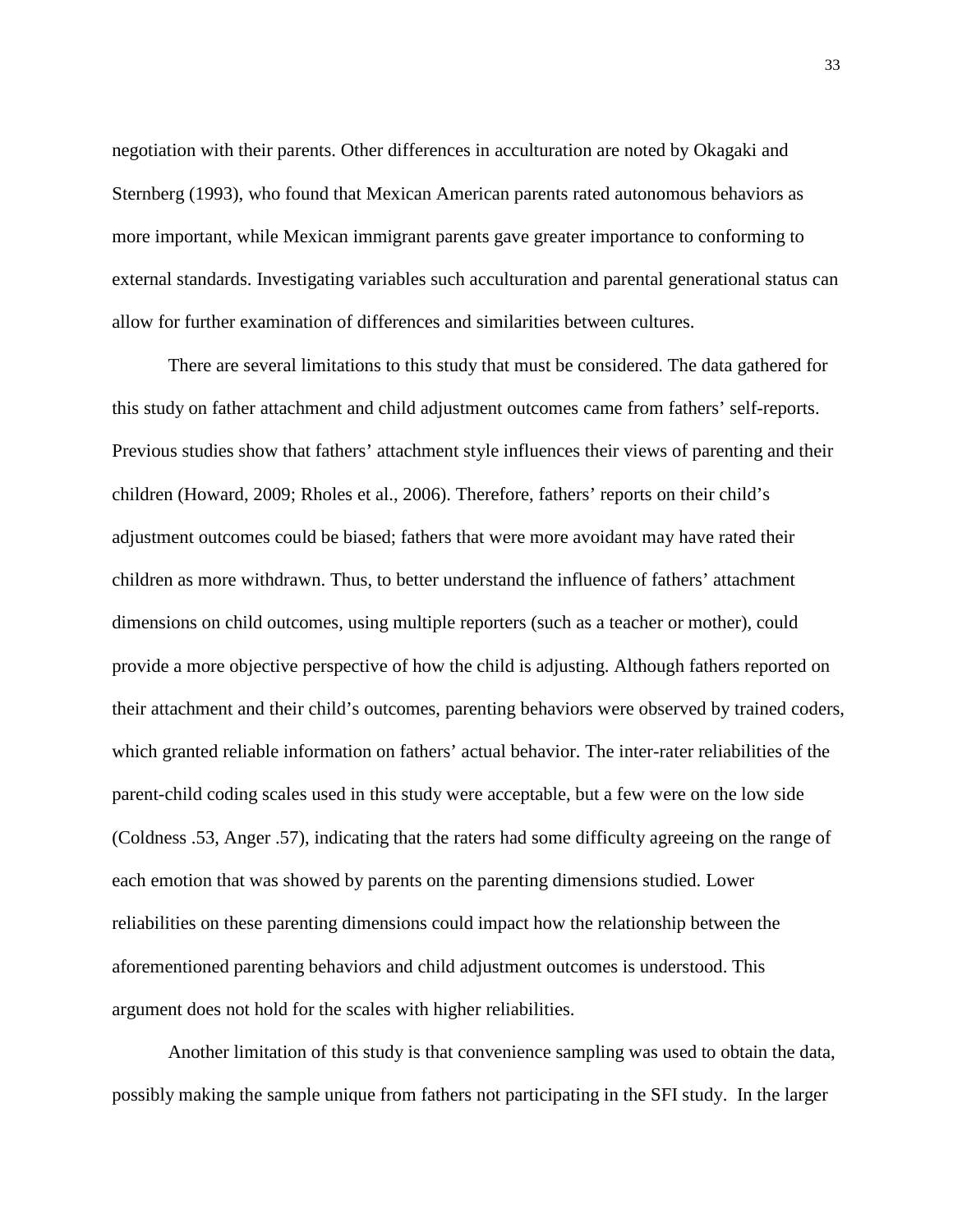SFI study, families who participated were interested in the study's aims to increase the quality of fathers' involvement in family life; therefore, this study may include fathers that were more motivated and invested in the intervention. With nearly 900 families in the program, it is important to replicate this sub-study with the larger SFI sample.

This study provides insights that clinicians can use to facilitate father engagement as it describes how fathers may influence the development of their children. For instance, this study replicates previous findings that father attachment is related to child adjustment outcomes. Importantly, however, this study did not find any relationship between fathers' parenting behaviors and child outcomes; again, given previous research, the co-parenting relationship plays a role in influencing father involvement. Child and family social workers play a critical role in supporting parents to optimize the social and emotional development of the child. When child and family social workers involve fathers in treatment, it is important to focus on the couple relationship, as it may produce a bigger effect on parenting and child adjustment outcomes than parent training alone. In carrying out parent guidance, couples therapy and family therapy, social workers can help fathers gain more insight about their own internal world; by building insight in fathers, social workers can empower them to have more control over how they impact their child's overall growth.

This study emphasizes that it is important to look at fathers' attachment; social workers can help fathers learn how their own attachment styles and patterns of interacting impact their relationships and world views. In becoming more aware of their different relational patterns, fathers can better understand how they are both impacted by and impact the family. Assessing fathers' attachment and the co-parenting relationship can illuminate new ways to engage fathers in therapy to ultimately obtain the best treatment outcomes for children. Clinicians can use this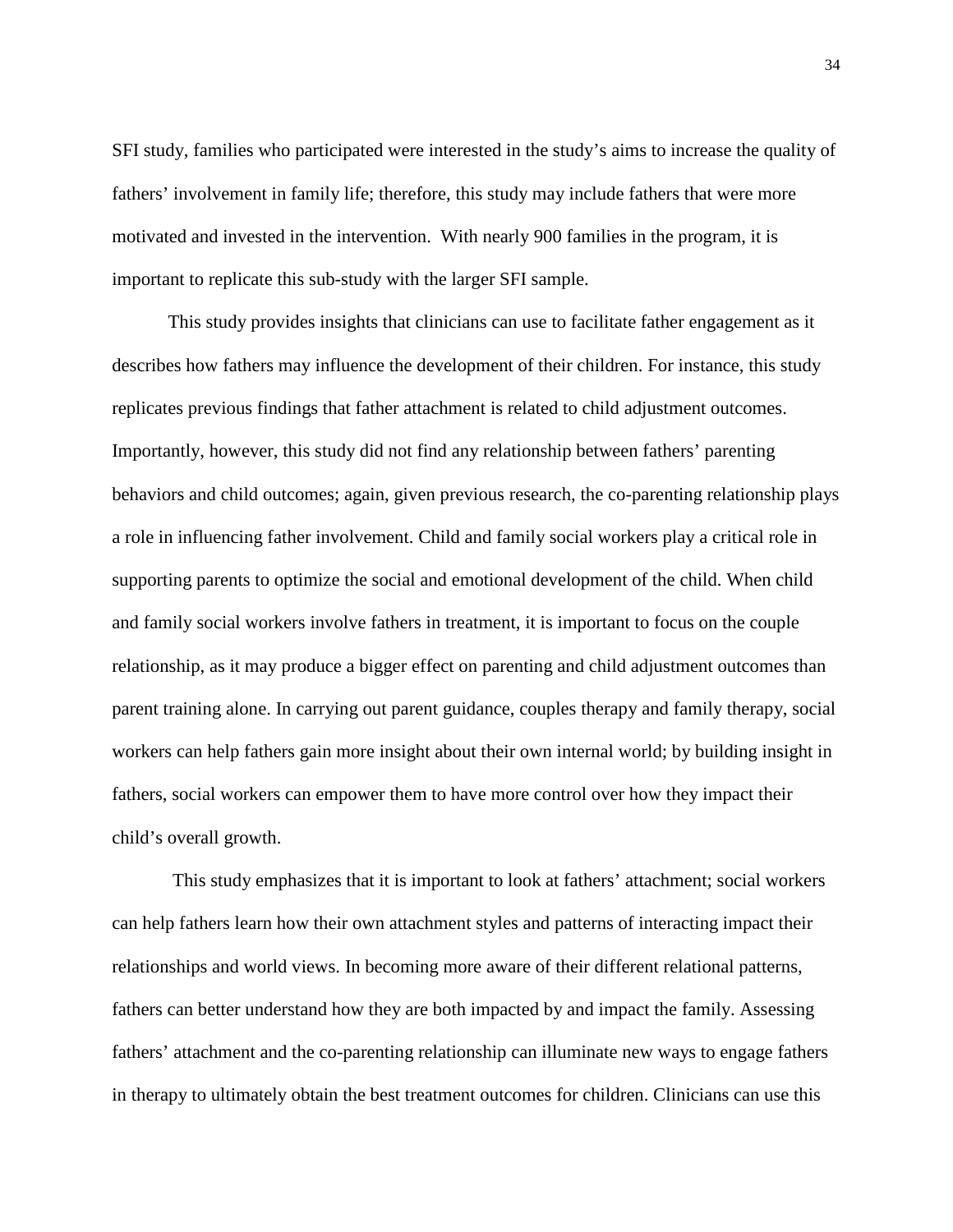information to create parent training programs focused around promoting the development of a functional family system, rather than target individual parents.

Lastly, the larger SFI study (Cowan et al., 2009) shows the importance of considering that children's development occurs within multiple systems. Solely studying the unidirectional father-to-child relationship is insufficient for illuminating why a child might have adjustment difficulties. A strength of this study is that it incorporates several of the systems that interact with the child and encourages further analysis of factors such as the co-parental relationship, marital quality, and cultural perspectives. It is critical that future work continue to focus on looking at multiple systems of interaction. For instance, a child that has an easy-going temperament, lives in an organized and structured home environment, attends schools that are well funded, and has parents working in well-paying jobs will probably have a different relationship with parents than a child who lives in a chaotic home environment, attends poorly-run schools, and has few supportive figures. Therefore, it is critical to take into account how multiple systems interact to affect individual change. Bronfenbrenner (1977) notes that

The understanding of human development demands going beyond the direct observation of behavior on the part of one or two persons in the same place; it requires examination of multiperson systems of interaction not limited to a single setting and must take into account aspects of the environment beyond the immediate situation containing the subject ( p. 514).

Fathers are continuously influenced by the internal working models they have formed from their early childhood experiences as well as by present-day interactions. Their internal worlds change as the patterns of interaction in the dynamic ecosystems in which they live transform. As fathers become cognizant of these interactions and work with their families to form a safe haven, they will take new risks, leading to a richer involvement in their families' lives, to the benefit of the entire family system.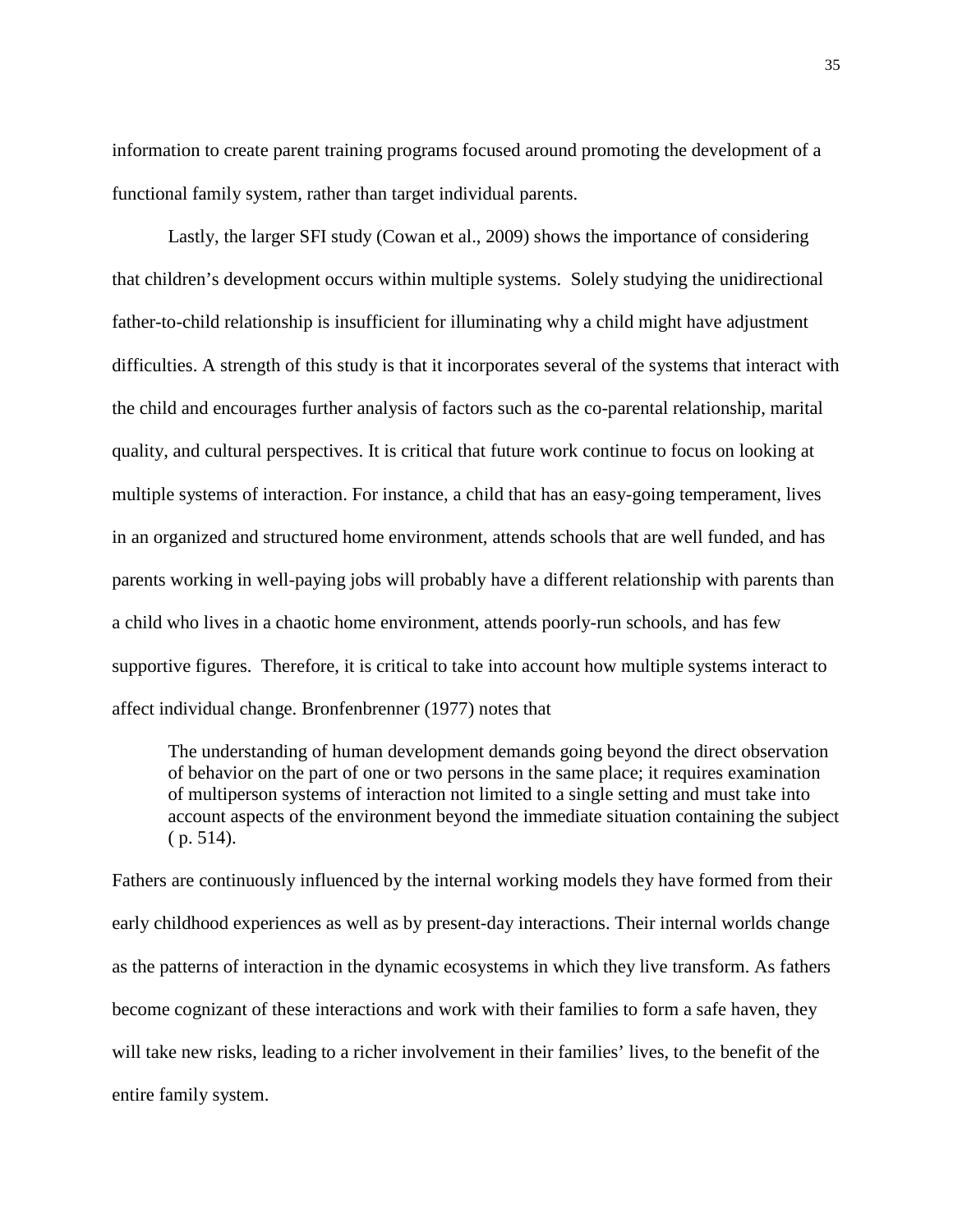#### **References**

- Achenbach, T. M., & Edelbrock, C. S. (1983). *Manual for the Child Behavior Checklist*. Burlington, VT: Queen City.
- Aiken, L.S. & West, S.G. (1991). *Multiple regression: Testing and interpreting interactions*. Newbury Park, CA: Sage.
- Ainsworth, M.S. (1967). *Infancy in Uganda: Infant care and the growth of love*. Baltimore: Johns Hopkins University Press.
- Ainsworth, M. D. S., & Bell, S. M. (1970). Attachment, exploration, and separation: Illustrated by the behavior of one-year-olds in a strange situation. *Child Development, 41*(1), 49-67. doi:10.1111/1467-8624
- Ainsworth, M.D.S., Blehar, M.C., Waters, E., & Wall, S. (1978). *Patterns of attachment*: *A psychological study of the Strange Situation*. Hillsdale, NJ: Erlbaum.
- Baca Zinn, M. (1975). Chicanas: Power and Control in the Domestic Sphere. *De Colores: Journal of Emerging Raza Philosophies, 2*(3), 19-31.
- Banse, R. (2004). Adult attachment and marital satisfaction: Evidence for dyadic configuration effects. *Journal of Social & Personal Relationships, 21*(2), 273-282. doi:10.1177/0265407504041388
- Baron, R. M., & Kenny, D. A. (1986). The moderator-mediator variable distinction in social psychological research: Conceptual, strategic, and statistical considerations. *Journal of Personality and Social Psychology, 51*(6), 1173-1182.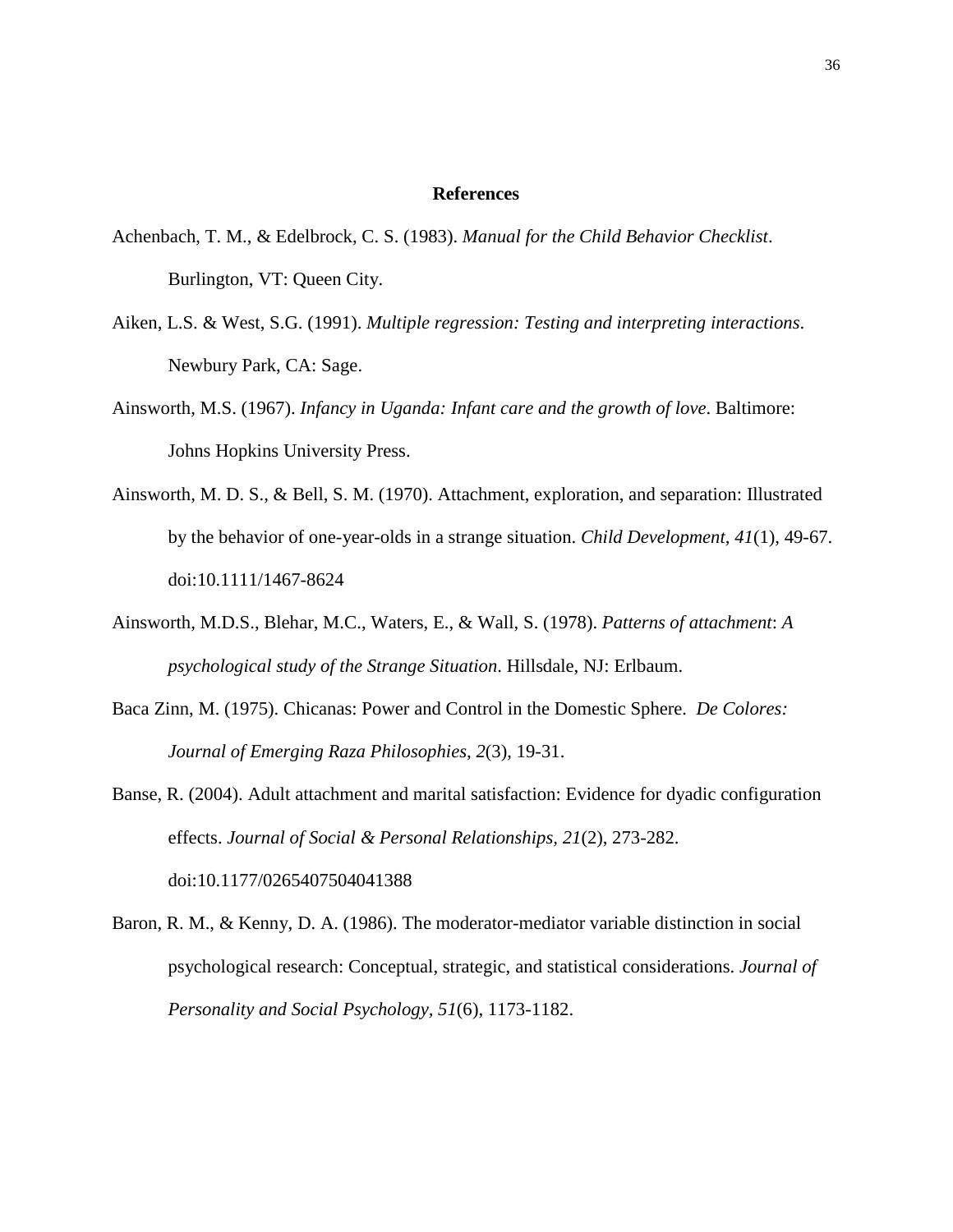- Bartholomew, K. (1990). Avoidance of intimacy: An attachment perspective. *Journal of Social and Personal Relationships, 7*(2), 147-178. doi:10.1177/0265407590072001
- Bartholomew, K., & Horowitz, L. M. (1991). Attachment styles among young adults: A test of a four-category model. *Journal of Personality and Social Psychology*, *61*(2), 226-244. doi:10.1037//0022-3514.61.2.226

Bowlby, J. (1969). *Attachment and loss: Vol. 1. Attachment*. New York: Basic Books.

- Bowlby, J. (1988). *A secure base*. New York: Basic Books.
- Braungart-Rieker, J., Garwood, M. M., Powers, B. P., & Wang, X. (2001). Parental sensitivity, infant affect, and affect regulation: Predictors of later attachment. *Child Development, 72*(1), 252-270. doi:10.1111/1467-8624.00277
- Brennan K.A., Clark, C.L., Shaver, P.R. (1998) Self-report measurement of adult attachment: An integrative overview. In J.A Simpson & W.S. Rholes (Eds.), *Attachment theory and close relationships* (pp. 46–76). New York: Guilford.
- Bretherton, I. (2010). Fathers in attachment theory and research: A review. *Early Child Development & Care, 180*(1), 9-23. doi:10.1080/03004430903414661
- Bronfenbrenner, U. (1977). Toward an experimental ecology of human development. *American Psychologist, 32*(7), 513-531. doi:10.1037/0003-066X.32.7.513
- Collins, N. L., & Read, S. J. (1990). Adult attachment, working models, and relationship quality in dating couples. *Journal of Personality and Social Psychology, 58*(4), 644-663. doi:10.1037/0022-3514.58.4.644
- Cowan, C. P., & Cowan, P. A. (1992). *When partners become parents: The big life change for couples*. New York: Basic Books.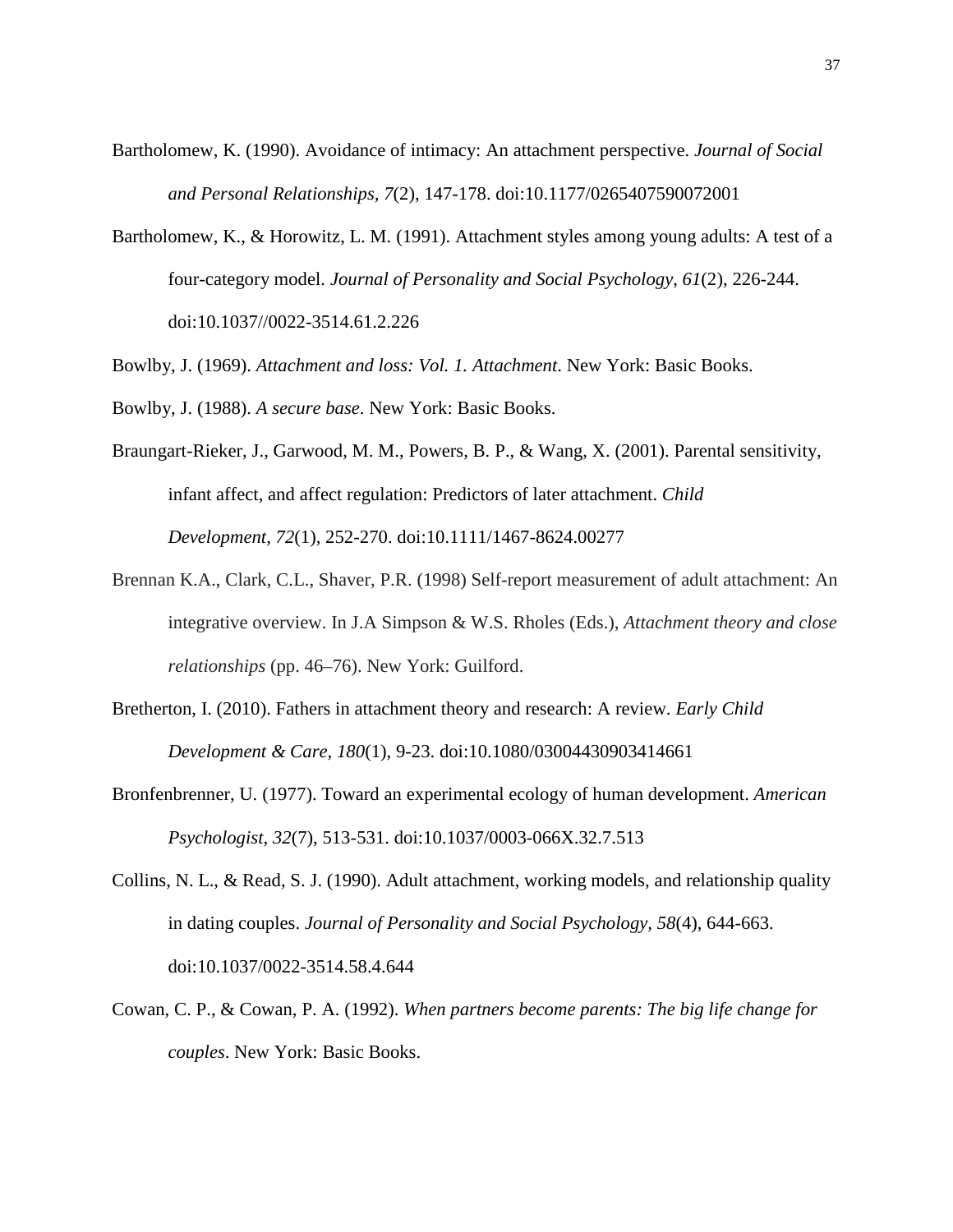- Cowan, C.P., & Cowan, P.A. (1992). *Parenting Style Ratings: Schoolchildren and their Families Project*. Unpublished coding system.
- Cowan, P. A., Cowan, C. P., & Heming, G. (1995). *Manual for the Child Adaptive Behavior Inventory (CABI).* Unpublished manuscript, University of California, Berkeley.
- Cowan, P.A., Cowan, C.P., Pruett, M.K., Pruett, K.D. & Wong, J. (2009). Promoting fathers' engagement with children: Preventive interventions for low-income families. *Journal of Marriage and Family Therapy, 71*(3), 663-679. doi:10.1111/j.1741-3737.2009.00625.x
- Cohn, D. A., Cowan, P. A., Cowan, C. P., & Pearson, J. (1992). Mothers' and fathers' working models of childhood attachment relationships, parenting styles, and child behavior. *Development and Psychopathology, 4*(3), 417-431. doi:10.1017/S0954579400000870
- Cowan, P. A., Cohn, D. A., Cowan, C. P., & Pearson, J.L. (1996). Parents' attachment histories and children's externalizing and internalizing behaviors: Exploring family systems models of linkage. *Journal of Consulting and Clinical Psychology, 64*(1), 53-63. doi:10.1037//0022-006X.64.1.53
- Cowan, P.A., Cowan, C.P., Pruett, M. K., Pruett, K., & Wong, J.J. (2009). Promoting fathers' engagement with children: Preventive interventions for low-income families. *Journal of Marriage and Family, 71*(3), 663-679. doi:10.1111/j.1741-3737.2009.00625.x
- Ebling, R. & Pruett, M.K. (2009). *Rating System for Parent-Child Interaction System: Supporting Father Involvement Project*. Unpublished coding system.
- Erdman, P., & Ng, K. (2010). *Attachment: Expanding the cultural connections*. New York, NY: Routledge/Taylor & Francis Group.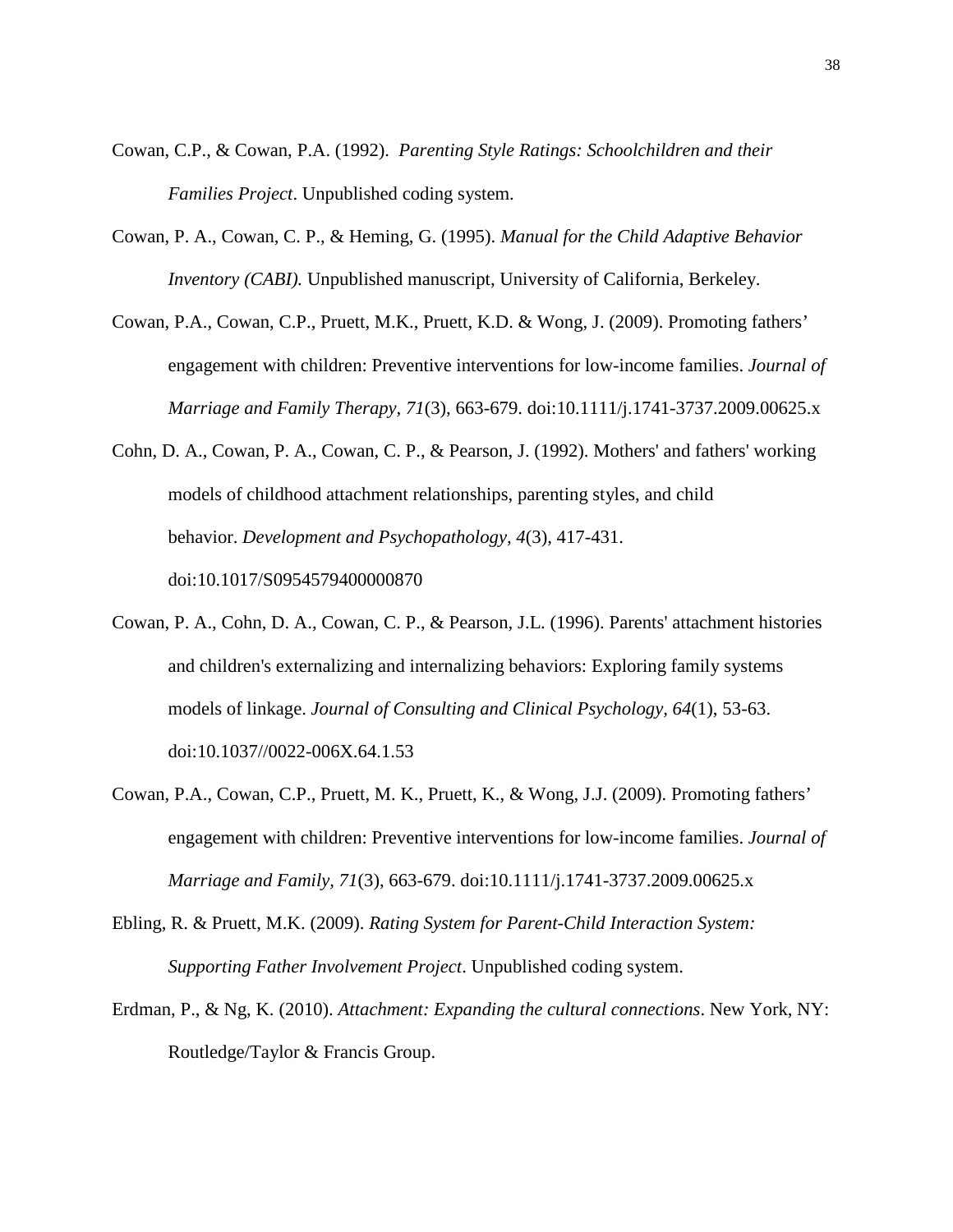- Fiori, K., Consedine, N., & Magai, C. (2009). Late life attachment in context: Patterns of relating among men and women from seven ethnic groups. *Journal of Cross-Cultural Gerontology, 24*(2), 121-141. doi:10.1007/s10823-008-9078-2
- Fraley, R. C., & Shaver, P. R. (2000). Adult romantic attachment: Theoretical developments, emerging controversies, and unanswered questions. *Review of General Psychology, 4*(2), 132-154. doi:10.1037/1089-2680.4.2.132
- George, C., Kaplan, N., & Main, M. (1984). *Attachment interview for adults*. Unpublished manuscript, University of California, Berkeley.
- Giral, T. M. (2008). *Attachment, perceived social support, and marriage: Different paths to mental health in Latinos and European Americans*. Retrieved from ProQuest Information & Learning. (3317553)
- Greenfield, P. M., Keller, H., Fuligni, A., & Maynard, A. (2003). Cultural pathways through universal development. *Annual Review of Psychology, 54*(1), 461.
- Grossmann, K., Grossman, K. E., Fremmer-Bombik, E., Kindler, H., Scheuerer-Englisch, H., & Zimmermann, P. (2002). The uniqueness of the Child–Father attachment relationship: Fathers' sensitive and challenging play as a pivotal variable in a 16-year longitudinal study. *Social Development, 11*(3), 301-337.
- Grossmann, K., Grossmann, K.E., Kindler, H., Zimmermann, P. (2008). A wider view of attachment and exploration. In J. Cassidy & P.R. Shaver (Eds.), *Handbook of attachment: Theory, research, and clinical approaches* (pp.857-879). New York, NY: Guilford Press.
- Halgunseth, L. C., Ispa, J. M., & Rudy, D. (2006). Parental control in Latino families: An integrated review of the literature. *Child Development*, *77*(5), 1282–1297.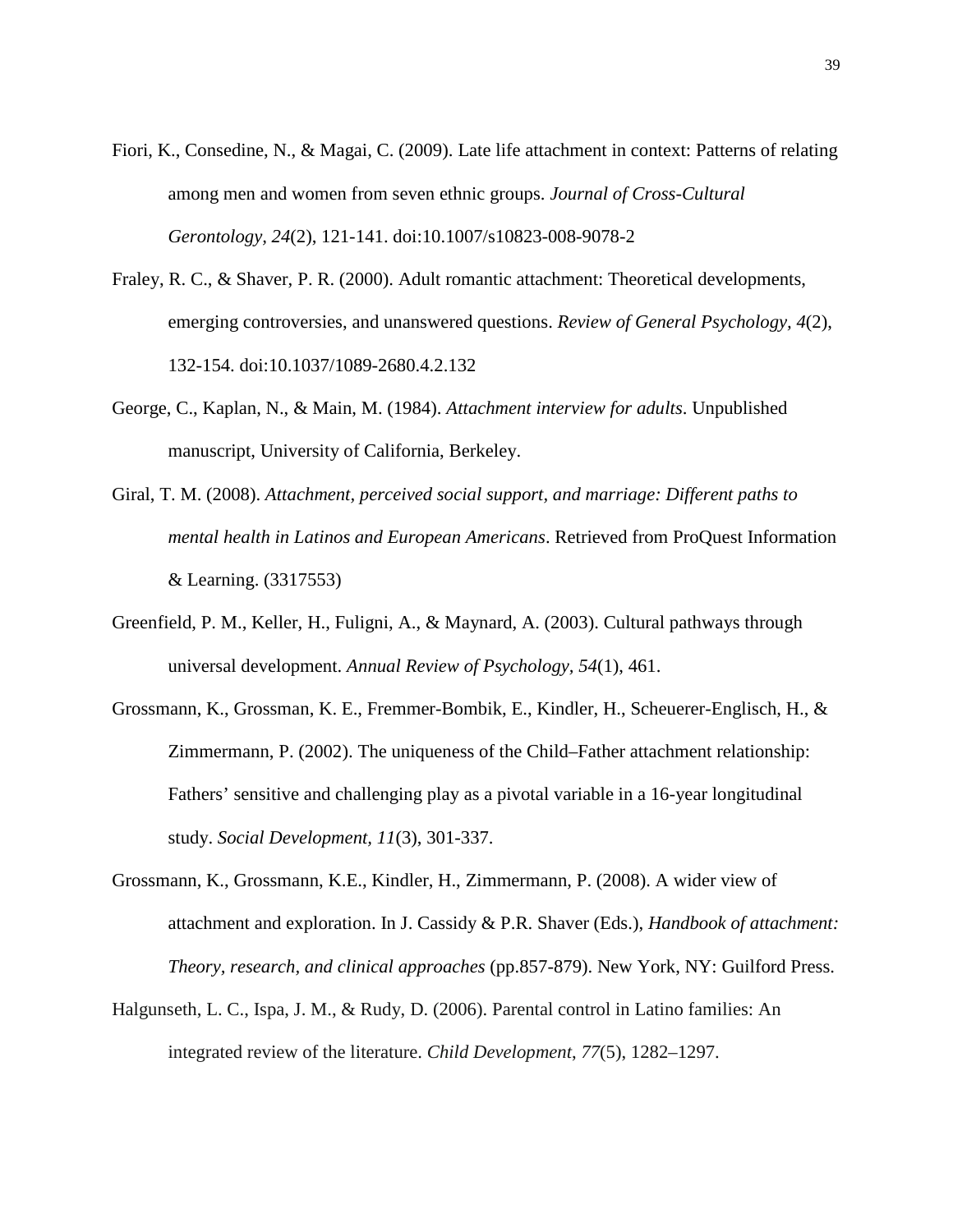- Harwood, R. L. (1991). *Culture and normative developmental models: A comparison of Anglo and Puerto Rican mothers' perceptions of attachment behavior*. Retrieved from ProQuest Information & Learning. (9221378)
- Hazan, C., & Shaver, P. R. (1994). Attachment as an organizational framework for research on close relationships. *Psychological Inquiry, 5*(1), 1-22.
- Holmbeck, G.N. (2002). Post-hoc probing of significant moderational and mediational effects in studies of pediatric populations. Journal of Pediatric Psychology, *27*(1), 87-96.
- Howard, K. S. (2010). Paternal attachment, parenting beliefs and children's attachment. *Early Child Development & Care, 180*(1), 157-171. doi:10.1080/03004430903415031
- Julian, T.W., McKenry, P.C., & McKelvey, M.W. (1994). Cultural variation in parenting: Perceptions of Caucasian, African American, and Asian American parents. *Family Relations, 43*(1), 30-45.
- Lamb, M. E. (2010). *The role of the father in child development* (5th ed.). Hoboken, NJ: John Wiley & Sons Inc.
- Lamb, M. E. (1977). Father-infant and mother-infant interaction in the first year of life. *Child Development, 48*(1), 167-181.
- Lopez, F. G., Melendez, M. C., & Rice, K. G. (2000). Parental divorce, parent–child bonds, and adult attachment orientations among college students: A comparison of three racial/ethnic groups. *Journal of Counseling Psychology, 47*(2), 177-186.
- Main, M., & Solomon, J. (1990). Procedures for identifying infants as disorganized-disoriented during the Ainsworth Strange Situation. In M.T. Greenbert, D. Cicchetti, & E.M. Cummings (Eds.), *Attachment in the preschool years* (pp.121-160). Chicago: University of Chicago Press.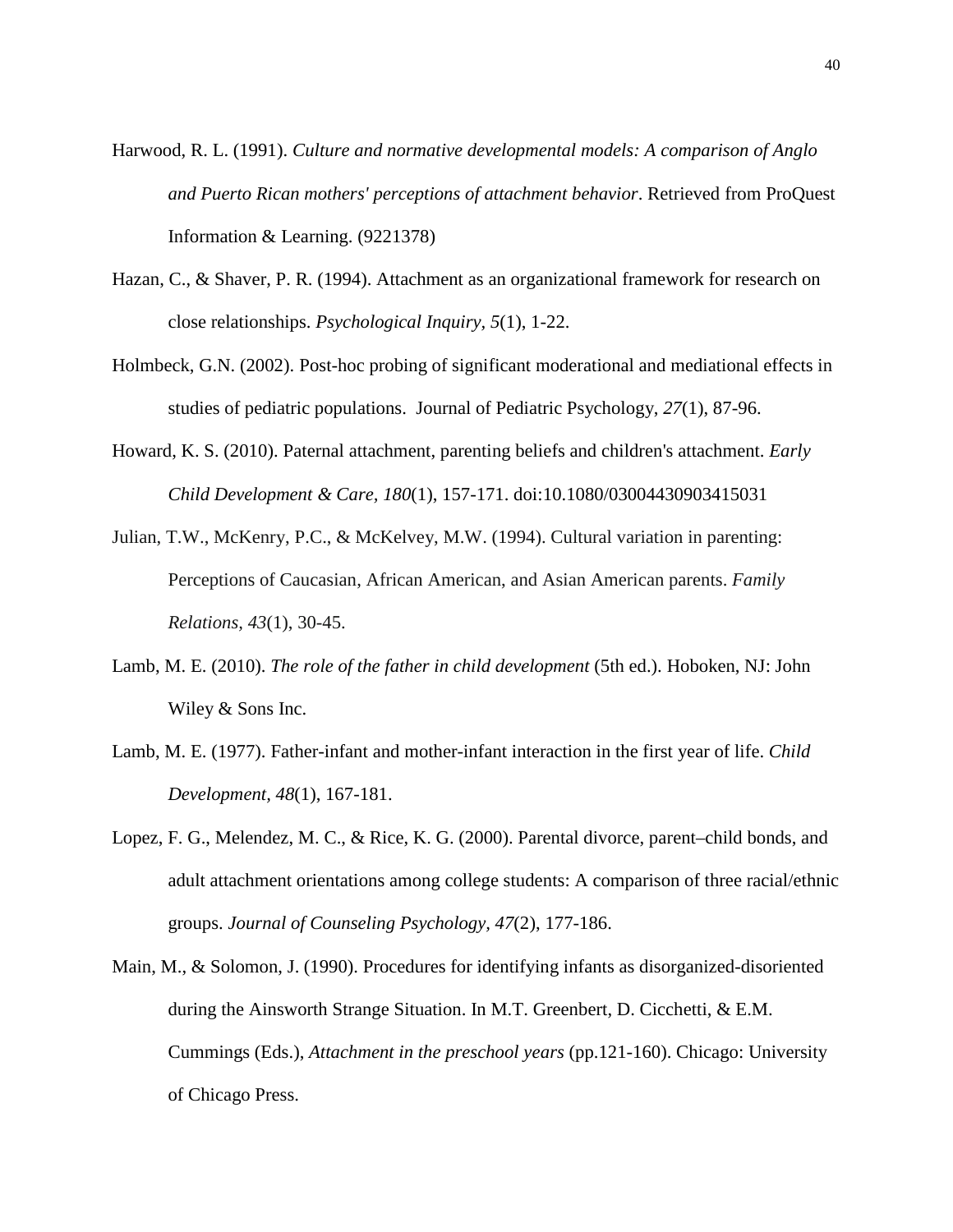- Matos, Y. (2000). *Adult attachment and acculturation within a Hispanic population*. Retrieved from ProQuest Information & Learning. (9974101)
- Mickelson, K. D., Kessler, R. C., & Shaver, P. R. (1997). Adult attachment in a nationally representative sample. *Journal of Personality & Social Psychology, 73*(5), 1092-1106. doi:10.1037//0022-3514.73.5.1092
- Mikulincer, M. & Florian, V. (1999). The association between spouses' self-reports of attachment styles and representations of family dynamics. *Family Process*, *38*(1), 69-83. doi:10.1111/j.1545-5300.1999.00069.x
- Mikulincer, M., & Shaver, P.R. (2007). *Attachment in adulthood: Structure, dynamics, and change*. New York, NY: Guildford Press.
- Newland, L. A., Coyl, D. D., & Hui-Hua Chen. (2010). Fathering and attachment in the USA and taiwan: Contextual predictors and child outcomes. *Early Child Development & Care, 180*(1), 173-191. doi:10.1080/03004430903415049
- O'Donnel, J. P., & Van Tuinen, M. V. (1979). Behavior problems of preschool children: Dimensions and congenital correlates. *Journal of Abnormal Child Psychology*, *7*(1), 61- 75.
- Okagaki, L., & Sternberg, R. (1993). Parental beliefs and children's school performance. *Child Development*, 64, 36-56.
- Paquette, D. (2004). Theorizing the father-child relationship: Mechanisms and developmental outcomes. *Human Development, 47*(4), 193-219. doi:10.1159/000078723
- Pesonen, A., Räikkönen, K., Keltikangas-Järvinen, L., Strandberg, T., & Järvenpää, A. (2003). Parental perception of infant temperament: Does parents' joint attachment matter? *Infant Behavior & Development, 26*(2), 167. doi:10.1016/S0163-6383(03)00015-8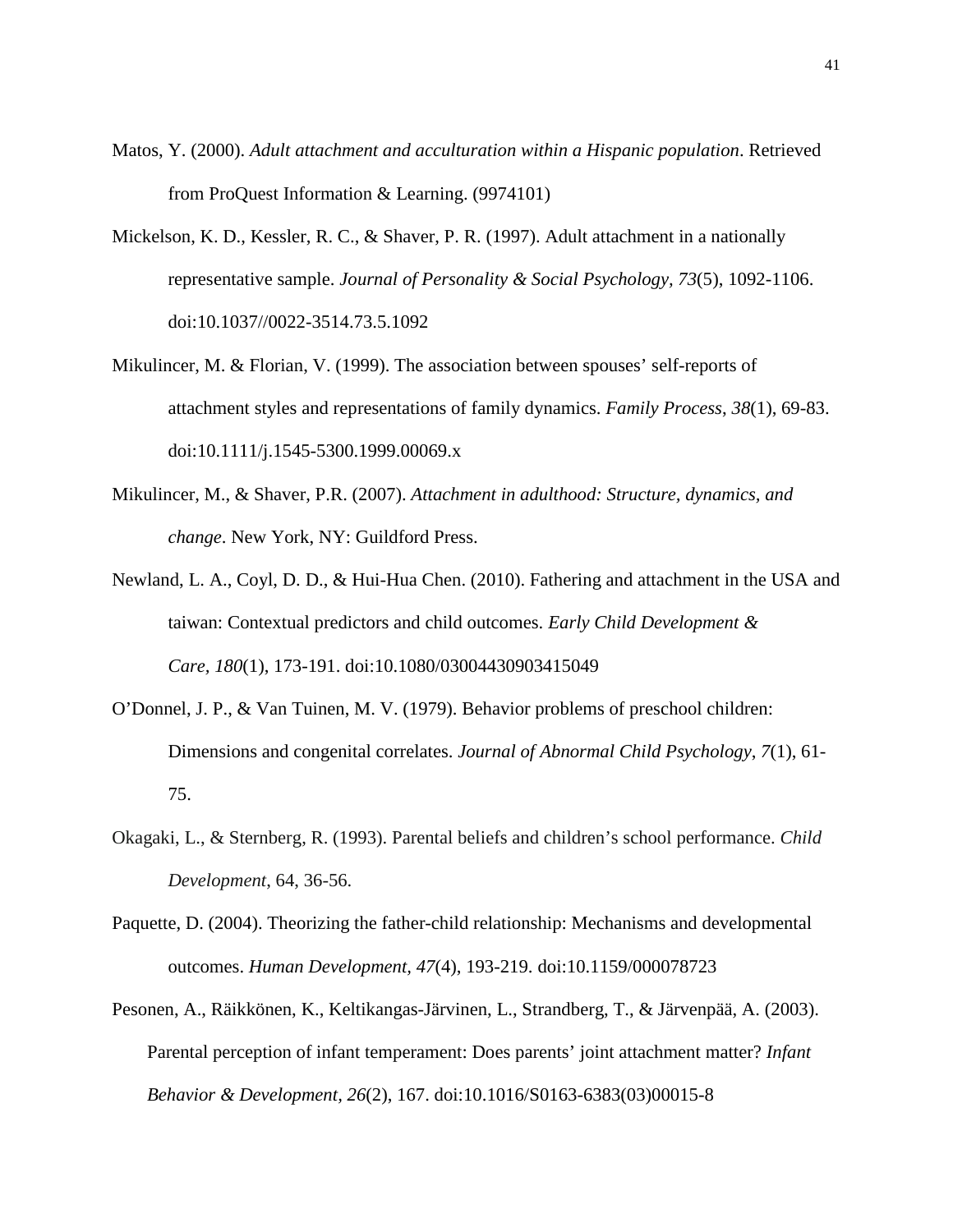- Pruett, M.K., Arthur, L.A., & Ebling, R. (2007). The hand that rocks the cradle: Maternal gatekeeping after divorce. *Pace Law Review*, *27*(4), 709-739.
- Pruett, M.K., Cowan, C.P., Cowan, P.A., & Diamond, J. S. (in press). Supporting father involvement in the context of separation and divorce. In K. Kuehnle & L. Drozd (Eds.), *Parenting plan evaluations: Applied research for the family court.* Oxford, U.K.: Oxford University Press, *in press.*
- Rholes, W. S., Simpson, J. A., & Friedman, M. (2006). Avoidant attachment and the experience of parenting. *Personality and Social Psychology Bulletin, 32*(3), 275-285.
- Rosen, K. S., & Rothbaum, F. (1993). Quality of parental caregiving and security of attachment. *Developmental Psychology, 29*(2), 358-367.
- Sanchez, Y.M. (1997). Families of Mexican origin. In M.K. DeGenova (Ed.), *Families in cultural context* (pp.61-83). Mountain View, CA: Mayfield.
- Sarkadi, A., Kristiansson, R., Oberklaid, F., & Bremberg, S. (2008). Fathers' involvement and children's developmental outcomes: A systematic review of longitudinal studies. *Acta Paediatrica, 97*(2), 153-158.
- Schaefer, E. S., & Hunter, W. M. (1983, April). *Mother-infant interaction and maternal psychosocial predictors of kindergarten adaptation.* Paper presented at the Society for Research in Child Development, Detroit, MI.
- Schmitt, D. P., Alcalay, L., Allensworth, M., Allik, J., Ault., L., Austers., I., et al. (2004). Patterns and universals of adult romantic attachment across 62 cultural regions: Are models of self and of other pancultural constructs? *Journal of Cross-Cultural Psychology, 35*(4), 367-402.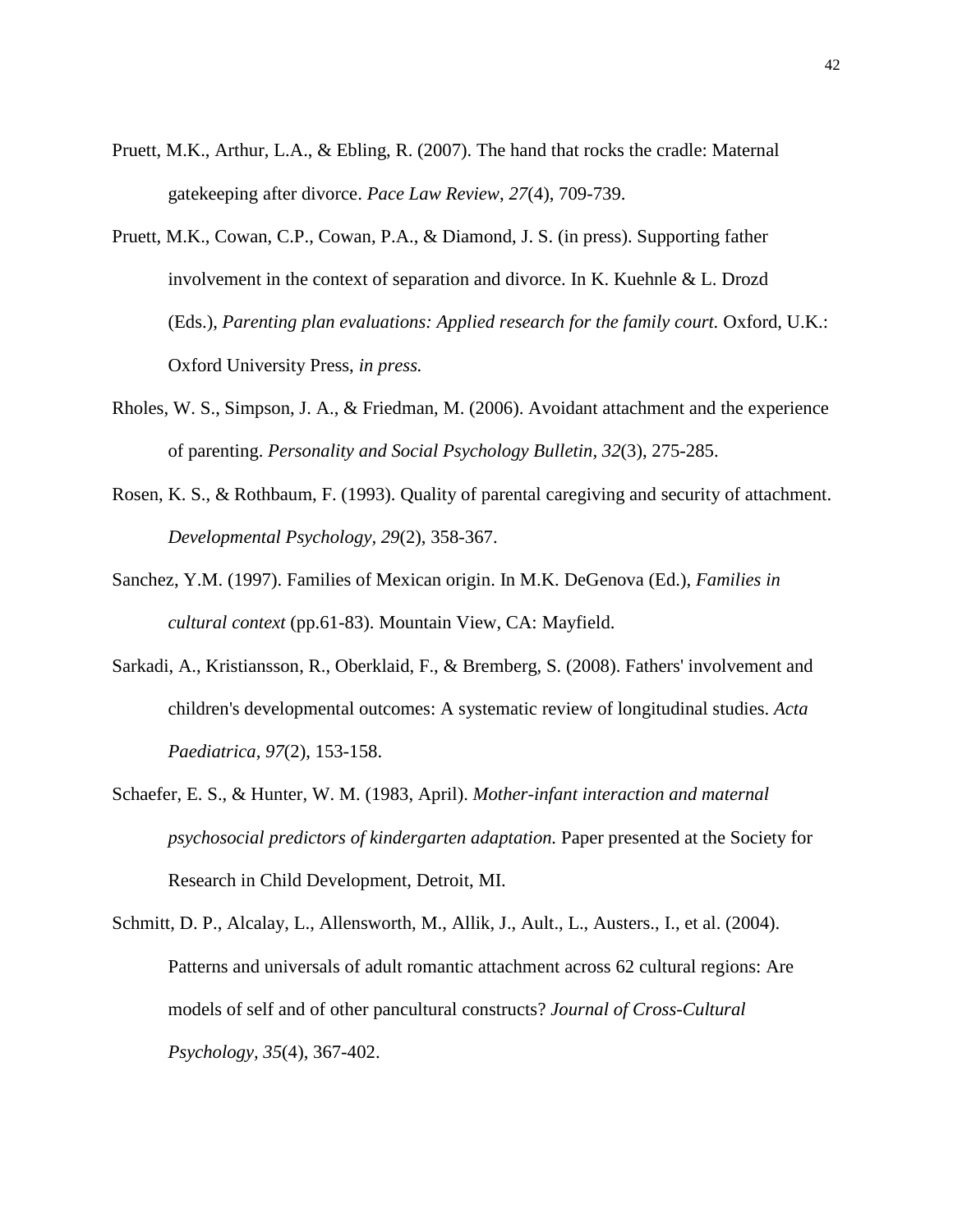- Schoppe-Sullivan, S.J., Brown, G.L., Cannon, E.A., Mangelsdorf, S.C., & Sokolowski, M.S. (2008). Maternal gatekeeping, co-parenting quality, and fathering behavior in families with infants. *Journal of Family Psychology*, *22*(3), 389-398.
- Smith, C., & Krohn, M. D. (1995). Delinquency and family life among male adolescents: The role of ethnicity. *Journal of Youth & Adolescence, 24*(1), 69-93.
- Staples, R., & Mirandé, A. (1980). Racial and cultural variations among American families: A decennial review of the literature on minority families. *Journal of Marriage and the Family, 42*(4), 887-903.
- Tacón, A. M., & Caldera, Y. M. (2001). Attachment and parental correlates in late adolescent Mexican American women. *Hispanic Journal of Behavioral Sciences, 23*(1), 71-87.
- Toth, J. F. Jr, & Xu, X. (1999). Ethnic and cultural diversity in fathers' involvement: A racial/ethnic comparison of African American, Hispanic, and White fathers. *Youth & Society, 31*(1), 76-99.
- Triandis, H. C., Marín, G., Lisansky, J., & Betancourt, H. (1984). Simpatía as a cultural script of Hispanics. *Journal of Personality and Social Psychology*, *47*(6), 1363–1375.
- Valdés, G. (1996). Con Respeto: Bridging the distances between culturally diverse families and schools. *An ethnographic portrait*. New York: Teachers College Press.
- van IJzendoorn, M. (1995). Adult attachment representations, parental responsiveness, and infant attachment: A meta-analysis on the predictive validity of the adult attachment interview. *Psychological Bulletin, 117*(3), 387-403. doi:10.1037/0033-2909.117.3.387
- van Ijzendoorn, M. H., & De Wolff, M. S. (1997). In search of the absent father--meta-analyses of infant-father attachment: A rejoinder. *Child Development, 68*(4), 604-609. doi:10.1111/1467-8624.ep9710021677